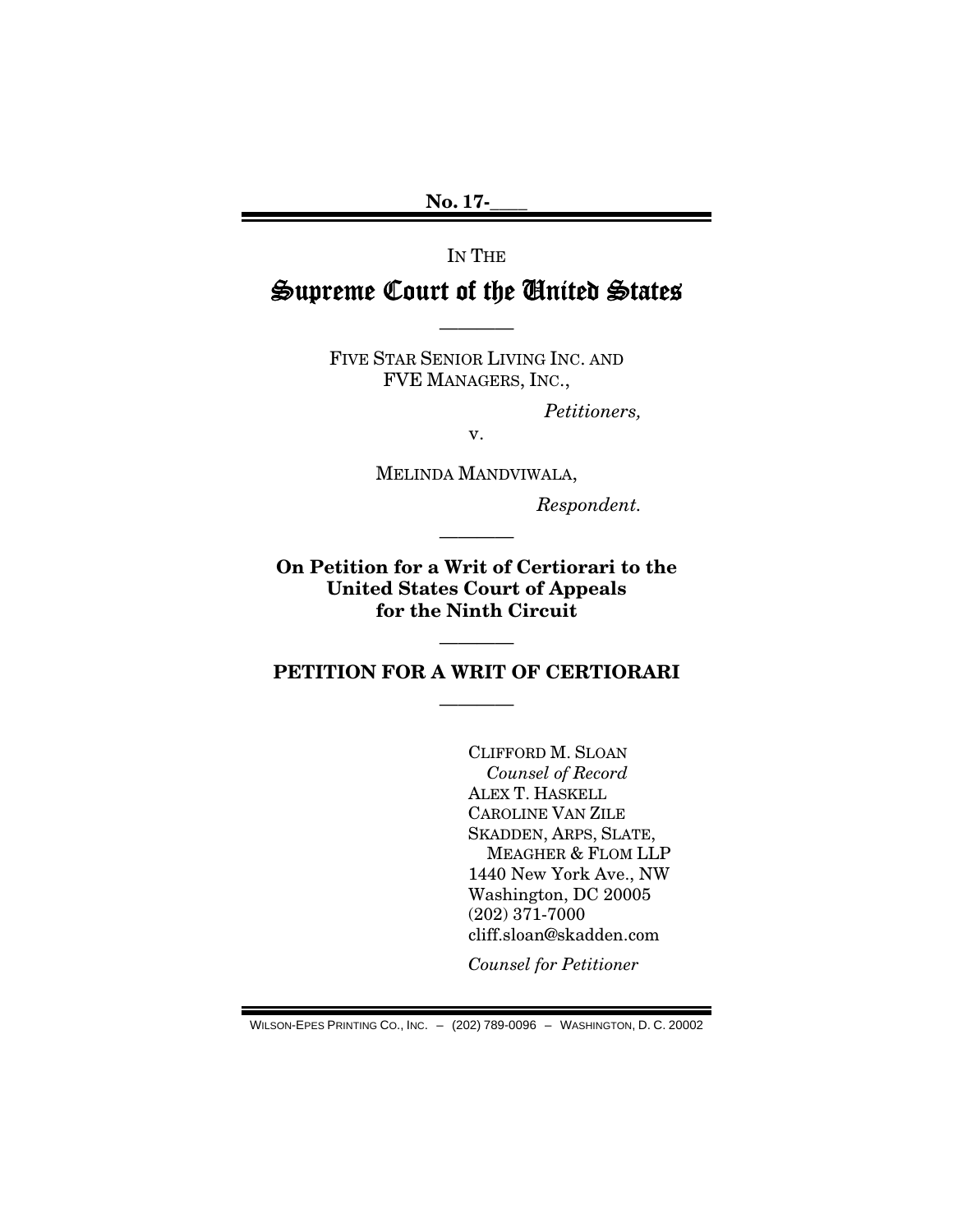#### QUESTIONS PRESENTED

This Court has made clear that the Federal Arbitration Act ("FAA") preempts state rules that (1) discriminate against arbitration agreements or (2) thwart the objectives of the FAA.

The questions presented are:

1. Whether a California rule that prohibits the enforcement of arbitration agreements with respect to representative employment claims under California's Private Attorneys General Act ("PAGA"), and that is applied to no other type of agreement, is preempted by the FAA because the rule discriminates against arbitration agreements.

2. Whether a California rule that prohibits the enforcement of arbitration agreements with respect to representative employment claims under PAGA is preempted by the FAA because the rule eviscerates bilateral arbitration agreements and thereby thwarts the objectives of the FAA.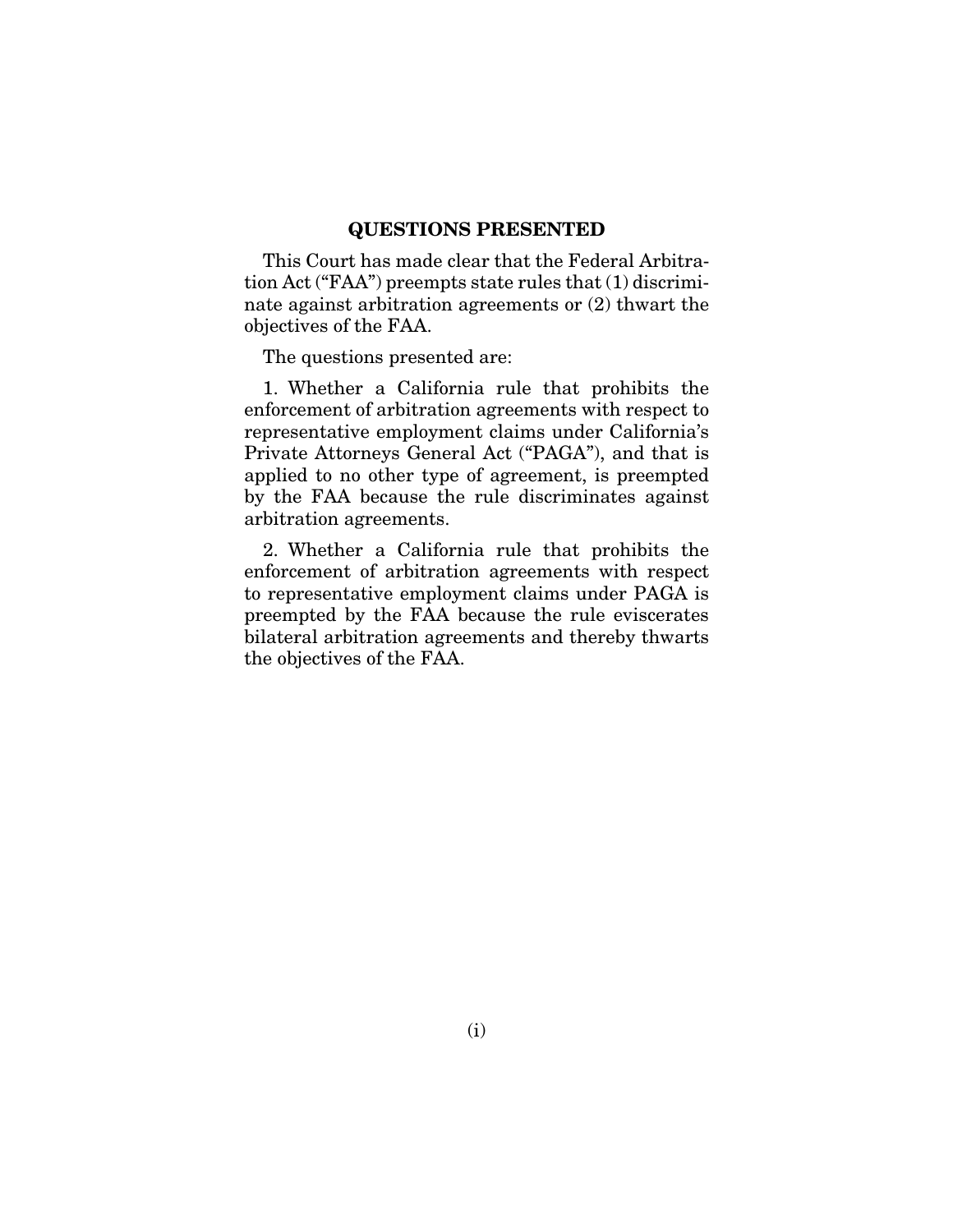#### RULE 29.6 STATEMENT

No parent corporation or publicly held company owns 10 percent or more of Five Star Senior Living Inc.'s stock. ABP Acquisition LLC, a wholly-owned subsidiary of ABP Trust, owns approximately 36 percent of Five Star Senior Living Inc.'s stock.

FVE Managers, Inc. is a wholly-owned subsidiary of Five Star Senior Living Inc.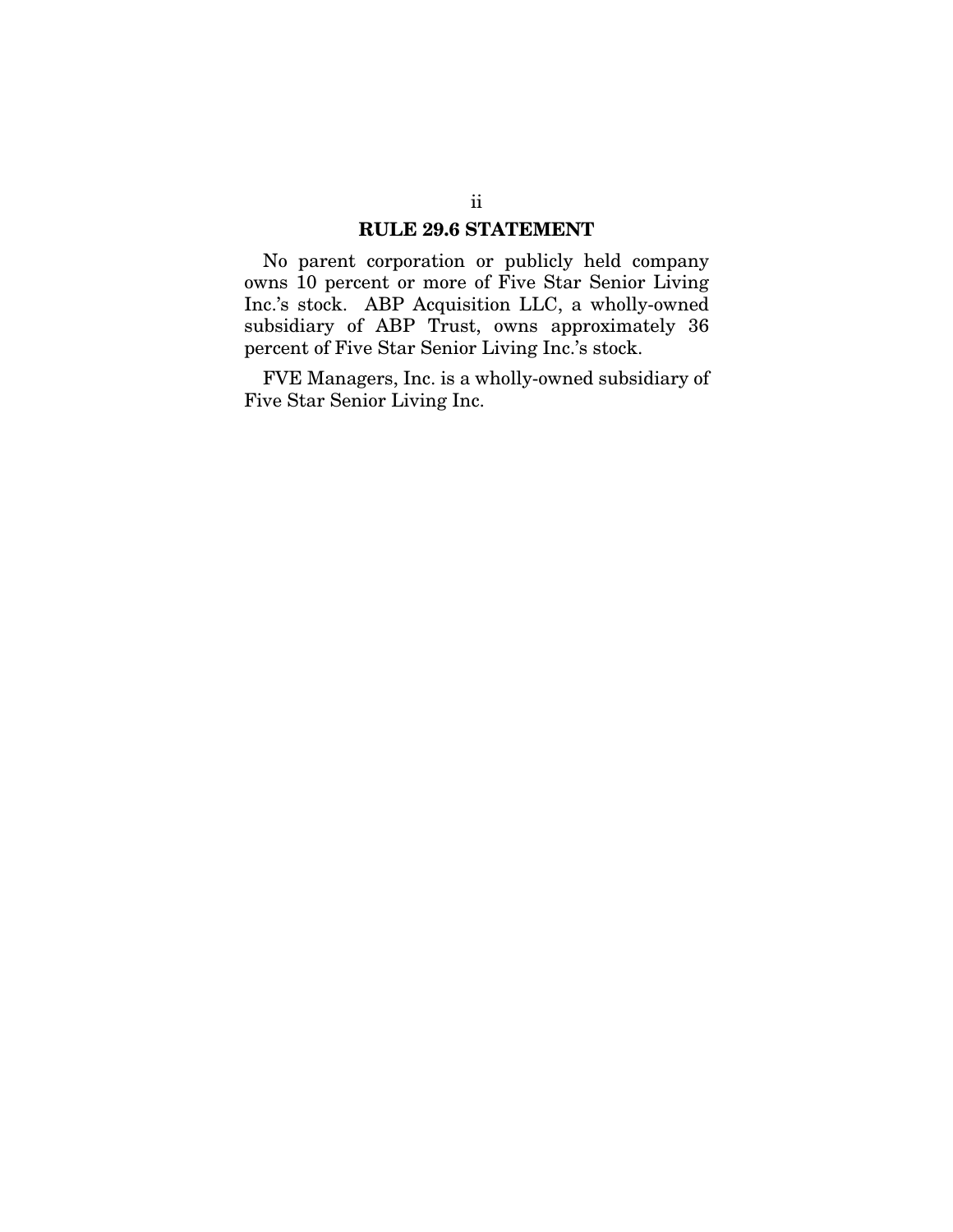## TABLE OF CONTENTS

| Page                                                                                                                                                  |  |
|-------------------------------------------------------------------------------------------------------------------------------------------------------|--|
|                                                                                                                                                       |  |
|                                                                                                                                                       |  |
|                                                                                                                                                       |  |
|                                                                                                                                                       |  |
|                                                                                                                                                       |  |
| CONSTITUTIONAL AND STATUTORY                                                                                                                          |  |
|                                                                                                                                                       |  |
| A. California's Private Attorneys General                                                                                                             |  |
|                                                                                                                                                       |  |
|                                                                                                                                                       |  |
| REASONS FOR GRANTING THE WRIT 11                                                                                                                      |  |
| The <i>Iskanian</i> Rule Is Not a Rule of Gen-<br>L.<br>eral Applicability and Thus Is Preempted                                                      |  |
| II.<br>The <i>Iskanian</i> Rule Frustrates the Pur-                                                                                                   |  |
| A. The <i>Iskanian</i> Rule Results in a Process<br>Substantially More Time-Consuming,<br>Costly, Complex and Risky than<br>Bilateral Arbitration  19 |  |
| Reasoning Used to Evade<br>B. The<br>Concepcion and Uphold the Iskanian                                                                               |  |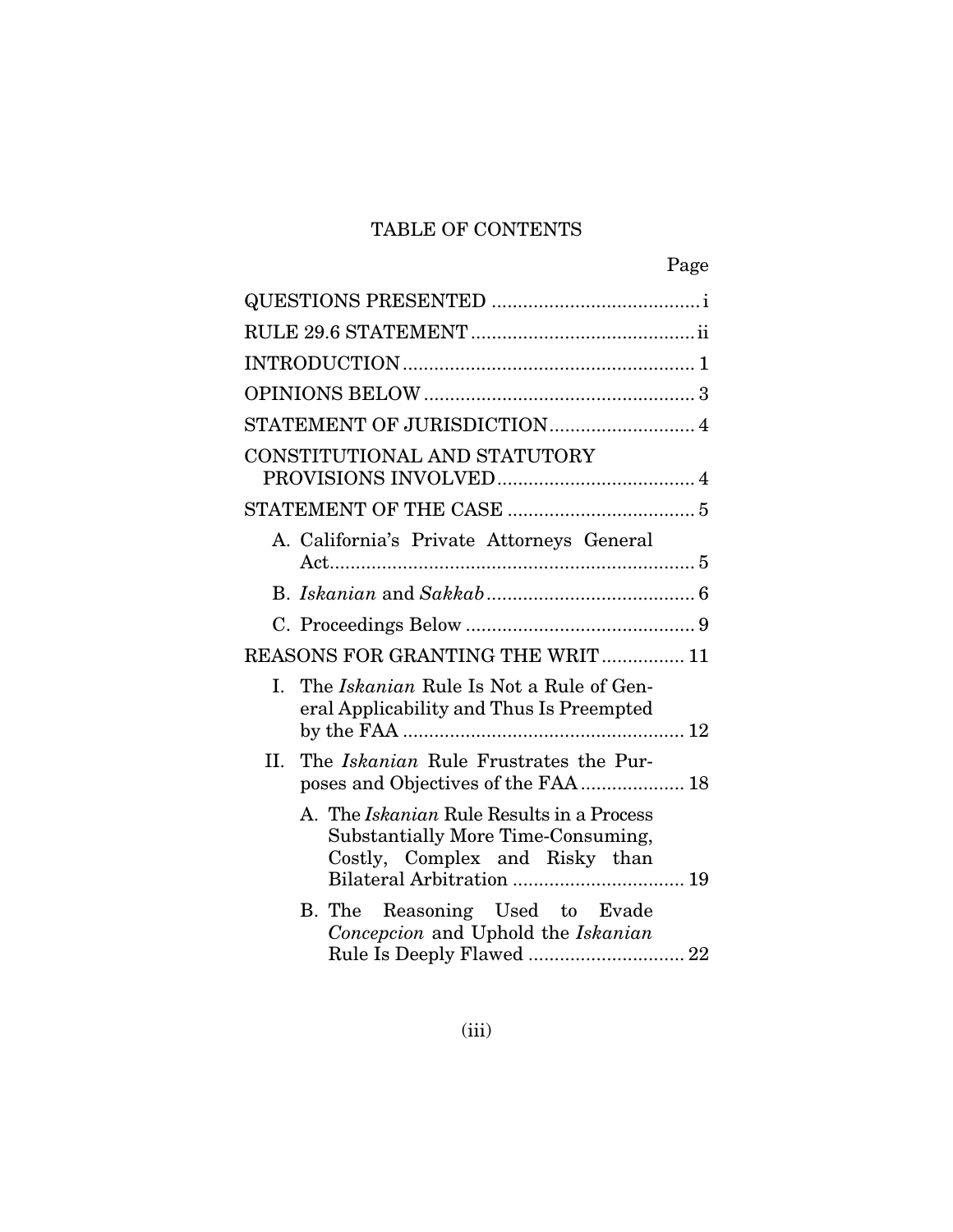## TABLE OF CONTENTS—Continued

| III. This Case Is an Ideal Vehicle for Address-<br>ing the Important Issues Presented in                                        |
|---------------------------------------------------------------------------------------------------------------------------------|
| A. This Petition Cleanly Presents Ripe,<br>Impactful and Pressing Questions<br>that Require this Court's Review 26              |
| B. This Petition Is Especially Well-<br>Suited for a Grant of Certiorari31                                                      |
|                                                                                                                                 |
| <b>APPENDIX</b>                                                                                                                 |
| Appendix A: Decision of the Court of Appeals<br>for the Ninth Circuit (February 2, 2018)  1a                                    |
| Appendix B: Order Denying Defendants'<br>Motion to Compel Arbitration, District<br>Court for the Central District of California |
| Appendix C: Mutual Agreement to Resolve                                                                                         |

| Typerium O. Mutuar rigicement to hesorve  |
|-------------------------------------------|
| Disputes and Arbitrate Claims (October 2, |
|                                           |
|                                           |
|                                           |

iv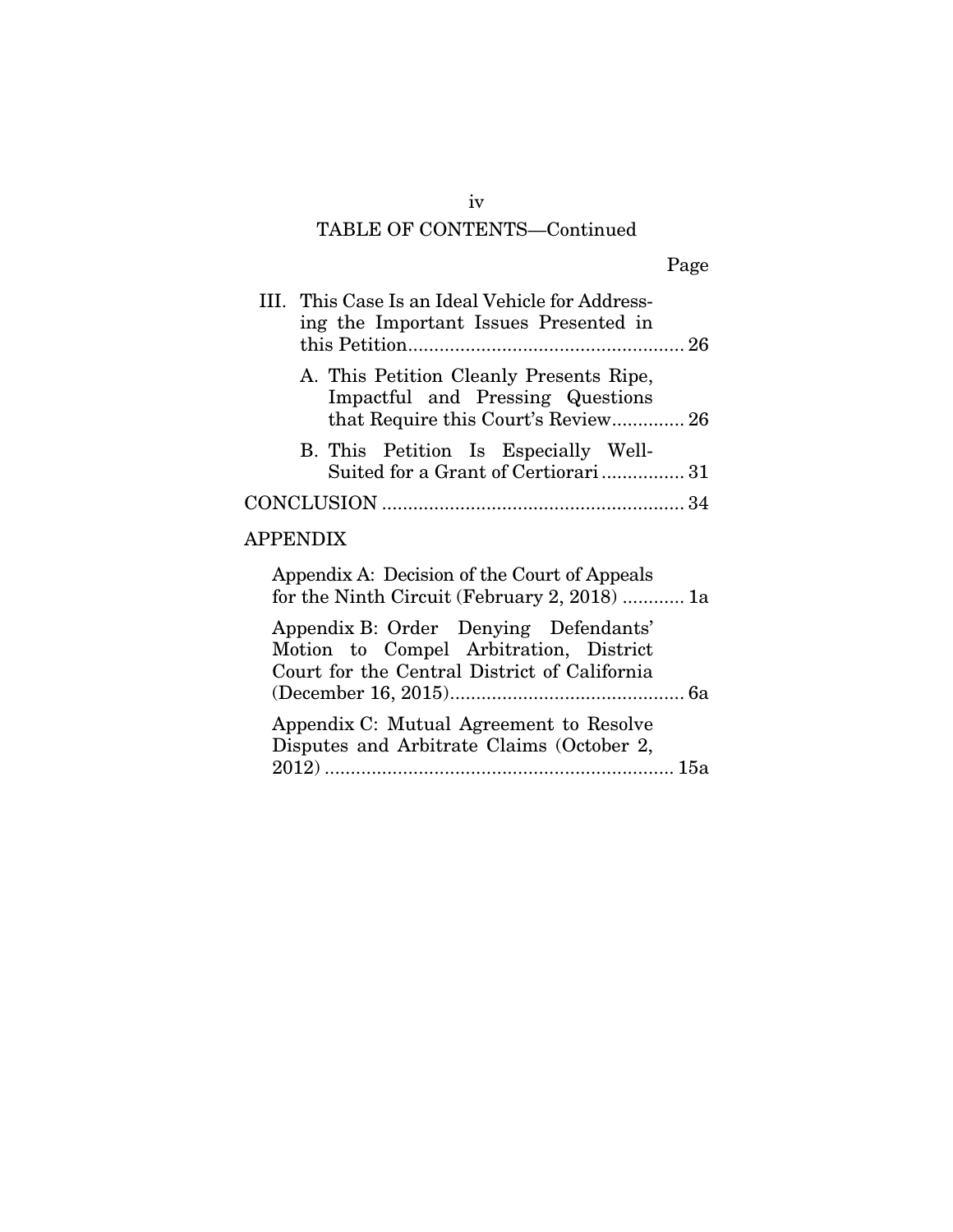## v TABLE OF AUTHORITIES

## FEDERAL CASES Page(s)

| Allied-Bruce Terminix Cos. v. Dobson,                                                                       |
|-------------------------------------------------------------------------------------------------------------|
| American Express Co. v. Italian<br>Colors Restaurant,                                                       |
| Apple American Group, LLC v. Salazar,<br>136 S. Ct. 688 (2015) (No. 15-100)  32                             |
| AT&T Mobility LLC v. Concepcion,                                                                            |
| Athens Disposal Co. v. Franco,<br>558 U.S. 1136 (2010) (No. 09-272) 31                                      |
| Bloomingdale's Inc. v. Tanguilig,<br>138 S. Ct. 356 (2017) (No. 16-1503) 32                                 |
| Bloomingdale's Inc. v. Vitolo,<br>137 S. Ct. 2267 (2017) (No. 16-1110) 32                                   |
| <b>Bridgestone Retail Operations, LLC</b><br>v. Brown,<br>135 S. Ct. 2377 (2015) (No. 14-790) 32            |
| Brooks v. Life Care Centers<br>of America, Inc.,<br>SACV 12-00659-CJC(RNBx),<br>2015 WL 13298569 (C.D. Cal. |
| CarMax Auto Superstores<br>California, LLC v. Areso,<br>136 S. Ct. 689 (2015) (No. 15-236)  32              |
| Circuit City Stores, Inc. v. Gentry,<br>552 U.S. 1296 (2008) (No. 07-988) 31                                |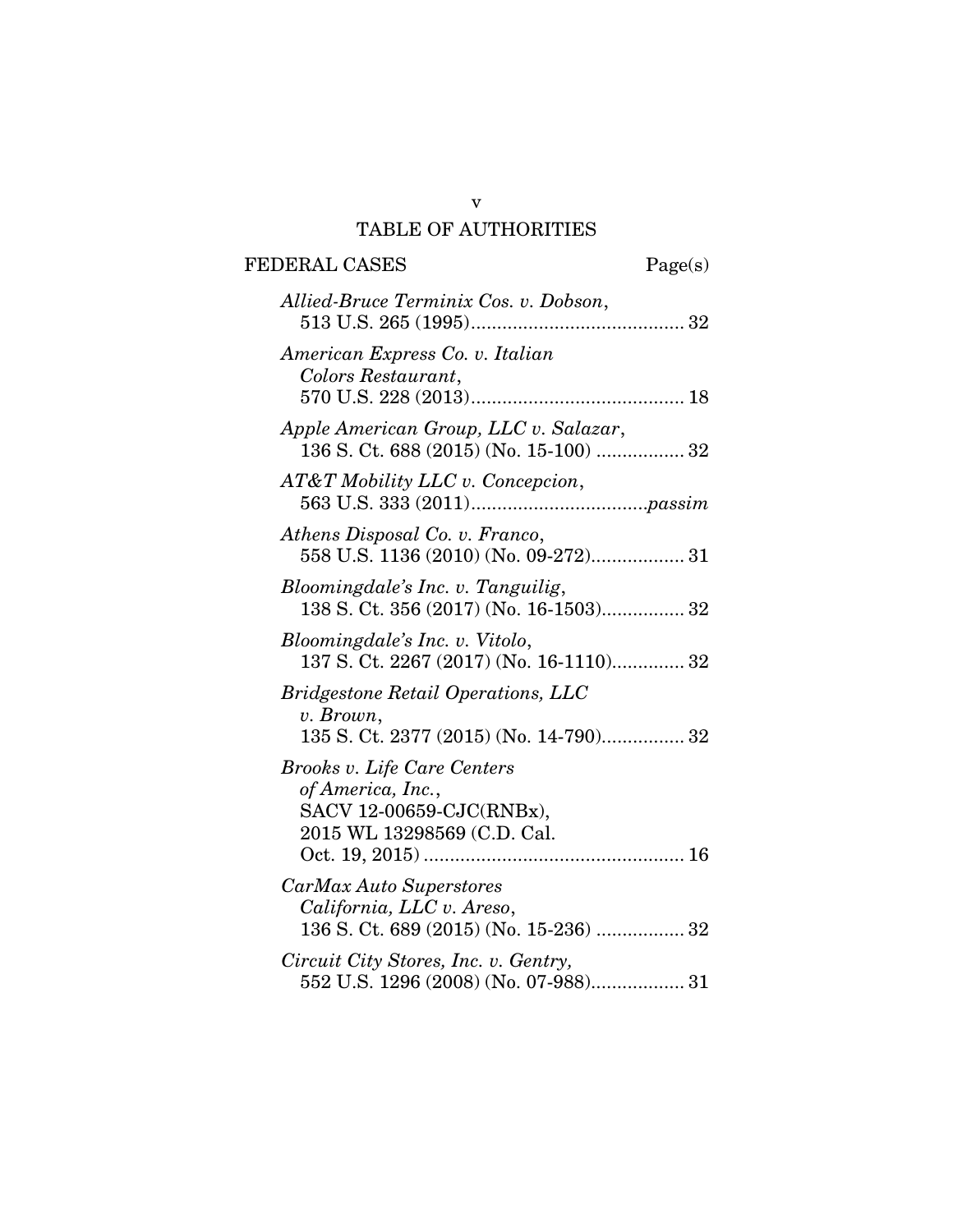## Page(s)

| CLS Transportation Los Angeles, LLC<br>v. Iskanian,                                                    |
|--------------------------------------------------------------------------------------------------------|
| County Bank of Rehoboth Beach,<br>Delaware v. Muhammad,<br>549 U.S. 1338 (2007) (No. 06-907) 31        |
| Dean Witter Reynolds, Inc. v. Byrd,                                                                    |
| DIRECTV, Inc. v. Imburgia,                                                                             |
| Doctor's Associates, Inc. v. Casarotto,                                                                |
| EEOC v. Waffle House, Inc.,                                                                            |
| Hernandez v. Best Buy Stores, LP,<br>No. 13-cv-2587, 2017 WL 2445438<br>(S.D. Cal. June 6, 2017) 15-16 |
| Hines v. Davidowitz,                                                                                   |
| Kindred Nursing Centers Ltd.<br>Partnership v. Clark,                                                  |
| Mitsubishi Motors Corp. v.<br>Soler Chrysler-Plymouth, Inc.,                                           |
| Moses H. Cone Memorial Hospital v.<br>Mercury Construction Corp.,                                      |

vi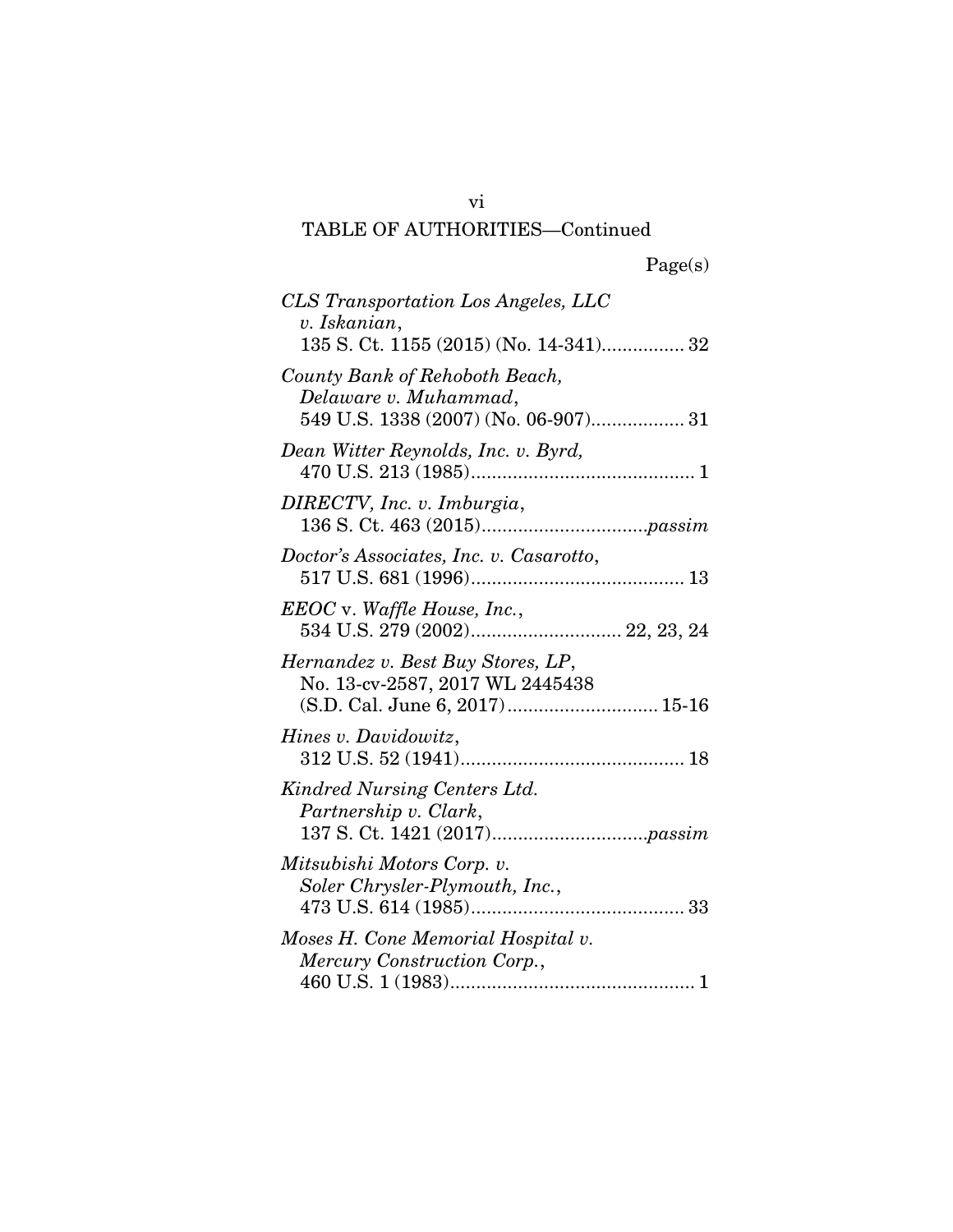| National Labor Relations Board v.<br>Murphy Oil USA, Inc.,<br>No. 16-307 (cert. granted, Jan. 13, 2017) 25 |
|------------------------------------------------------------------------------------------------------------|
| Nitro-Lift Technologies, LLC v. Howard,                                                                    |
| Perry v. Thomas,                                                                                           |
| Porter v. Nabors Drilling USA, L.P.,<br>No. 15-cv-00805, 2015 WL 13323135                                  |
| Preston v. Ferrer,<br>552 U.S. 346 (2008) 13, 23, 33                                                       |
| Sakkab v. Luxottica Retail<br>North America, Inc.,                                                         |
| Shearson/American Express, Inc.<br>v. McMahon,                                                             |
| Southland Corp. v. Keating,                                                                                |
| Stolt-Nielsen S.A. v. AnimalFeeds<br><i>Inernational Corp.,</i>                                            |
| T-Mobile USA, Inc. v. Ford,<br>553 U.S. 1065 (2008) (No. 07-1103) 31                                       |
| T-Mobile USA, Inc. v. Gatton,<br>553 U.S. 1064 (2008) (No. 07-1036) 31                                     |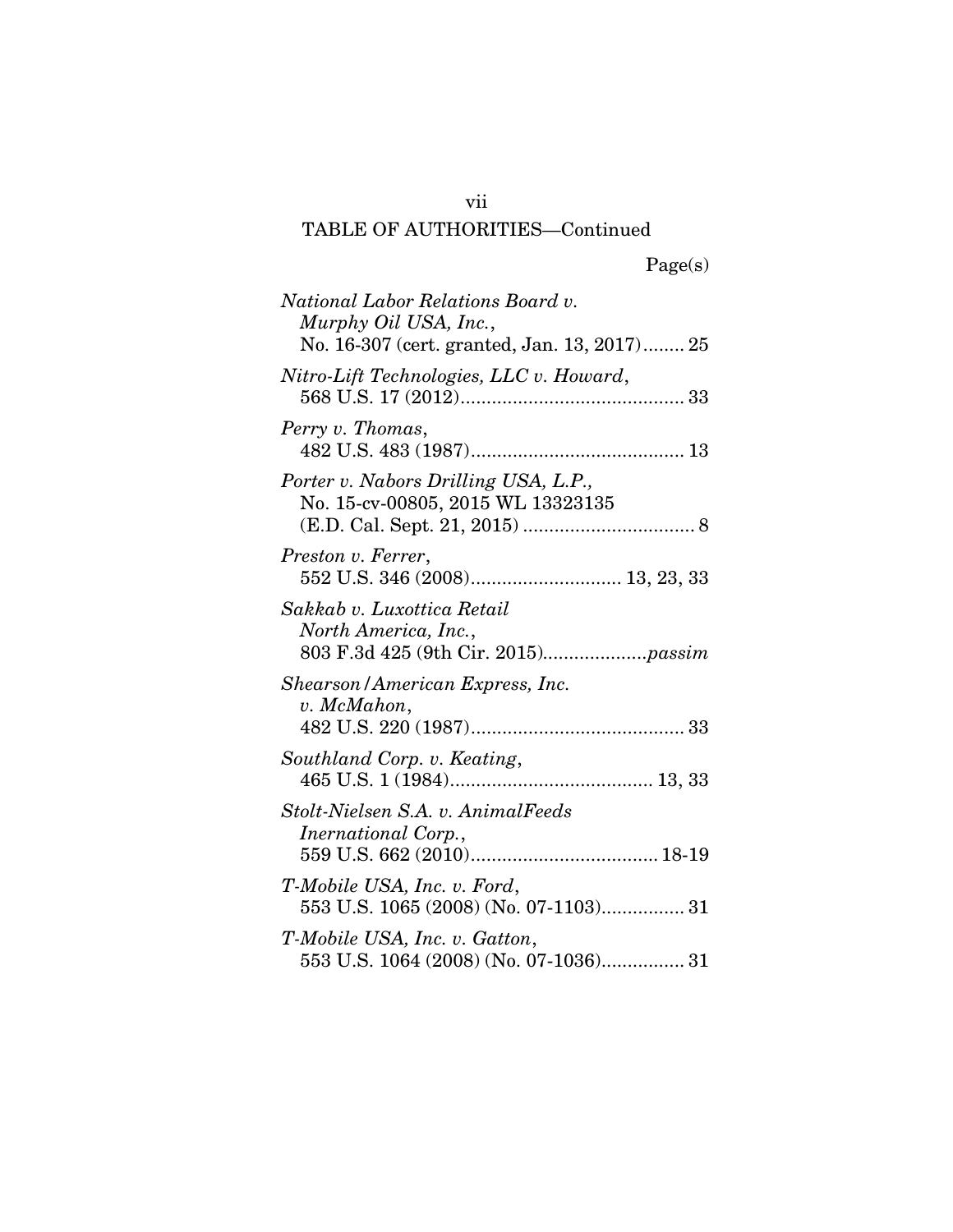## viii

## TABLE OF AUTHORITIES—Continued

| T-Mobile USA, Inc. v. Janda,<br>555 U.S. 813 (2008) (No. 07-1331) 31                                                                 |
|--------------------------------------------------------------------------------------------------------------------------------------|
| T-Mobile USA, Inc. v. Laster,<br>553 U.S. 1064 (2008) (No. 07-976) 31                                                                |
| T-Mobile USA, Inc. v. Lowden,<br>555 U.S. 813 (2008) (No. 07-1330) 31                                                                |
| <i>Volt Information Sciences, Inc. v.</i><br><b>Board of Trustees of Leland</b><br>Stanford Junior University,                       |
| <b>STATE CASES</b>                                                                                                                   |
| Arias v. Superior Court,                                                                                                             |
| Discover Bank v. Superior Court of L.A.,                                                                                             |
| Hernandez v. Ross Stores, Inc.,<br>212 Cal. Rptr. 3d 485 (Ct. App. 2016),<br>review denied (Mar. 29, 2017)  26-27                    |
| Iskanian v. CLS Transportation<br>Los Angeles, LLC,<br>327 P.3d 129 (Cal. 2014), cert. denied,<br>CLS Transp. L.A., LLC v. Iskanian, |
| Tanguilig v. Bloomingdales, Inc.,<br>210 Cal. Rptr. 3d 352 (Ct. App. 2016),                                                          |

*cert. denied*, 138 S. Ct. 356 (2017) ............. 21-22

*Villacres v. ABM Industries Inc.*, 117 Cal. Rptr. 3d 398 (Ct. App. 2010) ............ 15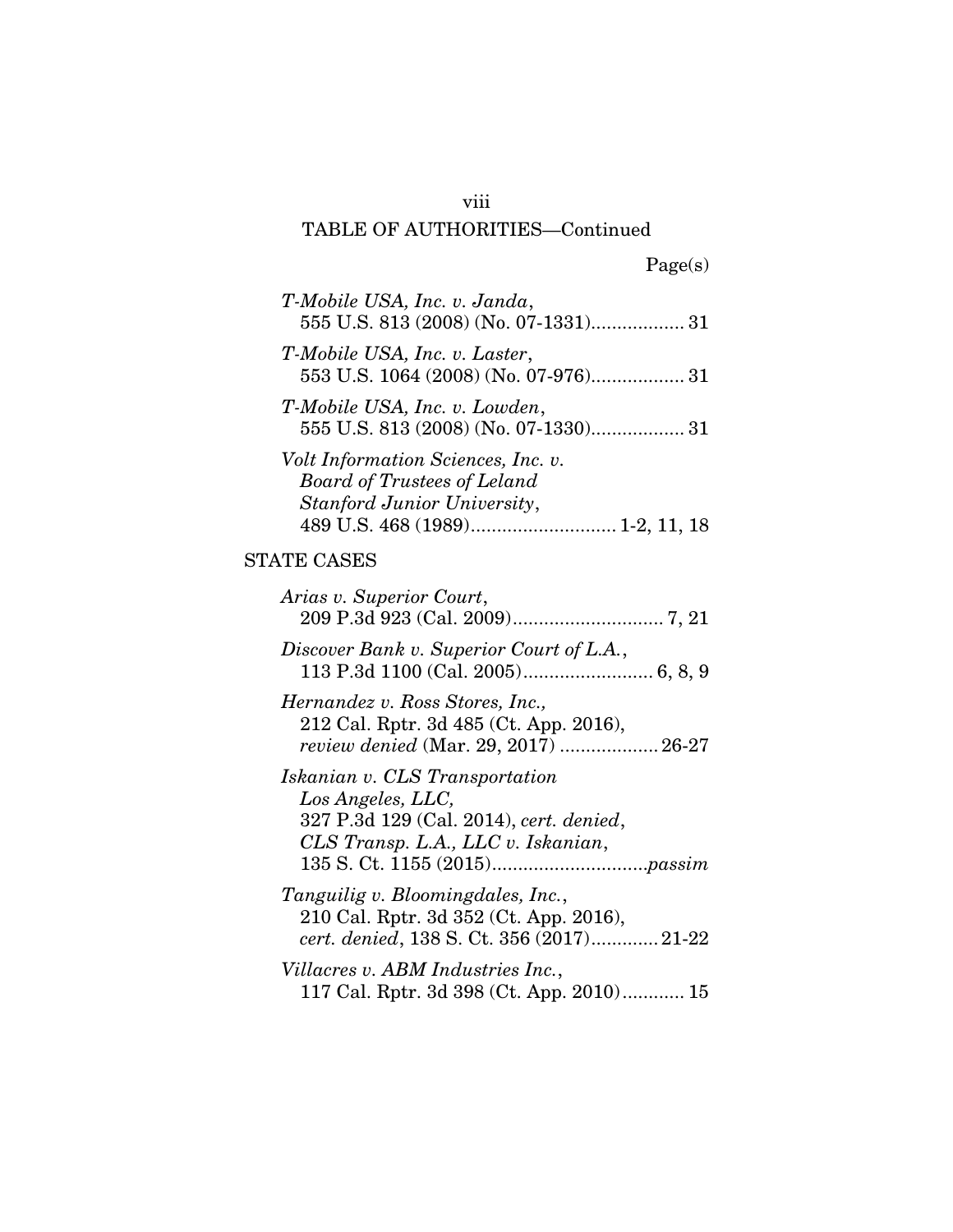| ix                                                                                  |         |
|-------------------------------------------------------------------------------------|---------|
| TABLE OF AUTHORITIES-Continued                                                      |         |
| CONSTITUTION                                                                        | Page(s) |
|                                                                                     |         |
| <b>STATUTES</b>                                                                     |         |
|                                                                                     |         |
|                                                                                     |         |
|                                                                                     |         |
| Federal Arbitration Act, 9 U.S.C. § 1                                               |         |
|                                                                                     |         |
|                                                                                     |         |
| California Private Attorneys General Act,<br>Cal. Labor Code § 2698, et seq. passim |         |
|                                                                                     |         |
|                                                                                     |         |
|                                                                                     |         |
|                                                                                     |         |
|                                                                                     |         |
|                                                                                     |         |
|                                                                                     |         |
|                                                                                     |         |
| <b>RULES</b>                                                                        |         |
| Fed. R. Civ. P. 23.                                                                 | 21      |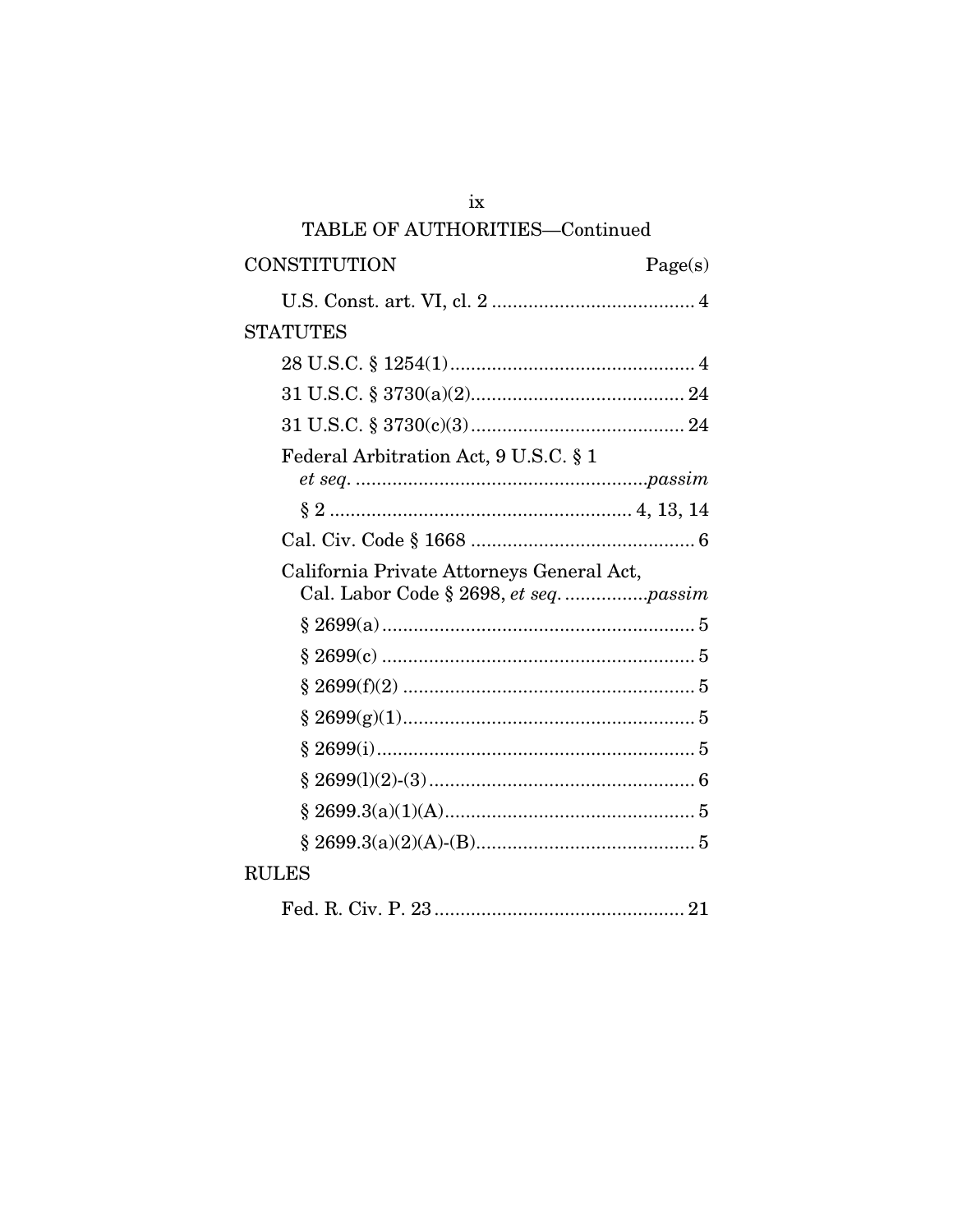#### COURT FILINGS Page(s)

| Appellants' Excerpts of Record, Volume II,<br>Mandviwala v. Five Star Quality Care,<br><i>Inc.</i> , No. 16-55084 (9th Cir. May 31, |  |
|-------------------------------------------------------------------------------------------------------------------------------------|--|
| Order Denying Petition for Rehearing En<br>Banc, Sakkab v. Luxottica Retail North<br>America, Inc., No. 13-55184 (9th Cir. Feb.     |  |
| Respondent's Brief in Opposition, Bloom-                                                                                            |  |

| <i>ingdale's Inc. v. Vitolo, 137 S. Ct. 2267</i> |
|--------------------------------------------------|
| $(2017)$ (No. 16-1110) (May 15, 2017)  32        |

### OTHER AUTHORITIES

Aaron Blumenthal, Comment, *Circumventing* Concepcion: *Conceptualizing Innovative Strategies to Ensure the Enforcement of Consumer Protection Laws in the Age of the Inviolable Class Action Waiver*, 103 Cal. L. Rev. 699 (2015) ................................... 30

- Amaan A. Shaikh, Comment, *The Post-*Concepcion *Contract Landscape: The Role Socially Conscious Business Can Play*, 57 Santa Clara L. Rev. 223 (2017) ... 29-30
- Department of Industrial Relations, State of California Budget Change Proposal (submitted Jan. 7, 2016), http://web1a.esd.do f.ca.gov/Documents/bcp/1617/FY1617\_O RG7350\_BCP474.pdf ...................................... 28

x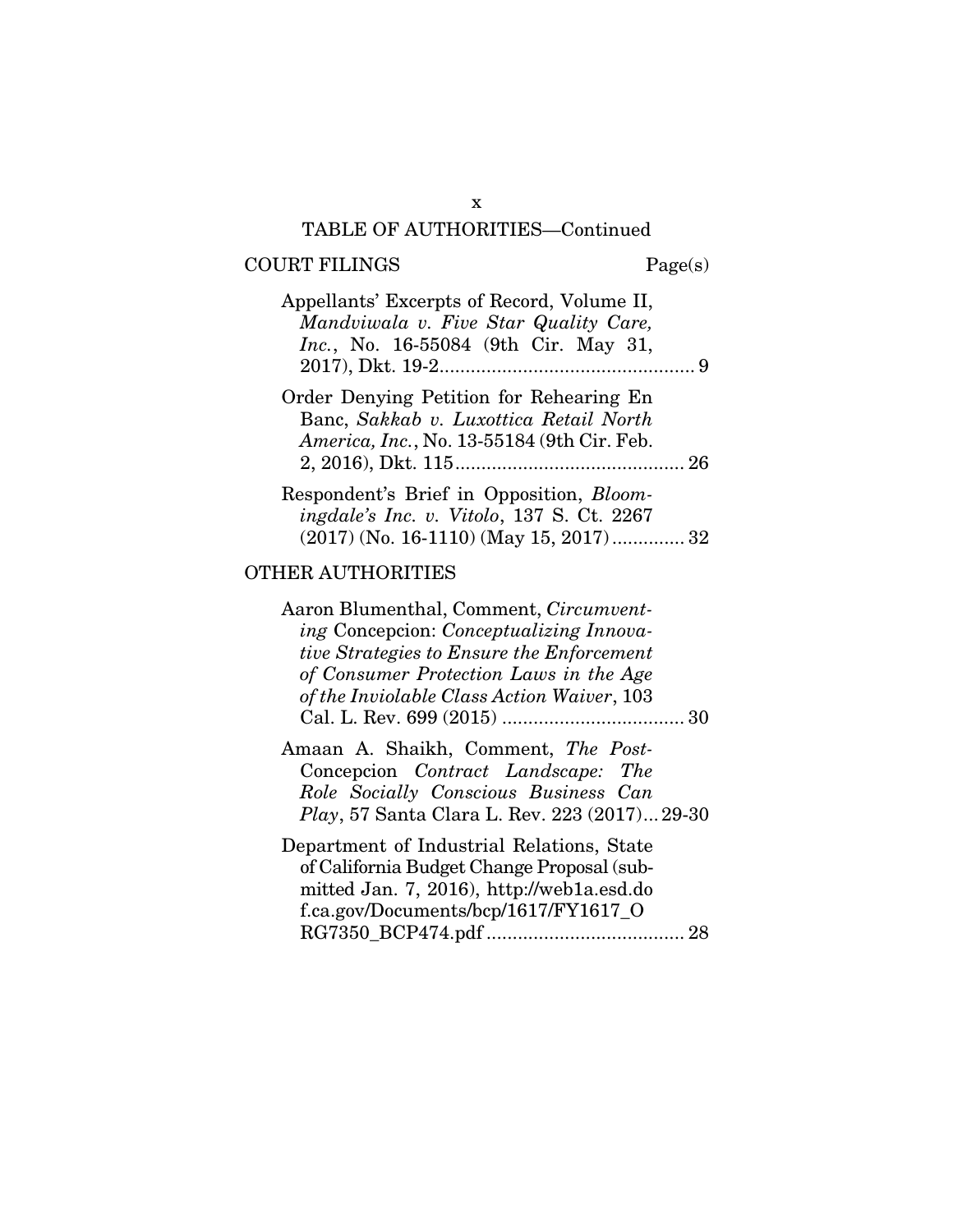| Emily Green, State Law May Serve as Sub-<br>stitute for Employee Class Actions, L.A.<br>Daily Journal (Apr. 17, 2014), https://<br>www.dailyjournal.com/articles/266212 27                                                                         |
|----------------------------------------------------------------------------------------------------------------------------------------------------------------------------------------------------------------------------------------------------|
| Janet Cooper Alexander, To Skin A Cat:<br>Qui Tam Actions As A State Legislative<br>Response to Concepcion, 46 U. Mich. J.L.                                                                                                                       |
| Josh Eidelson, Bloomberg, California Helps<br>Workers Sue Their Bosses. New York<br>Has Noticed (Sept. 29, 2017), https://<br>www.bloomberg.com/news/articles/2017-<br>09-29/california-helps-workers-sue-their-<br>bosses-new-york-has-noticed 30 |
| Legislative Analyst's Office, Labor Code<br>Private Attorneys General Act Resources<br>$(Mar. 25, 2016)$ , http://www.lao.ca.gov/                                                                                                                  |
| Legislative Analyst's Office, Memorandum<br>on A.G. File No. 2017-035 (Nov. 27, 2017),<br>http://lao.ca.gov/ballot/2017/ 170607.pdf 28                                                                                                             |
| Matthew Goodman, Comment, The Private<br>Attorney General Act: How to Manage the<br>Unmanageable, 56 Santa Clara L. Rev.                                                                                                                           |
| News Release, Bureau of Labor Statistics,<br>State Employment and Unemployment-<br>January 2018 (Mar. 12, 2018), https://<br>www.bls.gov/news.release/pdf/laus.pdf 28                                                                              |

xi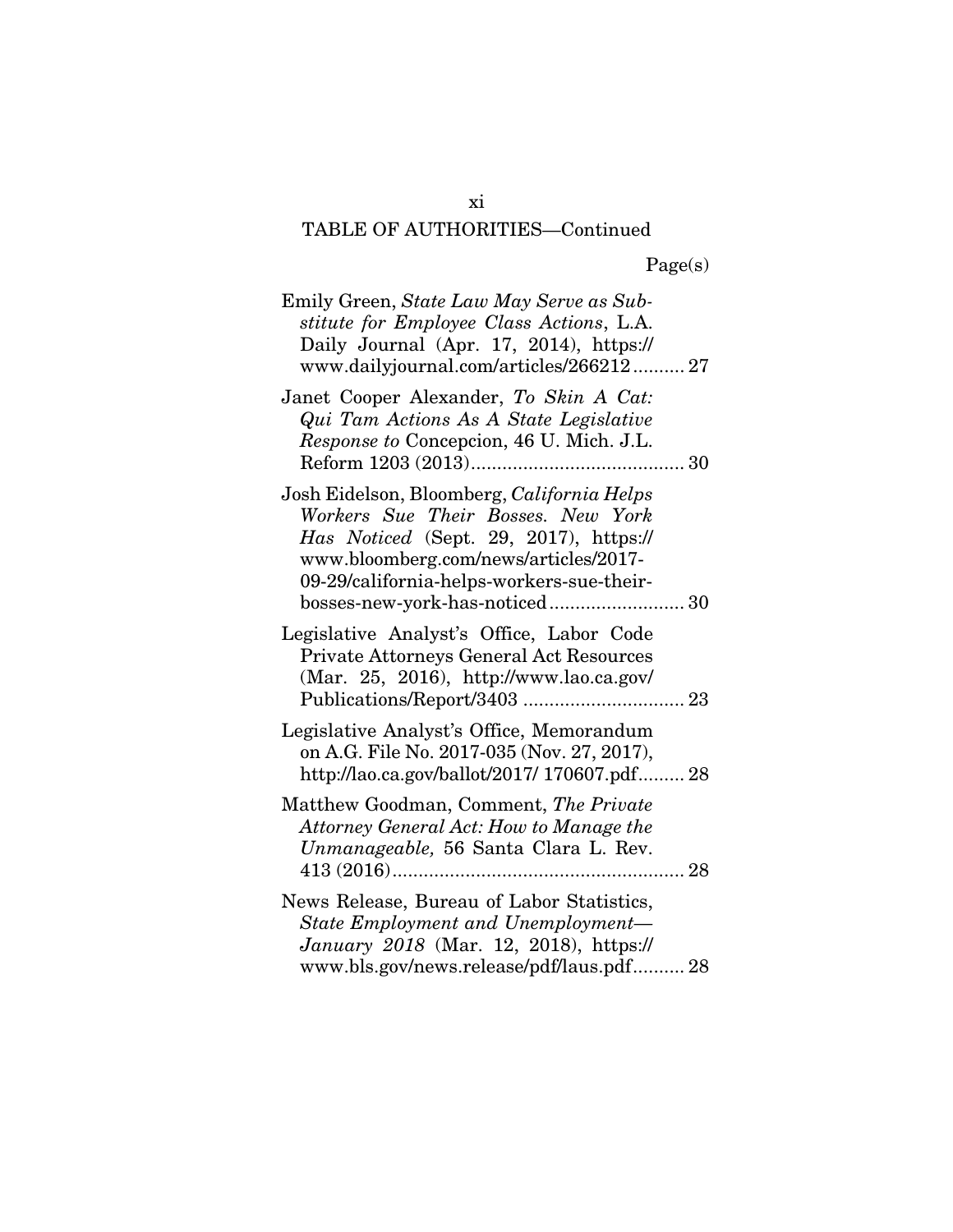| News Release, Bureau of Labor Statistics,<br>The Employment Situation-February<br>2018 (Mar. 9, 2018), https://www.bls.gov/<br>news.release/pdf/empsit.pdf  28 |  |
|----------------------------------------------------------------------------------------------------------------------------------------------------------------|--|
| Salvatore U. Bonaccorso, Note, State Court                                                                                                                     |  |
| Resistance to Federal Arbitration Law,                                                                                                                         |  |
|                                                                                                                                                                |  |
| Tim Freudenberger et al., <i>Trends in PAGA</i>                                                                                                                |  |
| Claims and What It Means for California                                                                                                                        |  |
| Employers, Corporate Counsel, Inside                                                                                                                           |  |
| Counsel (Mar. 19, 2015), http://web1.be                                                                                                                        |  |
| ta.insidecounsel.com/2015/03/19/trends-i                                                                                                                       |  |
| n-paga-claims-and-what-it-means-for-cal                                                                                                                        |  |
|                                                                                                                                                                |  |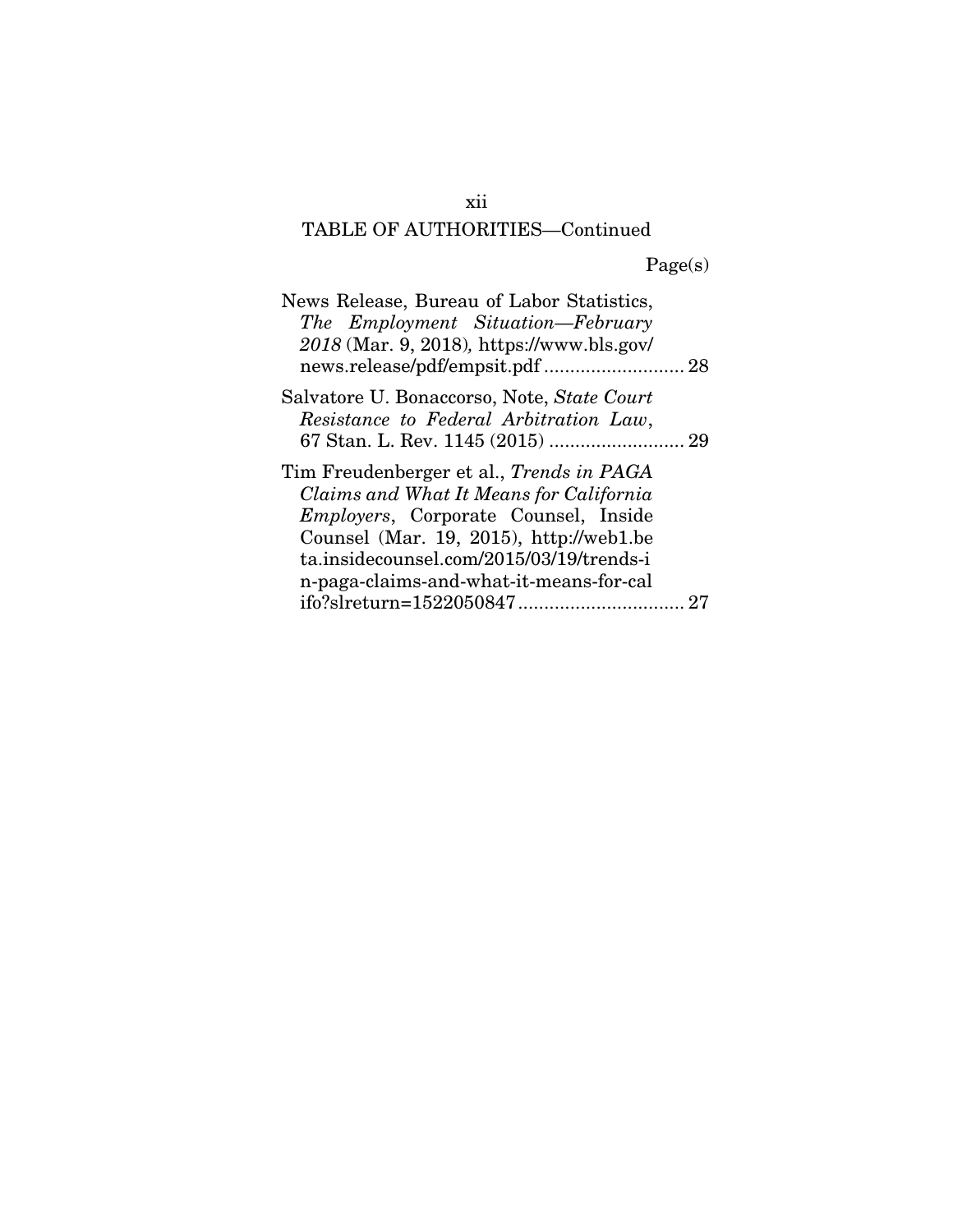#### PETITION FOR A WRIT OF CERTIORARI

Petitioners Five Star Senior Living Inc. and FVE Managers, Inc. (collectively, "Five Star") respectfully petition for a writ of certiorari to review the judgment of the United States Court of Appeals for the Ninth Circuit.<sup>1</sup>

#### INTRODUCTION

Congress enacted the Federal Arbitration Act ("FAA"), 9 U.S.C. § 1 *et seq.*, in 1925 "to overrule the judiciary's longstanding refusal to enforce agreements to arbitrate." *Dean Witter Reynolds, Inc. v. Byrd,* 470 U.S. 213, 219-20 (1985). As this Court has emphasized, the "judicial hostility towards arbitration that prompted the FAA" has continued to "manifest[] itself in a great variety of devices and formulas." *AT&T Mobility LLC v. Concepcion*, 563 U.S. 333, 342 (2011) (citation omitted). The California Supreme Court's "*Iskanian* rule" is such an anti-arbitration device. This petition seeks its review and invalidation in order to preserve and protect the FAA's "liberal federal policy favoring arbitration." *Moses H. Cone Mem'l Hosp. v. Mercury Constr. Corp.*, 460 U.S. 1, 24 (1983).

This Court has held that state-created rules that selectively disfavor arbitration are preempted by the FAA. *See, e.g.*, *Kindred Nursing Ctrs. Ltd. P'ship v. Clark*, 137 S. Ct. 1421 (2017); *DIRECTV, Inc. v. Imburgia*, 136 S. Ct. 463 (2015). This Court also has held that the "principal purpose of" the FAA is "ensuring that private arbitration agreements are enforced according to their terms." *Volt Info. Scis., Inc. v. Bd. of Trs. of Leland Stanford Junior Univ.*, 489

 $\frac{1}{1}$ <sup>1</sup> Five Star Senior Living Inc. was formerly known as Five Star Quality Care, Inc.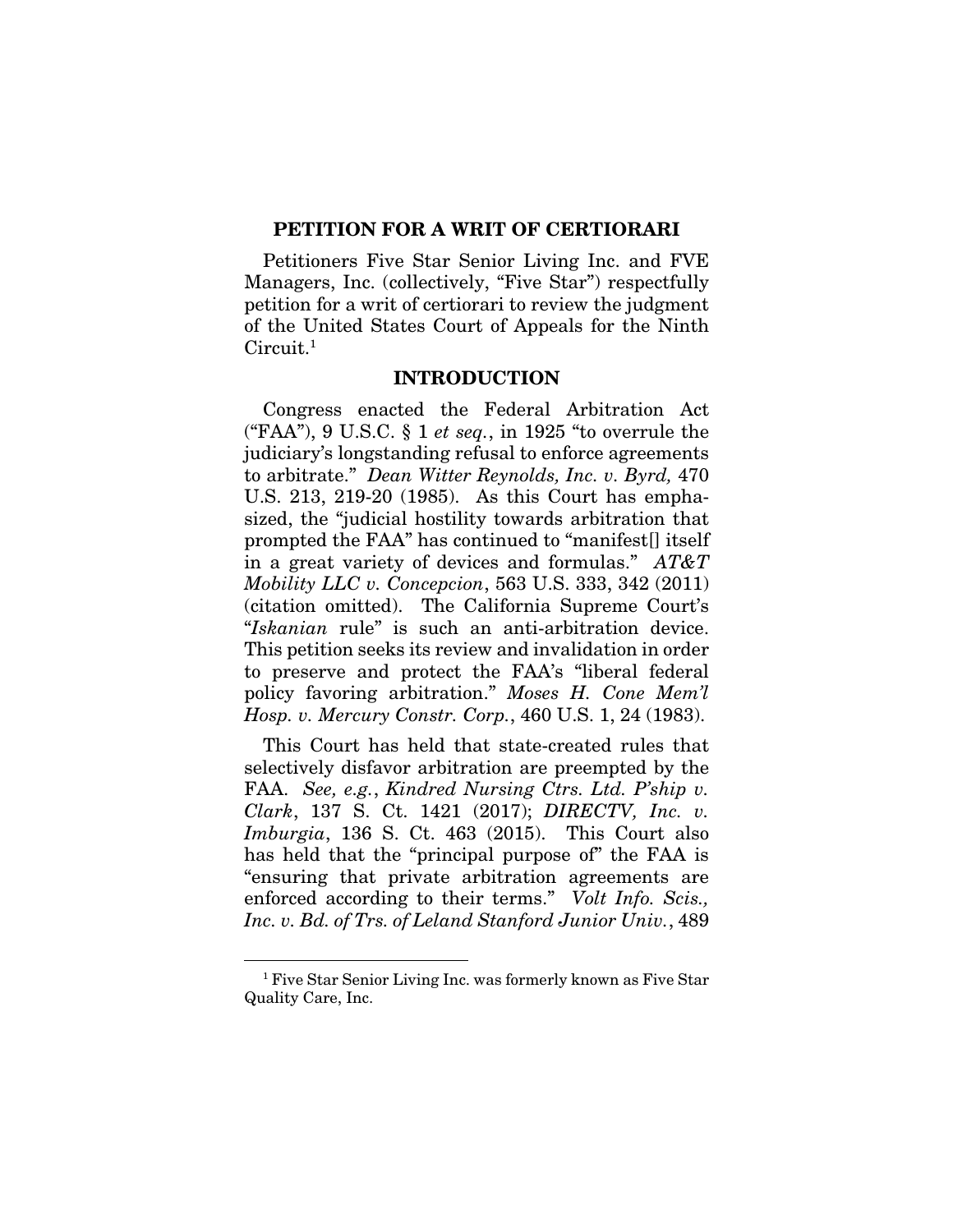U.S. 468, 478 (1989). With fidelity to that purpose, the Court has invalidated state rules that undermine agreements to arbitrate, including, in *Concepcion*, a California rule that barred enforcement of agreements to arbitrate individually, as opposed to on a class or representative basis. *See* 563 U.S. at 344.

Nevertheless, in *Iskanian v. CLS Transportation Los Angeles, LLC*, decided in the wake of *Concepcion*, the California Supreme Court adopted a rule that conflicts with this Court's precedents. *Iskanian*, 327 P.3d 129 (Cal. 2014), *cert. denied*, 135 S. Ct. 1155 (2015). *Iskanian* held that bilateral agreements to arbitrate on an individual basis may not be enforced when an employee brings representative claims (claims on behalf of herself *and* other employees) under California's Private Attorneys General Act ("PAGA"), Cal. Labor Code § 2698, *et seq.* Representative PAGA claims, according to the California Supreme Court, are "unwaivable" in arbitration agreements. *Iskanian*, 327 P.3d at 148. Subsequently, in *Sakkab v. Luxottica Retail North America, Inc.*, 803 F.3d 425 (9th Cir. 2015), a divided panel of the Ninth Circuit upheld the *Iskanian* rule and categorically exempted PAGA claims from a contractual requirement of bilateral, individual arbitration. With *Iskanian* and *Sakkab* in place, individual employees in California (and their attorneys) now can, and do, routinely bypass their agreements to arbitrate all claims on an individual basis.

That is exactly what Respondent Melinda Mandviwala did in this case. The Ninth Circuit, applying *Iskanian*  and *Sakkab*, invalidated Mandviwala's agreement to arbitrate her claims against Five Star on an individual basis, with regard to her representative PAGA claims. Pet. App. ("App.") 2a-3a. The Ninth Circuit's decision, and the *Iskanian* and *Sakkab* decisions on which it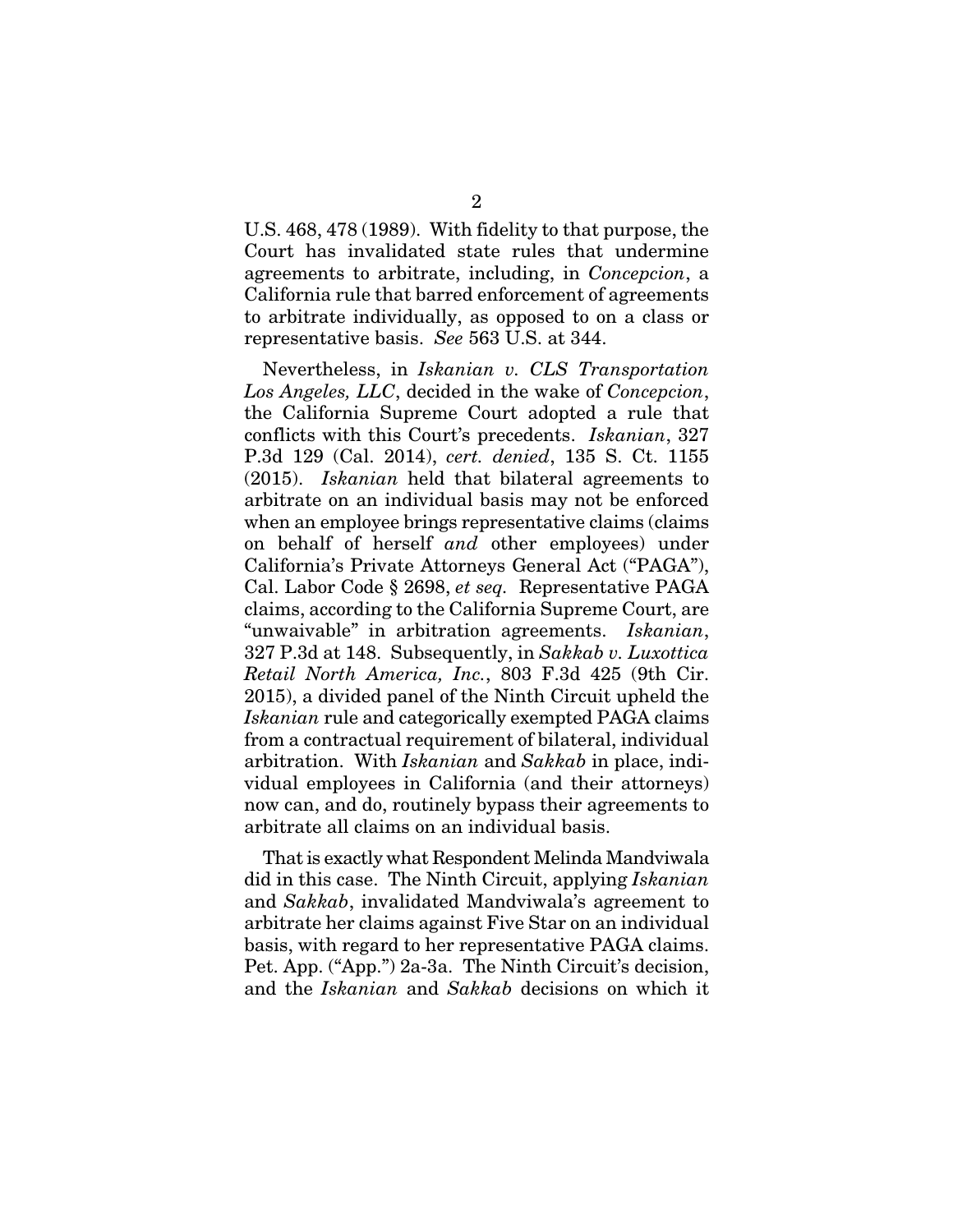relies, conflict with the FAA's commands as well as decades of this Court's precedent.

If the FAA is to have the effect that Congress intended, the *Iskanian* rule must be reviewed and invalidated for two reasons. *First*, like the rules this Court recently rejected in *Kindred* and *DIRECTV*, the *Iskanian* rule is not a generally applicable contract defense, but rather, has been used exclusively to prevent arbitrations. *Second*, like the rule this Court rejected in *Concepcion*, the *Iskanian* rule interferes with the FAA's core purpose and objectives by eliminating contractual commitments to arbitrate bilaterally. Thus, for either of these reasons, the *Iskanian* rule is preempted by the FAA.

Recognizing the importance of the FAA, this Court has regularly granted certiorari to prevent states from flouting the Act's mandates. That is particularly true of cases affecting California, the state with the nation's largest workforce. Today, the PAGA-*Iskanian*-*Sakkab* regime is well-known as a means for circumventing this Court's holding in *Concepcion* and the dictates of the FAA. Indeed, the number of PAGA actions has increased exponentially since *Concepcion*  was decided, and has also risen dramatically since *Iskanian* and *Sakkab* were decided. This Court's review is necessary to prevent its precedents from being undermined, as well as to ensure the appropriate application and uniform enforcement of the FAA.

#### OPINIONS BELOW

The opinion of the United States Court of Appeals for the Ninth Circuit, App. 1a-5a, is unreported and is available at 2018 WL 671138. The order of the United States District Court for the Central District of California denying Five Star's motion to compel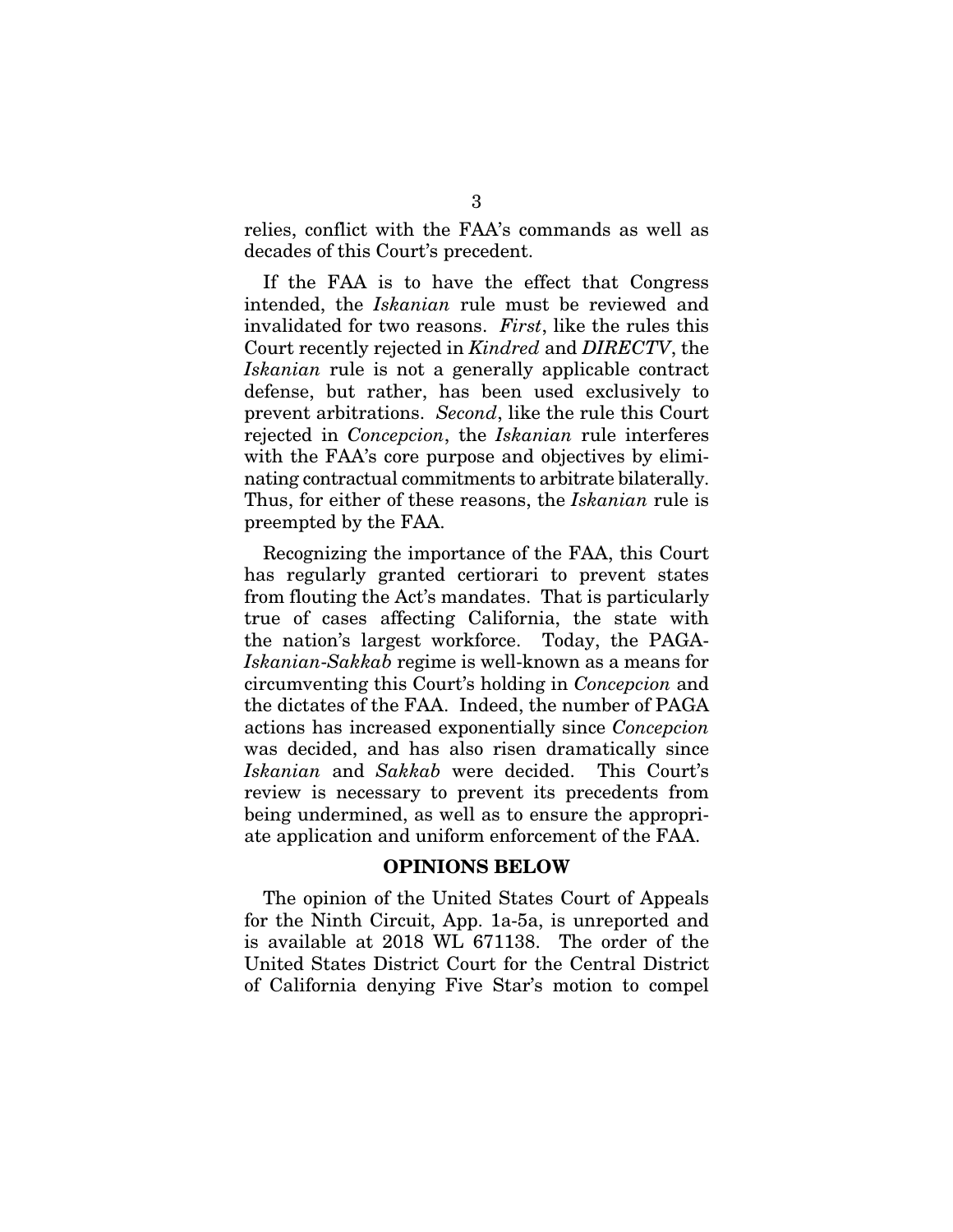arbitration, App. 6a-14a, is unreported and is not available on a publicly accessible database.

### STATEMENT OF JURISDICTION

The Ninth Circuit issued its judgment on February 2, 2018. This Court has jurisdiction under 28 U.S.C.  $§ 1254(1).$ 

## CONSTITUTIONAL AND STATUTORY PROVISIONS INVOLVED

The Supremacy Clause, U.S. Const. art. VI, cl. 2, provides in pertinent part:

This Constitution, and the Laws of the United States which shall be made in Pursuance thereof . . . shall be the supreme Law of the Land; and the Judges in every State shall be bound thereby, any Thing in the Constitution or Laws of any State to the Contrary notwithstanding.

Section 2 of the FAA, 9 U.S.C. § 2, provides in pertinent part:

A written provision in . . . a contract evidencing a transaction involving commerce to settle by arbitration a controversy thereafter arising out of such contract or transaction, . . . or an agreement in writing to submit to arbitration an existing controversy arising out of such a contract, transaction, or refusal, shall be valid, irrevocable, and enforceable, save upon such grounds as exist at law or in equity for the revocation of any contract.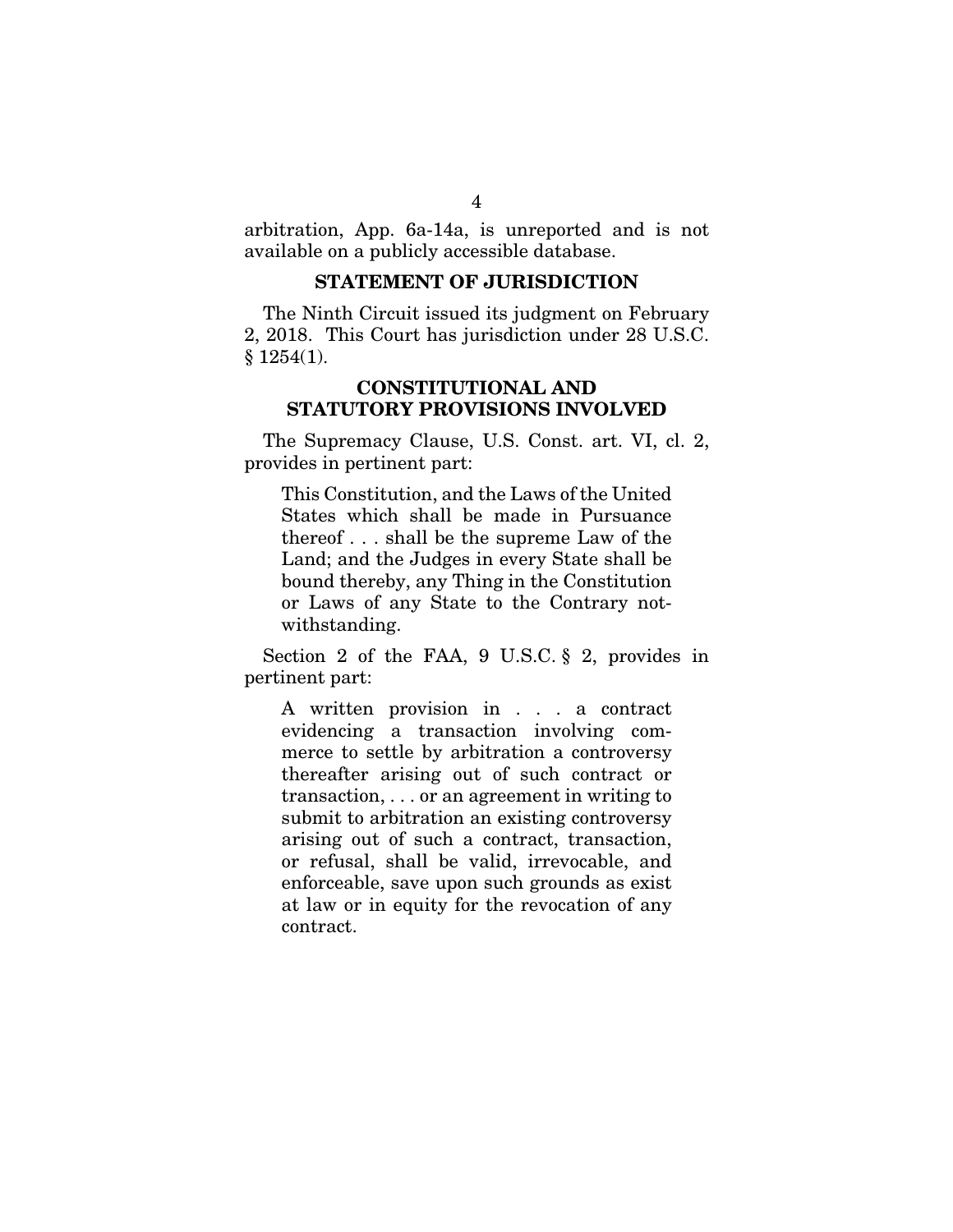#### STATEMENT OF THE CASE

#### A. California's Private Attorneys General Act

Enacted in 2004 by the California legislature, PAGA enables private persons to bring actions against their employers seeking civil penalties for violations of California labor laws. The actions may be brought on behalf of the plaintiff and other employees.

The mechanics of the statute are straightforward. An "aggrieved employee" is permitted to file an action under PAGA against his or her employer. Cal. Labor Code  $\S$  2699(a), (c). The employee may do so on a representative basis on behalf of similarly-situated employees. *Id.* The employer may be held liable for "civil penalties" of \$100 per "aggrieved employee" per pay period for the first violation of a labor code provision, and \$200 per aggrieved employee per pay period for any subsequent violation of that same provision, unless the relevant provision establishes a different penalty. *Id*. § 2699(f)(2). Aggrieved employees that prevail in PAGA actions receive 25 percent of the civil penalties awarded. *Id.* § 2699(i). California's Labor and Workforce Development Agency ("LWDA") receives the remaining 75 percent. *Id*. A prevailing plaintiff also is entitled to reasonable attorney's fees and costs. *Id.*  $§ 2699(g)(1).$ 

Before filing a PAGA action, an aggrieved employee must provide the LWDA with written notice of the underlying violations. *See id.* § 2699.3(a)(1)(A). If the agency does not intend to investigate or take action, or if it does not respond within 65 days, the employee may file suit. *Id.* § 2699.3(a)(2)(A)-(B). From that point forward, the case is the employee's, and his or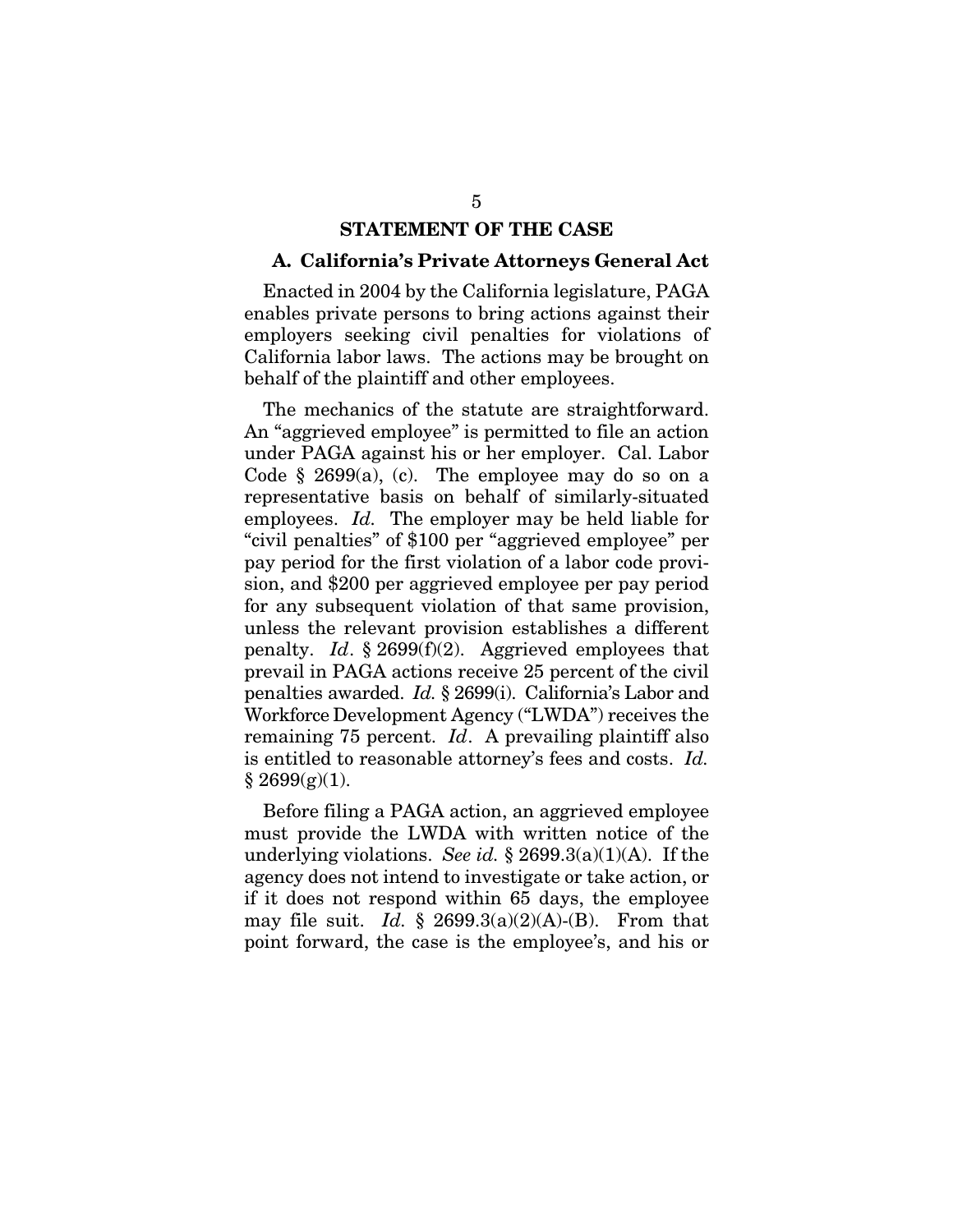her attorney's, to litigate. The state agency plays no role in conducting the litigation.<sup>2</sup>

#### B. *Iskanian* and *Sakkab*

1. The California Supreme Court's *Iskanian* decision held that, when an employee asserts a representative PAGA claim, an arbitration provision limiting disputes to individual claims will not be enforced. 327 P.3d at 153. In *Concepcion*, decided three years before *Iskanian*, this Court squarely rejected a California Supreme Court rule establishing that, when an individual asserts a class action claim, an arbitration agreement limiting disputes to individual claims will not be enforced. 563 U.S. at 352.

Nevertheless and notwithstanding *Concepcion*, the California Supreme Court concluded in *Iskanian* that agreements to arbitrate on an individual basis only are "contrary to public policy and unenforceable as a matter of state law" when applied to representative PAGA actions. 327 P.3d at 149. Notably, in support of its public-policy-backed conclusion, the California Supreme Court invoked Section 1668 of the California Civil Code, the same provision it had relied on as support for the California rule this Court invalidated in *Concepcion*. *See Iskanian*, 327 P.3d at 148-49; *Discover Bank v. Superior Court of L.A.*, 113 P.3d 1100, 1110 (Cal. 2005), *abrogated by Concepcion*, 563 U.S. at 340-41.

The *Iskanian* decision announced that "a PAGA claim lies outside the FAA's coverage." *Iskanian*, 327 P.3d at 151. The California Supreme Court stated that "the FAA aims to ensure an efficient forum for the resolution of *private* disputes, whereas a PAGA

 $\frac{1}{2}$ <sup>2</sup> The LWDA receives copies of proposed settlements and dispositive orders. Cal. Labor Code  $\S 2699(1)(2)-(3)$ .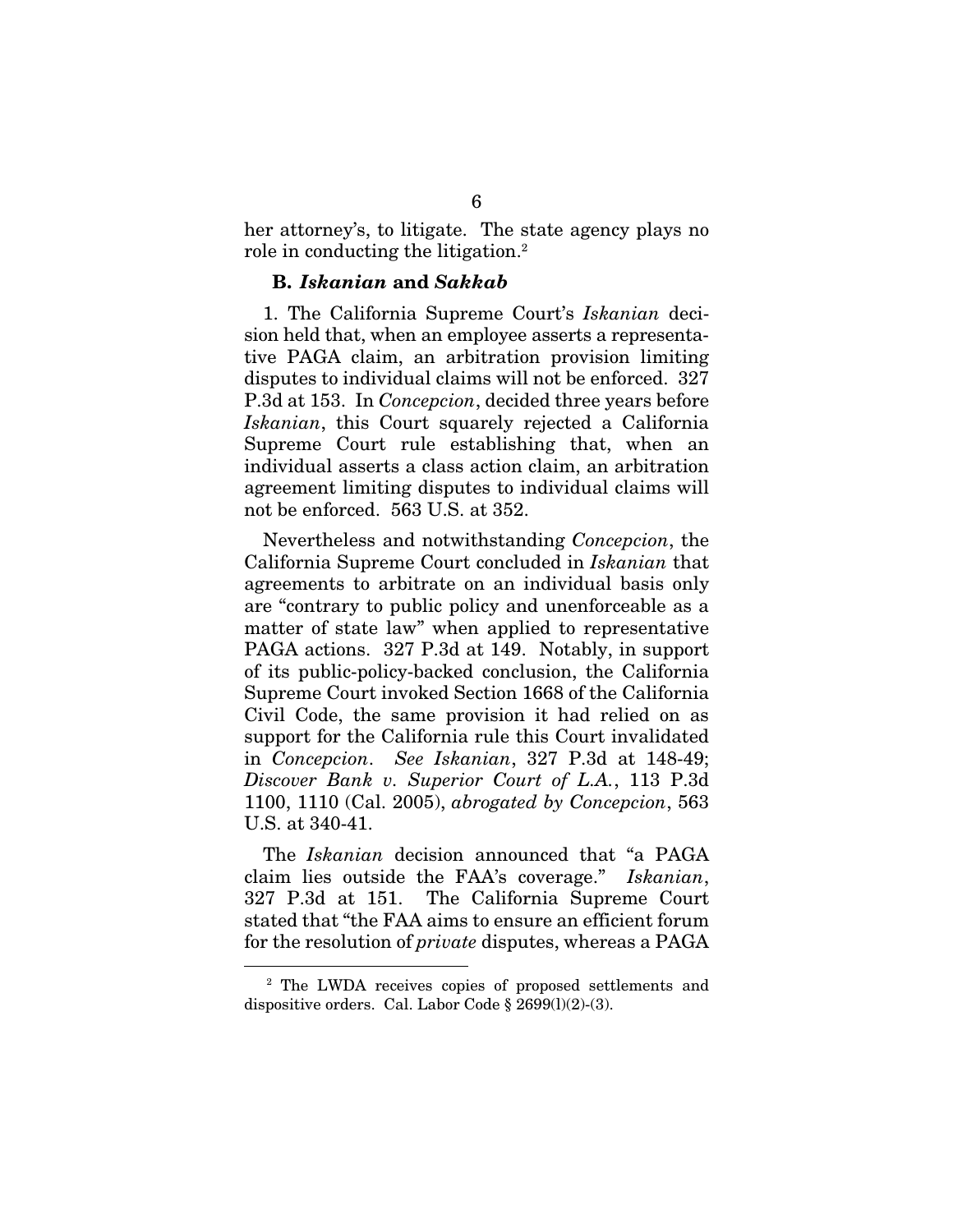action is a dispute between an employer and the state [agency]." *Id.* at 149. Labeling a "PAGA representative action . . . a type of *qui tam* action," *id.* at 148, the court found that "the state"—not the named plaintiff who filed suit and who has unfettered control over the litigation—"is the real party in interest." *Id.*  at 151 (citing *Arias v. Superior Court*, 209 P.3d 923, 933-34 (Cal. 2009)). Because, according to the California court, a PAGA action belongs to the state and the FAA applies only to private parties, the FAA does not preempt a judicial rule prohibiting waiver of representative PAGA claims through individualclaim-only arbitration agreement provisions. *Id.* at 152-53.

2. In *Sakkab*, a divided panel of the Ninth Circuit upheld the *Iskanian* rule. 803 F.3d at 427. The majority held, first, "the *Iskanian* rule is a 'generally applicable' contract defense" within the ambit of the FAA's "saving clause," and, second, the rule "does not conflict with [the FAA's] objectives." *Id.* at 433. The latter holding was predicated on the view that representative PAGA actions are not similar to the class actions analyzed in *Concepcion*. *Id.* at 435-39. The Ninth Circuit also found that its decision was "bolstered by the PAGA's central role in enforcing California's labor laws." *Id.* at 439.

Judge N.R. Smith wrote a searing dissent. He observed that, "[d]espite ninety years of Supreme Court precedent invalidating state laws deemed hostile to arbitration, the majority today displays this same 'judicial hostility' to arbitration agreements." *Id.* at 440 (N.R. Smith, J., dissenting) (citation omitted).

The dissent detailed the similarities between the PAGA claims in *Sakkab* and the class claims in *Concepcion*. The dissent found that the "*Iskanian* rule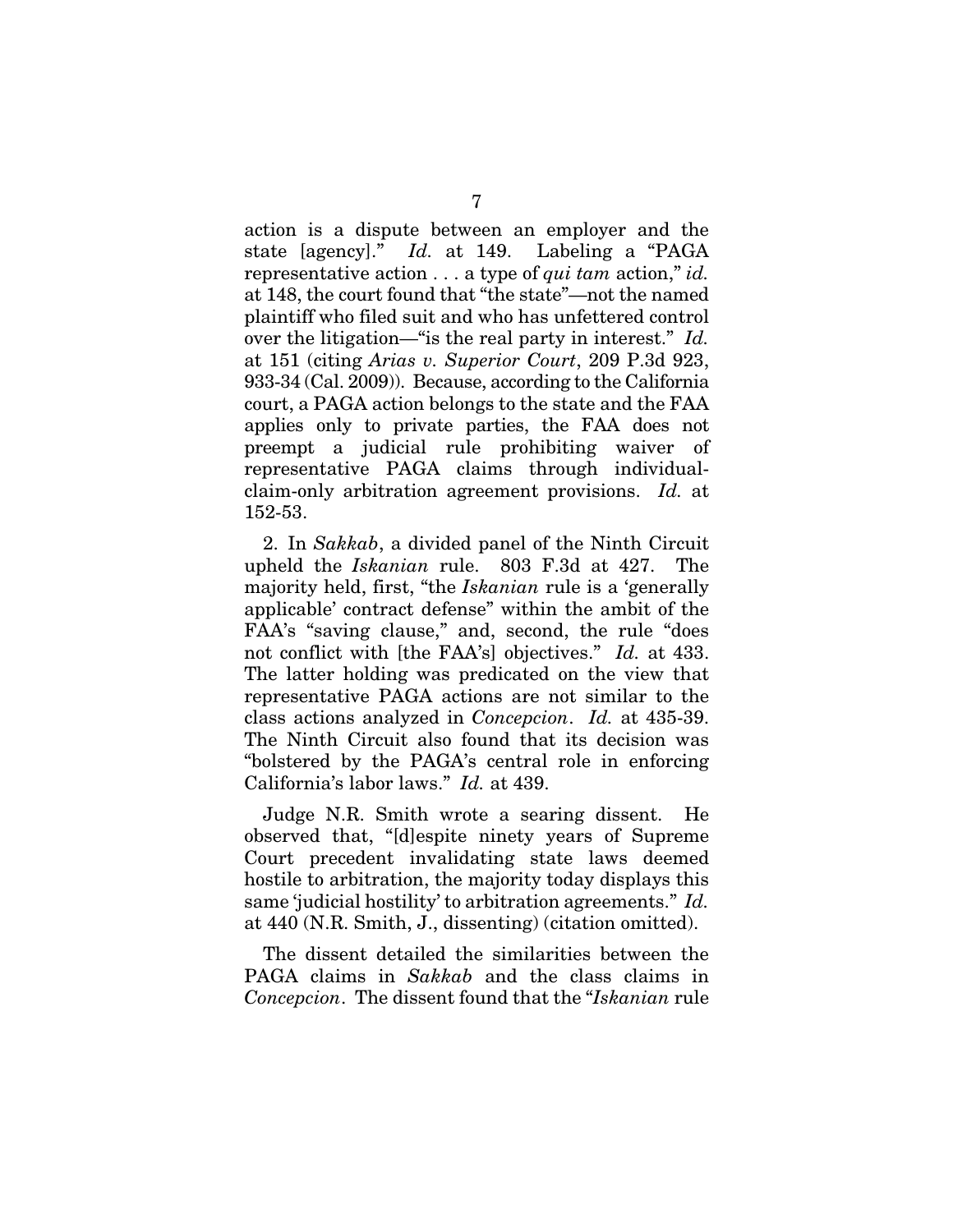burdens arbitration in the same three ways identified in *Concepcion*: it makes the process slower, more costly, and more likely to generate procedural morass; it requires more formal and complex procedure; and it exposes the defendants to substantial unanticipated risk." *Id.* at 444. "Because the *Iskanian* rule stands as an obstacle to the purposes and objectives of the FAA," the dissent concluded, "there is no question the rule must be preempted." *Id.* at 450.3

The dissent further disagreed with the majority's argument that the *Iskanian* rule is justified by California public policy. Judge Smith observed that, in FAA preemption analysis, "the state's purpose is irrelevant"; "[i]f the rule conflicts with the objectives of the FAA, the state rule must give way." *Id.* The dissent closed with a forecast for the majority opinion: "Numerous state and federal courts have attempted to find creative ways to get around the FAA. We did the same [regarding *Discover Bank*], and were subsequently reversed in *Concepcion*. The majority now walks that same path." *Id.* 

With regard to whether the *Iskanian* rule discriminates against arbitration agreements (as an independent ground for rejecting the rule, in addition to the argument that the rule frustrates the FAA's purpose), Judge Smith noted in his dissent that, because the parties had not addressed the issue, he would not resolve it. *Sakkab*, 803 F.3d at 442 n.1. Judge Smith nonetheless stated that he had "serious doubts that

 <sup>3</sup> The majority of federal district courts considering the issue before *Sakkab* concluded that the FAA preempts the *Iskanian* rule. *See Porter v. Nabors Drilling USA, L.P.,* No. 1:15-cv-00805- MCE-JLT, 2015 WL 13323135, at \*1 (E.D. Cal. Sept. 21, 2015) (citing nine pre-*Sakkab* decisions holding that the FAA preempts the *Iskanian* rule and four decisions finding the contrary).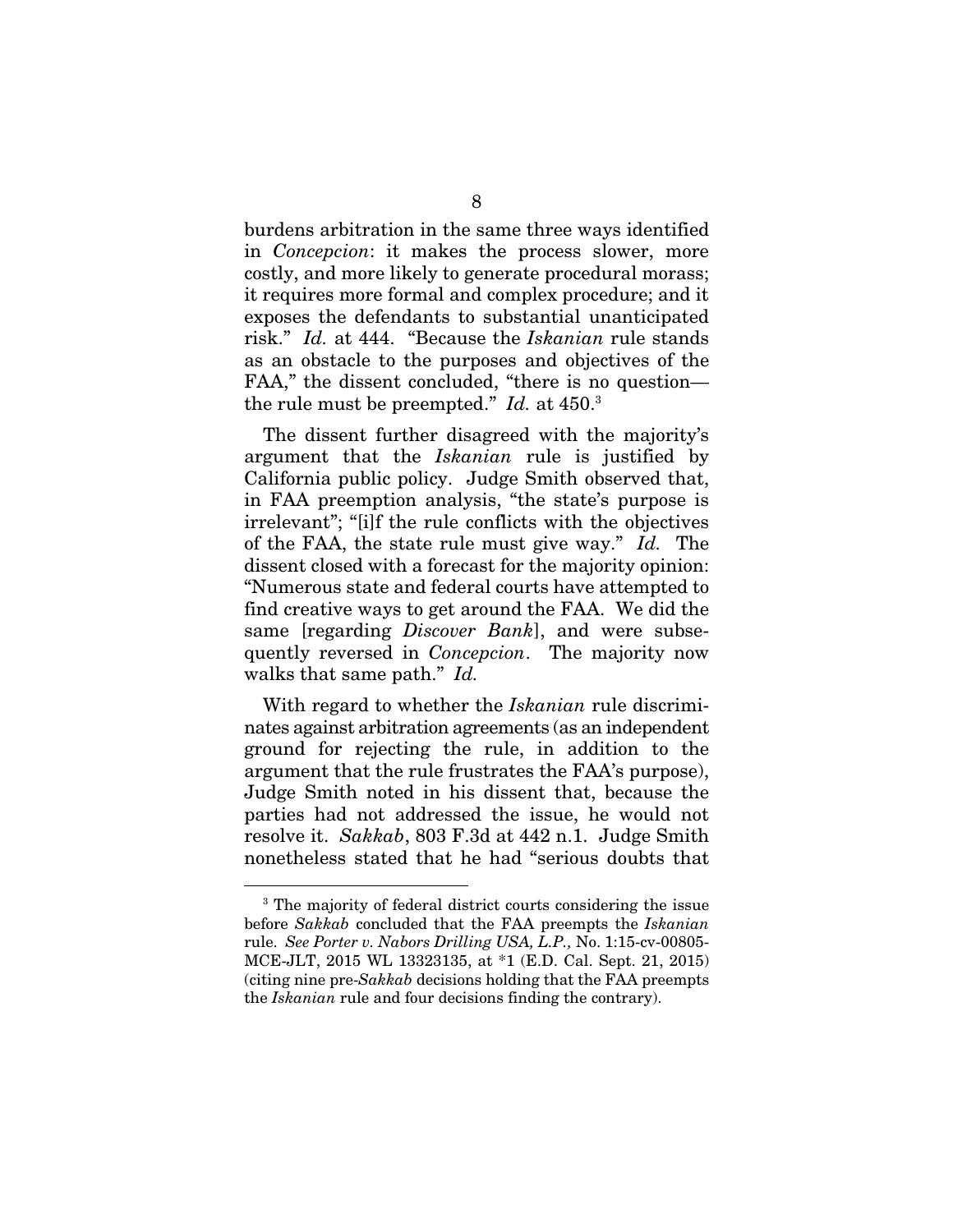the rule established by *Iskanian* falls into the same category as the common law contract defenses of duress or fraud," and that "the Supreme Court did not determine in *Concepcion* whether the alleged unconscionability of failing to apply the *Discover Bank* rule was a generally applicable contract defense." *Id*.

#### C. Proceedings Below

1. From November 2012 to July 2014, Mandviwala was an employee of Five Star at a senior living community in California. App. 7a. At the beginning of her employment, Mandviwala voluntarily signed a "Mutual Agreement to Resolve Disputes and Arbitrate Claims." *Id.* at 16a-26a. The agreement covered all "claims" by one party against the other, defined as "any and all disputes, claims or controversies arising out of [Mandviwala's] employment or the termination of [Mandviwala's] employment which could be brought in a court." *Id.* at 17a. The parties expressly "agree[d] to waive all rights to bring, or be a party to, any class *or collective* claims against one another and agree [d] to pursue claims *on an individual basis only*." *Id.* at 23a (emphasis added). The agreement provided for Maryland law to apply to any dispute about its enforcement. *Id.* at 24a.

2. On July 17, 2015, Mandviwala filed a lawsuit against Five Star in California state court that asserted six separate claims under PAGA on behalf of herself and other aggrieved employees. *See* Appellants' Excerpts of Record, Volume II, ER0181-90, *Mandviwala v. Five Star Quality Care, Inc.*, No. 16-55084 (9th Cir. May 31, 2017), Dkt. 19-2. Mandviwala sought relief for herself and for others in the form of civil penalties for the six alleged PAGA claims, as well as unpaid wages on her own behalf for four of the six claims. *Id.* at ER0190-92.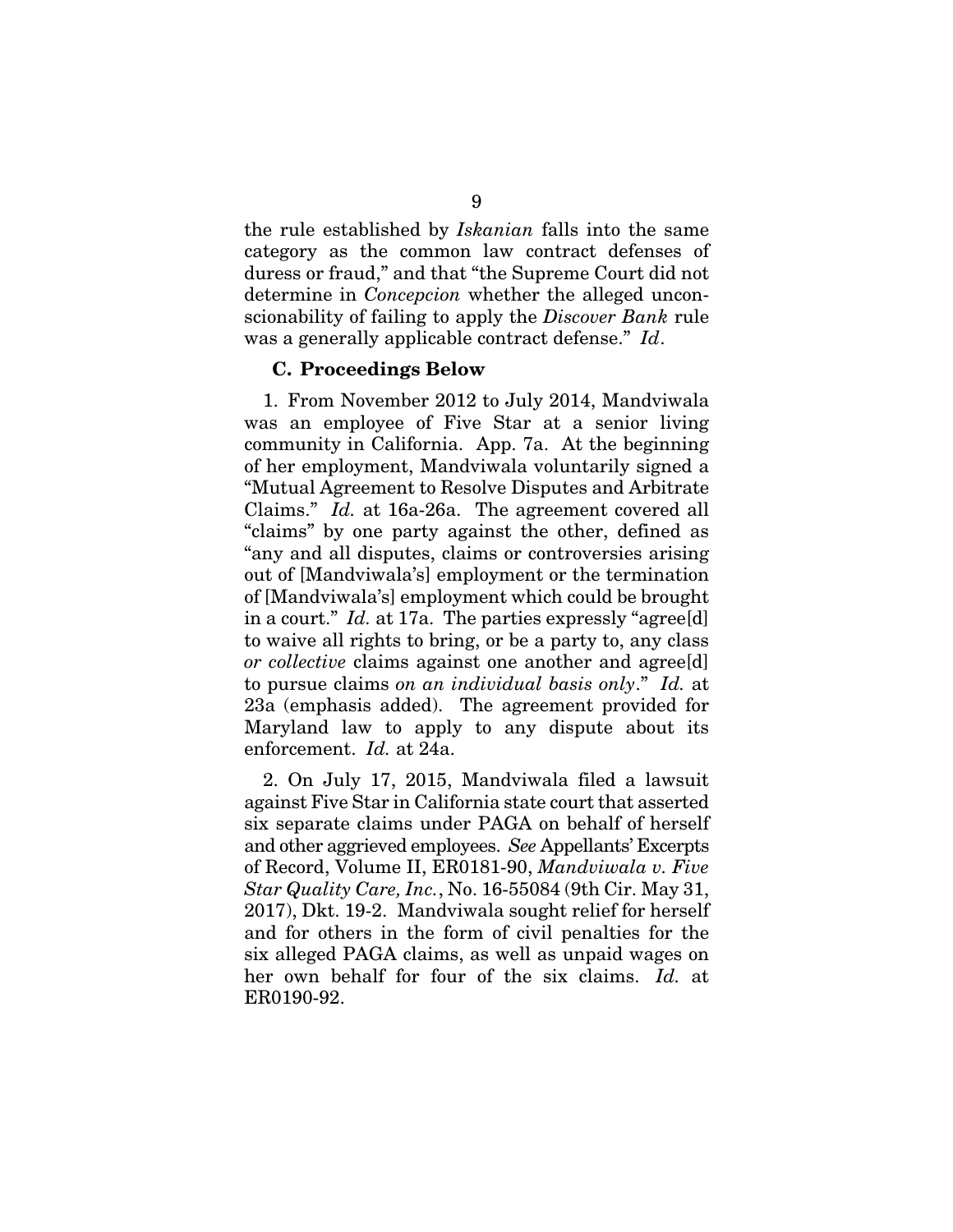3. Five Star timely removed the lawsuit to the United States District Court for the Central District of California. Five Star then moved, pursuant to the parties' arbitration agreement, to compel arbitration and to dismiss the lawsuit. App. 6a.

4. The district court denied the motion. It held that PAGA is a fundamental policy of California, and that the unavailability of representative PAGA claims under Maryland law demanded that California law apply. App. 9a-14a. It then held that, under *Iskanian*  and *Sakkab*, the parties' agreement to resolve all claims through arbitration on an individual basis is unenforceable, and it denied the motion to compel arbitration in its entirety. *Id*. at 13a-14a.

5. Five Star appealed. The Ninth Circuit affirmed the district court's application of California law, rather than Maryland law, and the district court's resulting invocation of the *Iskanian* rule to exempt Mandviwala's representative PAGA claims from the parties' arbitration agreement. App. 2a-3a. Regarding this Court's recent decisions in *Kindred* and *DIRECTV*, which struck down rules that disfavored arbitration agreements, the panel stated that neither decision "announced new law." *Id.* at 3a. It then asserted that the "*Iskanian* rule is distinct from the rules at issue in *DIRECTV*  and *Kindred* because it is a generally applicable contract defense in that it bars any waiver of a PAGA claim, regardless whether the waiver appears in an arbitration agreement." *Id.* The Ninth Circuit did not cite any non-arbitration contractual context in which the *Iskanian* rule ever has been applied.4

 <sup>4</sup> Regarding Mandviwala's individual claims for unpaid wages, the Ninth Circuit held that the terms of the arbitration agreement control and require that such claims be arbitrated.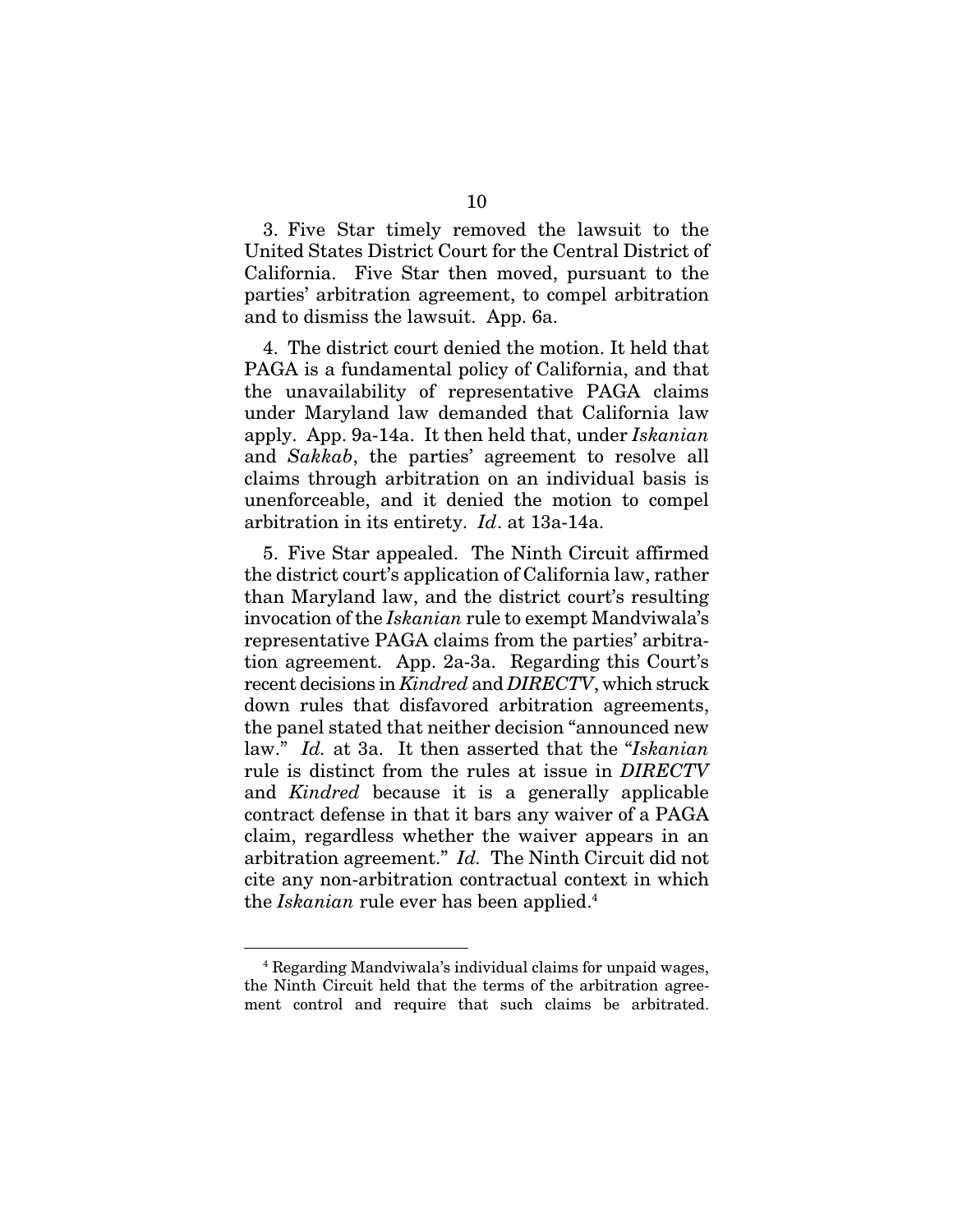#### REASONS FOR GRANTING THE WRIT

This Court should grant certiorari. The *Iskanian* rule conflicts with this Court's precedents and the carefully calibrated scheme Congress set forth in the FAA for two reasons: (1) the rule discriminates against arbitration agreements, and (2) the rule thwarts the objectives of the FAA.

*First*, the *Iskanian* rule clearly discriminates against arbitration agreements and thus is not a generally applicable contract defense. The *Iskanian* rule renders representative PAGA claims "unwaivable" only where enforcement of a PAGA waiver would result in arbitration. On the other hand, California courts permit the waiver of representative PAGA claims in other contexts. That pick-and-choose approach plainly violates the "equal-treatment principle" set forth in the FAA. *Kindred*, 137 S. Ct. at 1426. Accordingly, the *Iskanian* rule is preempted.

*Second*, the *Iskanian* rule obstructs the FAA's "principal purpose of ensuring that private arbitration agreements are enforced according to their terms." *Volt*, 489 U.S. at 478. The *Iskanian* rule thus is invalid for the same reasons that led this Court to strike down the rule prohibiting arbitration of class claims in *Concepcion*. The FAA's purpose is defeated when parties' agreements to arbitrate bilaterally are judicially invalidated. The *Iskanian* rule produces that very result. For this separate reason, the *Iskanian* rule is preempted. The Court should grant certiorari to

<u>.</u>

Accordingly, it reversed the district court's denial of the motion to compel arbitration of Mandviwala's individual claims. App. 3a-5a.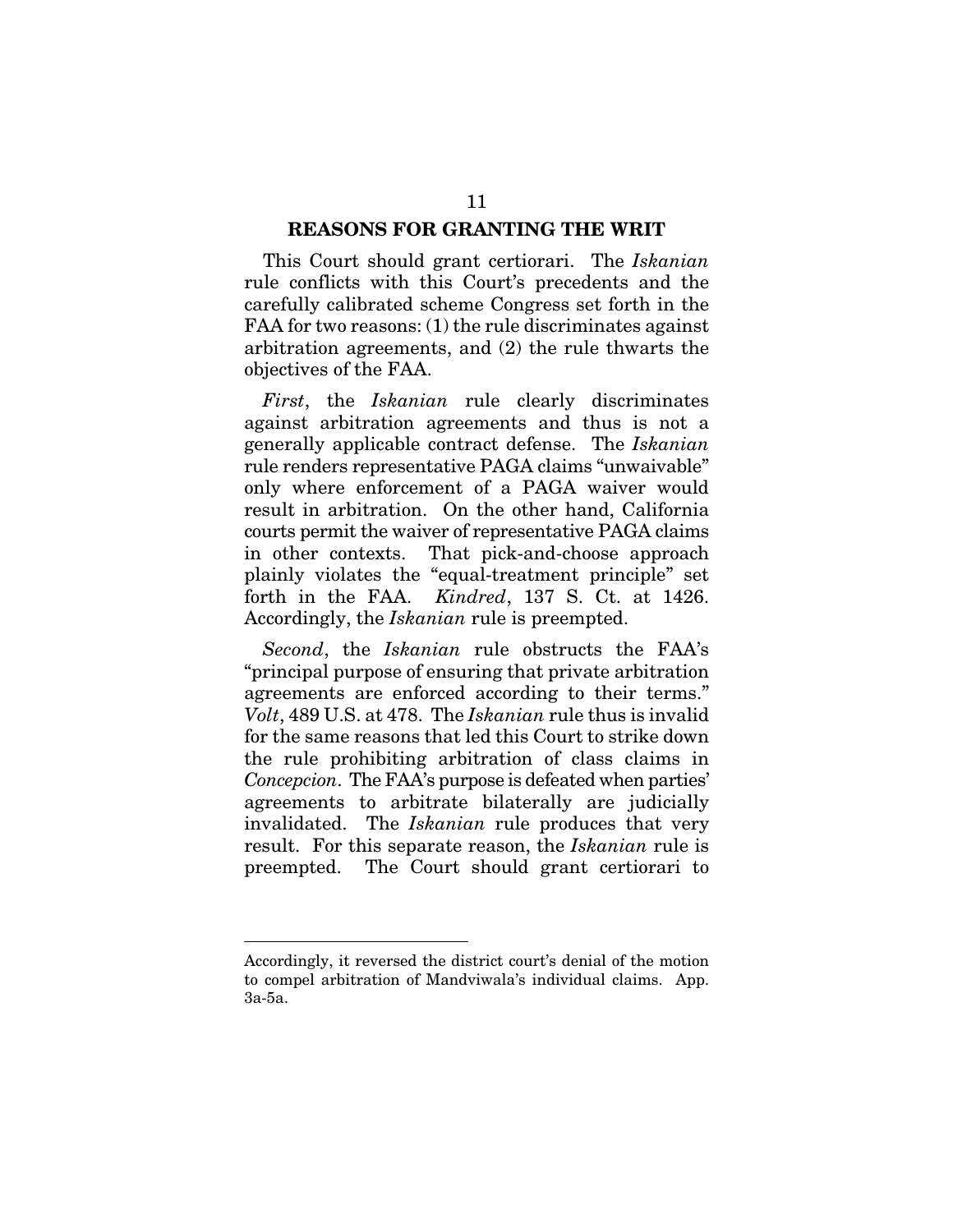prevent the *Iskanian* rule's continued subversion of the objectives of the FAA.

*Finally*, this case is an excellent vehicle for addressing the important and pressing questions presented. Both the California Supreme Court and the Ninth Circuit have declined requests to revisit the *Iskanian* rule, and this case presents a clean and direct path to address the rule's lawfulness. Moreover, the *Iskanian* rule has serious practical consequences. Since *Concepcion*, the incidence of PAGA actions has increased exponentially, and also has risen dramatically since *Iskanian* and *Sakkab*. Consequently, the number of arbitration agreements unjustly invalidated has increased enormously. Because California has approximately 12 percent of our nation's workforce, the effect of the *Iskanian* regime in that state alone fully merits this Court's grant of certiorari. Indeed, even absent a conflict of authorities, this Court repeatedly has prevented individual states from undermining the uniform application of Congress' carefully calculated, pro-arbitration policy. As long as the *Iskanian* rule remains in place, the FAA's objectives will be frustrated. The Court should grant this petition to halt the *Iskanian* rule's assault on the FAA.

## I. The *Iskanian* Rule Is Not a Rule of General Applicability and Thus Is Preempted by the FAA.

The *Iskanian* rule is not a generally applicable contract defense. The Ninth Circuit's contrary holding cannot be reconciled with this Court's precedents, including its recent decisions in *Kindred* and *DIRECTV*. The erroneous conclusion that the *Iskanian* rule treats all contracts equally has caused provisions in a great number of arbitration agreements to be unlawfully invalidated. Absent this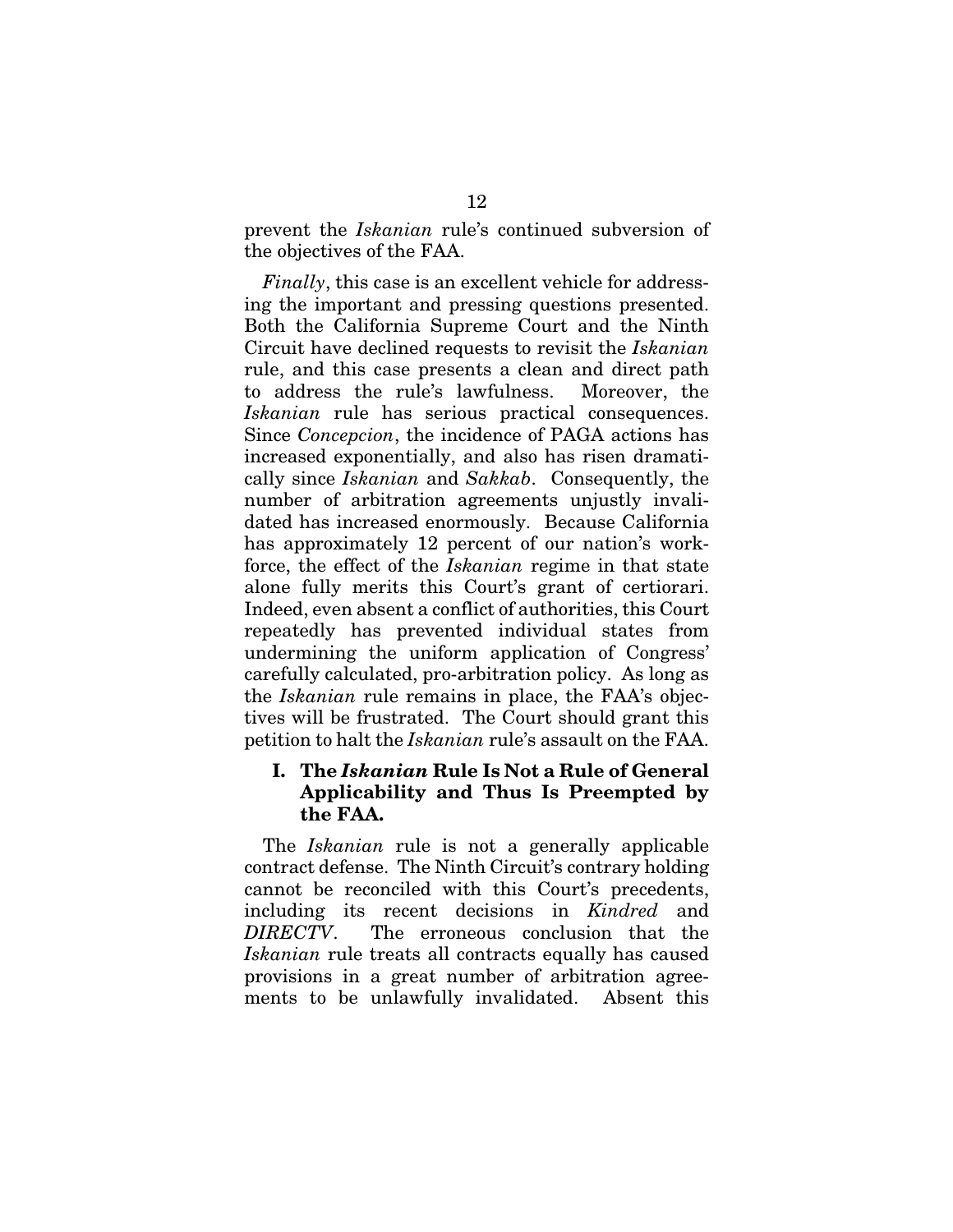Court's review, such unjust invalidation will continue unabated, in contravention of the FAA and this Court's precedents.

The FAA makes arbitration agreements "valid, irrevocable, and enforceable, save upon such grounds as exist at law or in equity for the revocation of any contract." 9 U.S.C. § 2. This Court has made clear the limits of the last clause: Arbitration agreements cannot be voided "by defenses that apply only to arbitration" or that "derive their meaning from the fact that an agreement to arbitrate is at issue." *Concepcion*, 563 U.S. at 339. Rather, only "*generally applicable contract defenses*, such as fraud, duress, or unconscionability, may be applied to invalidate arbitration agreements without contravening § 2." *Doctor's Assocs., Inc. v. Casarotto*, 517 U.S. 681, 687 (1996) (emphasis added). On many occasions, this Court has overturned rules, oftentimes from California, that selectively targeted arbitration. *See, e.g.*, *Preston v. Ferrer*, 552 U.S. 346, 351 (2008) (reversing California court determination that a state agency had "exclusive original jurisdiction" over a type of dispute notwithstanding the parties' agreement to arbitrate all claims); *Perry v. Thomas*, 482 U.S. 483, 484 (1987) (invalidating California labor law providing "that actions for the collection of wages may be maintained [in court] without regard to the existence of any private agreement to arbitrate." (citation omitted)); *Southland Corp. v. Keating*, 465 U.S. 1, 10 (1984) (reversing California Supreme Court rule "refus[ing] to enforce the parties' contract to arbitrate" claims brought under California statute).

While decades of precedent from this Court demonstrate that selective targeting of arbitration agreements cannot be sustained, *Kindred* and *DIRECTV* are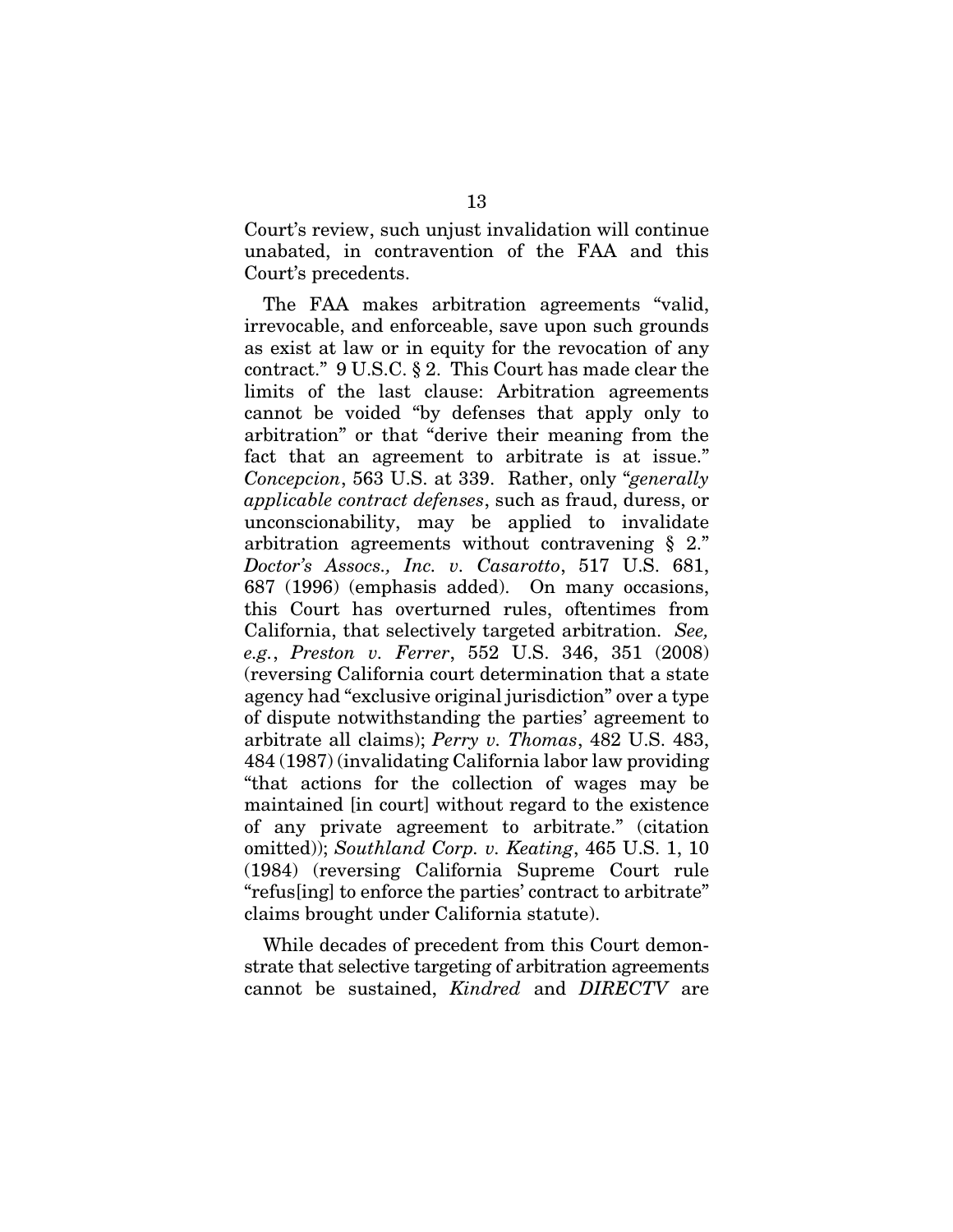especially illustrative. They highlight a particular brand of unlawful state rules: those that, nominally, are generally applicable, but that, in practice, target arbitration for disfavored treatment. As this Court explained in *Kindred*, the FAA "preempts any state rule discriminating on its face against arbitration" *and also* "displaces any rule that covertly accomplishes the same objective by disfavoring contracts that (oh so coincidentally) have the defining features of arbitration agreements." 137 S. Ct. at 1426. And in *Kindred* and *DIRECTV*, this Court identified guideposts that reveal a discriminatory rule's true nature. Those guideposts are conspicuously present in the *Iskanian* rule. Thus, while neither *DIRECTV* nor *Kindred* created new law, they make the claim that the *Iskanian* rule is "grounds . . . for the revocation of any contract" especially untenable. 9 U.S.C. § 2.

Both *Kindred* and *DIRECTV* involved rules that, on their face, were of general applicability. In *Kindred*, this Court invalidated a Kentucky power-of-attorney rule that required specific authorization for an attorney-in-fact to waive a grantor's right to litigate in court. *See* 137 S. Ct. at 1425-26. And in *DIRECTV*, this Court invalidated the California Supreme Court's purportedly general interpretation of the term "law of your state," which the state court had employed to resurrect previously reversed anti-arbitration precedents. *See* 136 S. Ct. at 466-67. In both cases, this Court found that nominal statements of general applicability did not save the rules from their impermissible anti-arbitration targeting. *See Kindred*, 137 S. Ct. at 1427 ("[T]he state court's sometime-attempt to cast the rule in broader terms cannot salvage its decision."); *DIRECTV*, 136 S. Ct. at 469 (despite the state court's framing of the disputed rule in general contract terms, "we conclude that California courts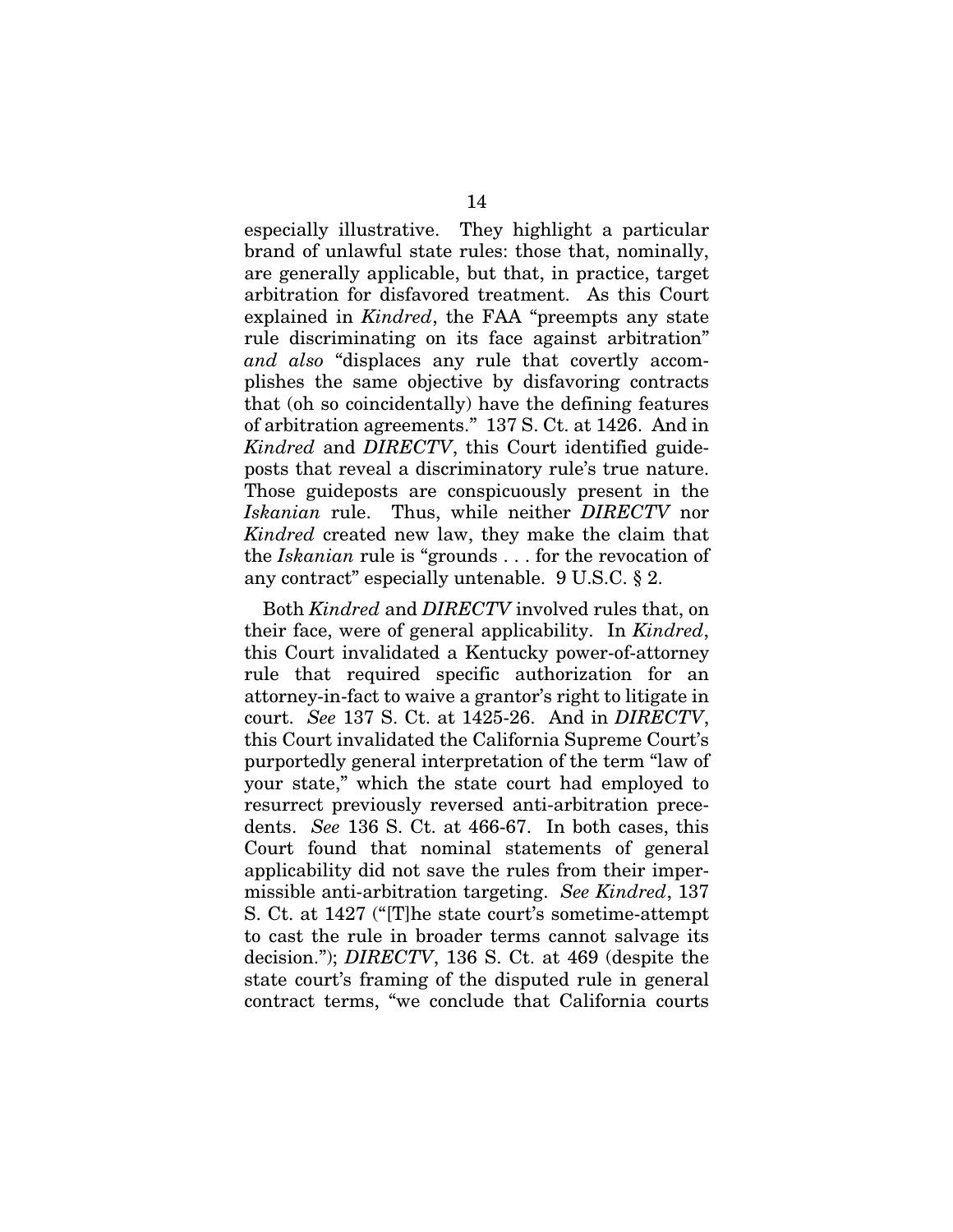would not interpret contracts other than arbitration contracts the same way").

In *Kindred* and *DIRECTV*, this Court relied on characteristics that identify rules that impermissibly target arbitration. *First*, in both cases, no court could point to a single example outside the arbitration context in which the rule had been applied.5 *Second*, in *Kindred*, the rule at issue actually was not being applied in other contractual contexts.<sup>6</sup>

These guideposts of impermissible hostility to arbitration are prominent and unmistakable with regard to the *Iskanian* rule. To begin, no state or federal court has cited *any* case or example outside the arbitration context in which the supposedly "generally applicable" *Iskanian* rule has been applied. In addition, the *Iskanian* rule plainly is not applied in all contractual contexts. For example, while under the *Iskanian* rule, employees may not waive representative PAGA claims in *arbitration agreements*, they may freely waive representative PAGA claims in *settlement agreements*. 7

 <sup>5</sup> *See Kindred*, 137 S. Ct. at 1427 ("No Kentucky court, so far as we know, has ever before demanded that a power of attorney explicitly confer authority to enter into contracts implicating constitutional guarantees."); *DIRECTV*, 136 S. Ct. at 470 (emphasizing that "we have found no such case" applying the rule outside the arbitration context); *id*. (highlighting "[t]he fact that we can find no similar case" in any other context).

<sup>6</sup> *See Kindred*, 137 S. Ct. at 1427 n.1 ("Making matters worse, the Kentucky Supreme Court's clear-statement rule appears not to apply to other kinds of agreements relinquishing the right to go to court or obtain a jury trial.").

<sup>7</sup> *See, e.g.*, *Villacres v. ABM Indus. Inc.*, 117 Cal. Rptr. 3d 398, 418 (Ct. App. 2010) (an employee can freely waive the right to bring PAGA claims in a settlement agreement even where "none of the settlement proceeds . . . were allocated to PAGA claims"); *Hernandez v. Best Buy Stores, LP*, No. 13cv2587 JM (KSC), 2017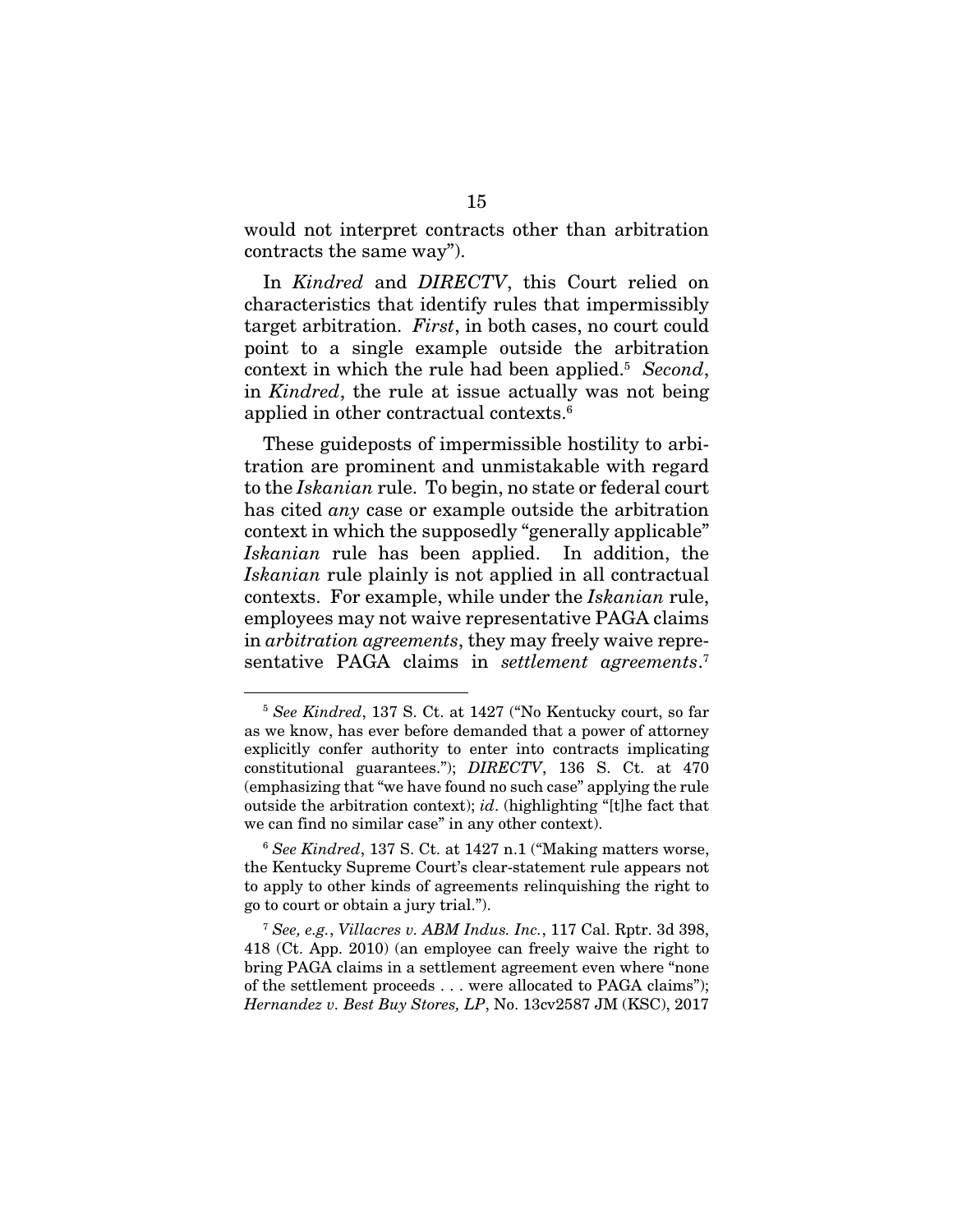Applicability to arbitration agreements, but not settlement agreements, was the precise fact that this Court found to be "another indication" that the disputed rule in *Kindred* impermissibly "ar[ose] from the suspect status of arbitration." 137 S. Ct. at 1427 n.1. In this case, it is clear that the *Iskanian* rule, although nominally general, "covertly accomplishes the . . . objective" of disfavoring arbitration agreements, *id.* at 1426, just like the rules in *Kindred* and *DIRECTV*.

The indicators of the *Iskanian* rule's anti-arbitration animus also make clear that the California Supreme Court's public policy rationale is untenable. The court stated that a prohibition on the waiver of representative PAGA claims is necessary to serve the "state's interests in enforcing the Labor Code and in receiving the proceeds of civil penalties used to deter violations." *Iskanian*, 327 P.3d at 149. If that is true, then the policy should apply with equal force to settlement agreements: The FAA prohibits courts from picking and choosing when to apply a legal principle in a manner that disfavors arbitration. But that is *exactly* how the *Iskanian* rule is applied, barring waiver of representative PAGA claims in arbitration agreements based on an asserted public policy, but allowing such waiver in settlement agreements.

<u>.</u>

WL 2445438, at \*2-3 (S.D. Cal. June 6, 2017) (settlement agreement "fully release[d] and forever discharge[d]" the defendant "from any and all PAGA claims that were asserted or could reasonably have been asserted in th[e] case") (citation omitted)); *Brooks v. Life Care Ctrs. of Am., Inc.*, SACV 12-00659- CJC(RNBx), 2015 WL 13298569, at \*7 (C.D. Cal. Oct. 19, 2015) ("Defendants respond that . . . it is settled in California that parties can settle PAGA claims even when those claims were not asserted at all. They are correct.").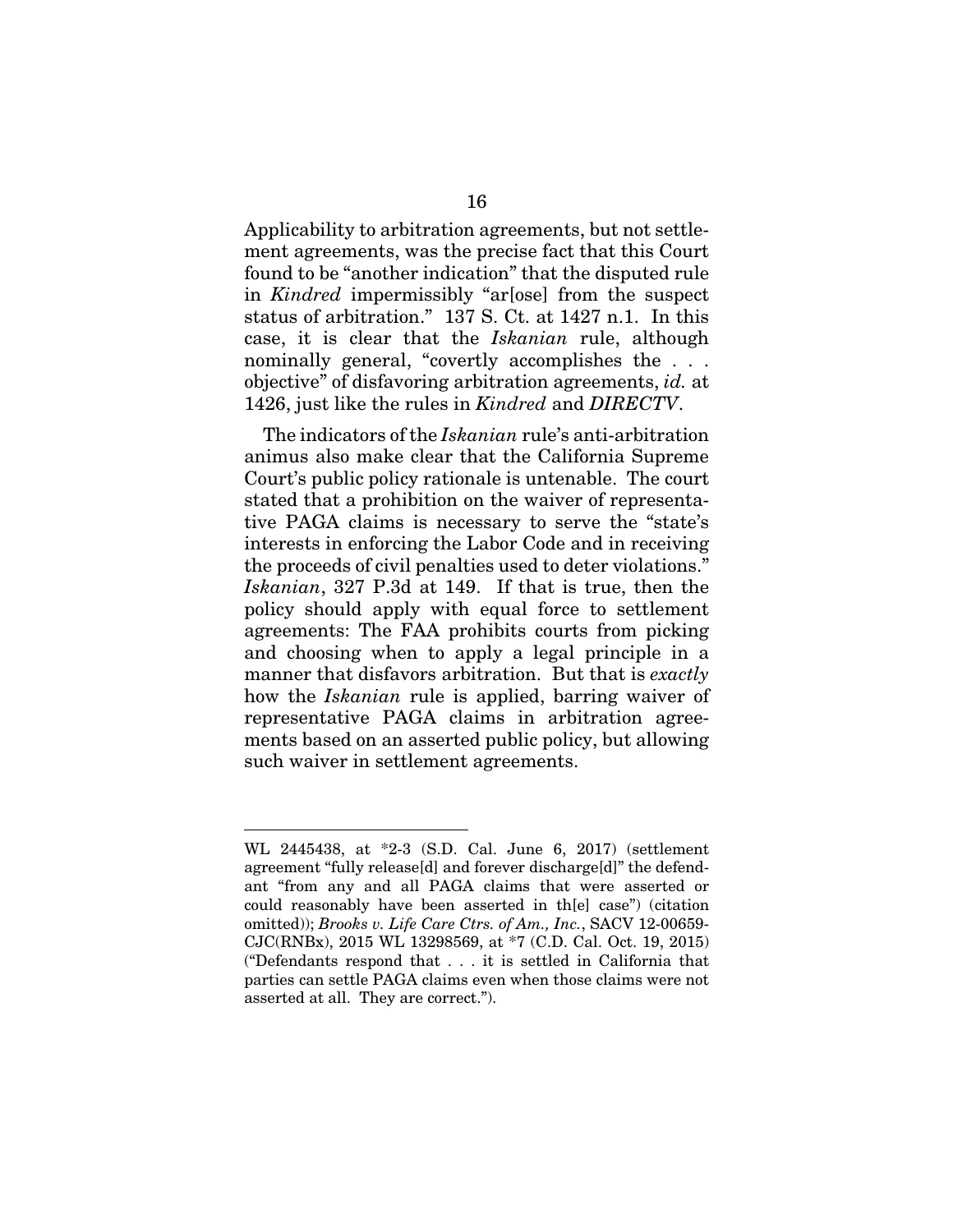Moreover, the Ninth Circuit's reliance in this case on a patently erroneous legal premise, and its failure to consider the *Kindred* and *DIRECTV* guideposts, further underscore the need for review. Addressing Five Star's argument regarding the FAA's "generally applicable" exception, the Ninth Circuit panel stated that the "*Iskanian* rule . . . is a generally applicable contract defense in that it bars any waiver of a PAGA claim, regardless of whether the waiver appears in an arbitration agreement." App. 3a. As discussed, that statement does not comport with this Court's FAA jurisprudence. The *Iskanian* rule does not bar *any* waiver of a PAGA claim; it certainly does not bar such a waiver in settlement agreements. And the Ninth Circuit's decision ignores the important indicators this Court highlighted in *Kindred* and *DIRECTV.* Such blatant disregard, or misinterpretation, of this Court's recent precedents cries out for review.

The Ninth Circuit further noted that "neither *DIRECTV* nor *Kindred* announced new law" and that these "subsequent rulings . . . do not displace *Sakkab*." App. 3a. But once again, the court missed the mark. It is not *DIRECTV* or *Kindred* that "displace *Sakkab*"; the FAA and decades of this Court's precedent do so. *Sakkab* and *Iskanian* were erroneous when they were decided. *Kindred* and *DIRECTV* simply reinforced the command that state rules cannot selectively target arbitration, regardless of whether they do so expressly. Such reinforcement clearly is necessary and urgent in this context. This Court should grant Five Star's petition to ensure the uniform and appropriate enforcement of the FAA, just as it has done in other cases where courts manifested hostility toward arbitration.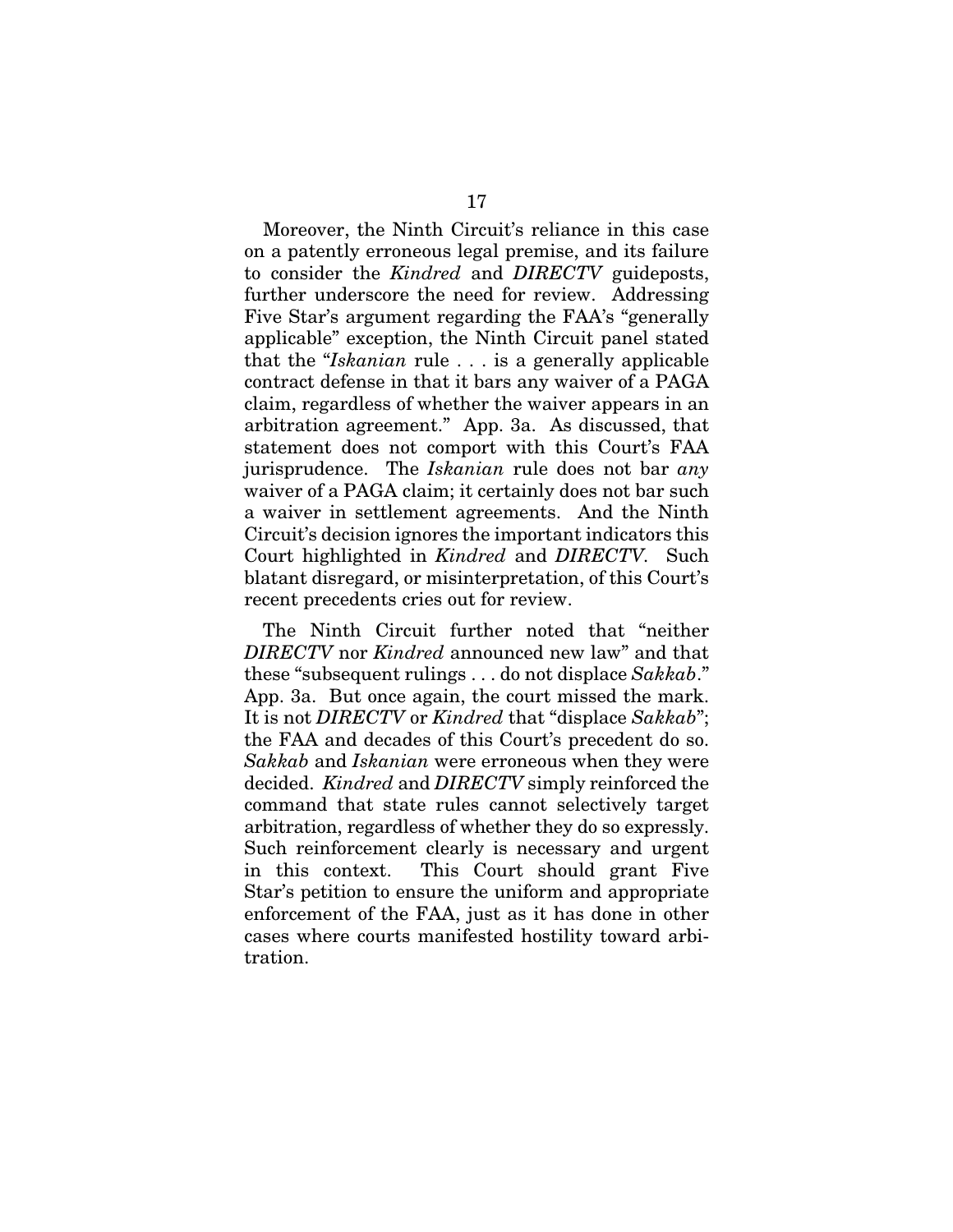Finally, the decision in this case significantly broadens the reach of the discriminatory *Iskanian* rule. For the first time, the *Iskanian* rule's effects include invalidating contracting parties' choice of law (here, Maryland law). It is well-recognized, however, that, with arbitration agreements as well as other agreements, contracting parties may "choose to have portions of their contract governed by the law of Tibet, the law of pre-revolutionary Russia, or (as is relevant here) the law of [a state]." *DIRECTV*, 136 S. Ct. at 468. The decision here, invalidating the parties' contractual choice of law in order to allow enforcement of the *Iskanian* rule, further expands the already destructive anti-arbitration force of the rule. The issue presented to this Court is the validity of California's *Iskanian* rule. But the lower courts' resolution of the choice-of-law issue illustrates the *Iskanian* rule's astonishing breadth and its everincreasing potential to invalidate broad swathes of provisions in arbitration agreements.

### II. The *Iskanian* Rule Frustrates the Purposes and Objectives of the FAA.

Federal law preempts a state law that "stands as an obstacle to the accomplishment and execution of the full purposes and objectives of Congress." *Hines v. Davidowitz*, 312 U.S. 52, 67 (1941). Accordingly, the FAA preempts a state rule that obstructs "Congress' principal purpose of ensuring that private arbitration agreements are enforced according to their terms." *Volt*, 489 U.S. at 478. The Court has repeatedly applied this principle to overturn state rules invalidating agreements to resolve claims through bilateral arbitration. *See, e.g., Concepcion*, 563 U.S. at 344-52; *Am. Express Co. v. Italian Colors Rest.*, 570 U.S. 228, 238 (2013); *Stolt-Nielsen S.A. v. AnimalFeeds Int'l*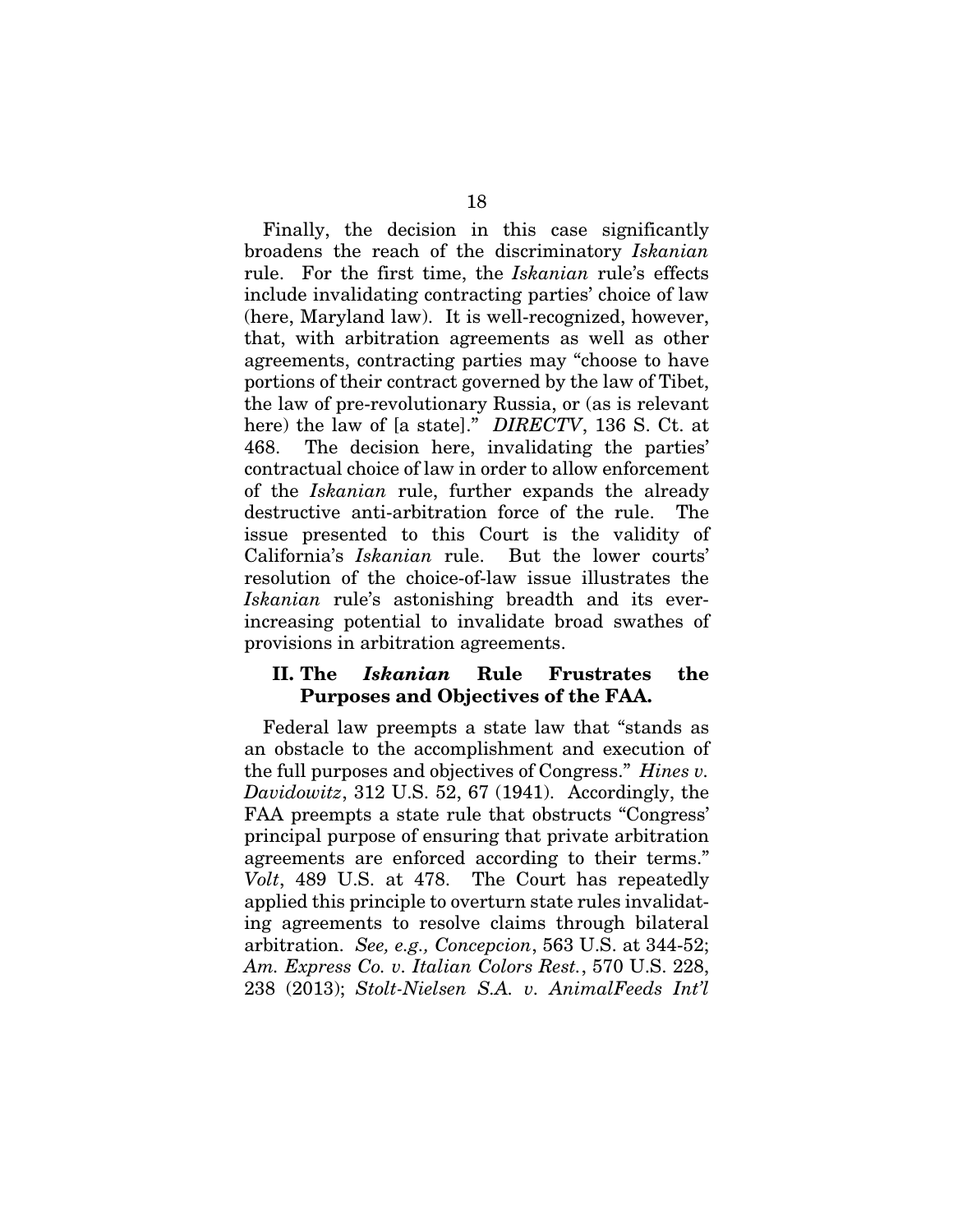*Corp.*, 559 U.S. 662, 685-87 (2010). The *Iskanian* rule is no different. This Court granted certiorari in *Concepcion* to ensure that California courts would stop unlawfully invalidating bilateral arbitration agreements. This Court should grant review here for that same reason.

## A. The *Iskanian* Rule Results in a Process Substantially More Time-Consuming, Costly, Complex and Risky than Bilateral Arbitration.

Like the California rule that *Concepcion* renounced, the *Iskanian* rule, as interpreted in *Sakkab*, replaces the streamlined dispute resolution mechanism agreed to by the contracting parties with a different and substantially more onerous process. In *Concepcion*, this Court addressed a rule that "condition[ed] the enforceability of certain arbitration agreements on the availability of classwide arbitration procedures." 563 U.S. at 336. That rule—identical in effect to the *Iskanian* rule as interpreted by the Ninth Circuit rendered meaningless agreements to arbitrate bilaterally.

In *Concepcion*, this Court emphasized that "the switch from bilateral to class arbitration sacrifices the principal advantage of arbitration—its informality and makes the process slower, more costly, and more likely to generate procedural morass than final judgment." *Id.* at 348. Further, the Court found, class arbitration "greatly increases risks to defendants" by offering only limited judicial review of awards of "damages allegedly owed to tens of thousands of potential claimants" that "will often become unacceptable." *Id.* at 350. As the *Sakkab* dissent explained, the *Iskanian* rule has the same effects. *See* 803 F.3d at 444 (N.R. Smith, J., dissenting). It thus should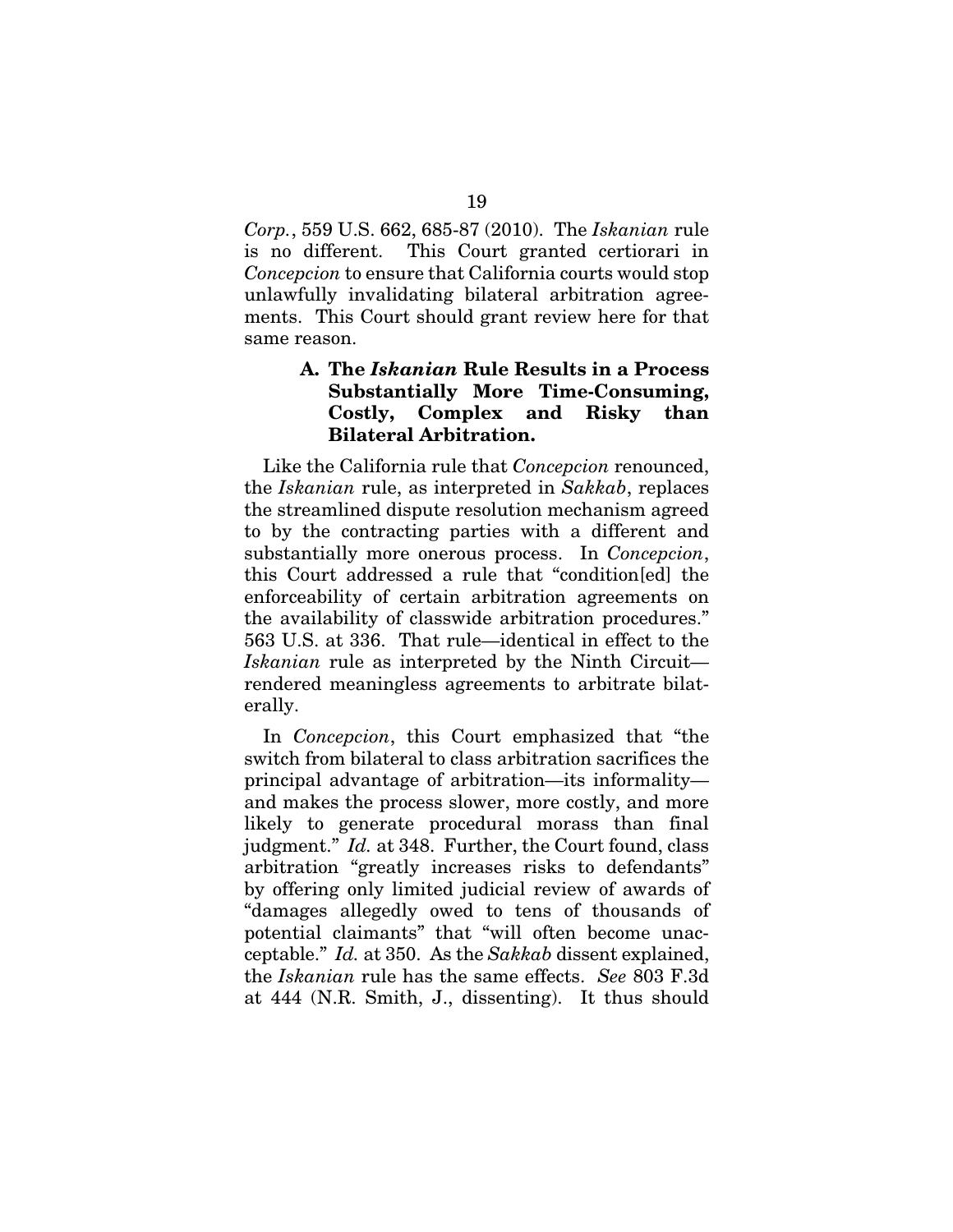meet the same fate: invalidation under the FAA because it thwarts the objectives of arbitration and the statute Congress enacted to protect those objectives.

*First*, like the resolution of class actions, the resolution of representative PAGA claims is "slower, more costly, and more likely to generate procedural morass" than bilateral arbitration. *Concepcion*, 563 U.S. at 348. For example, unlike individual claims, representative claims require "specific factual determinations regarding (1) the number of other employees affected by the labor code violations, and (2) the number of pay periods that *each* of the affected employees worked." *Sakkab*, 803 F.3d at 445 (N.R. Smith, J., dissenting).

*Second*, as with class actions, resolution of representative PAGA claims requires procedures far more complex and formal than bilateral arbitration. For example, with an individual claim, "the employee already has access to all of his own employment records," "knows how long he has been working for the employer," and "can easily determine how many pay periods he has been employed." *Sakkab*, 803 F.3d at 446 (N.R. Smith, J., dissenting). But discovery for a representative claim is much more complex. "[T]he individual employee does not have access to any of this information on behalf of all the other potentially aggrieved employees," and the "discovery necessary to obtain these documents . . . would be significant." *Id.*  at 446. Parties enter into bilateral arbitration agreements precisely to avoid such burdensome discovery. Absent intervention by this Court, the *Iskanian* rule will continue to defeat the choices that the parties have made.<sup>8</sup>

<sup>&</sup>lt;sup>8</sup> The *Sakkab* majority's assertion that "there is no need to protect absent employees' due process rights in PAGA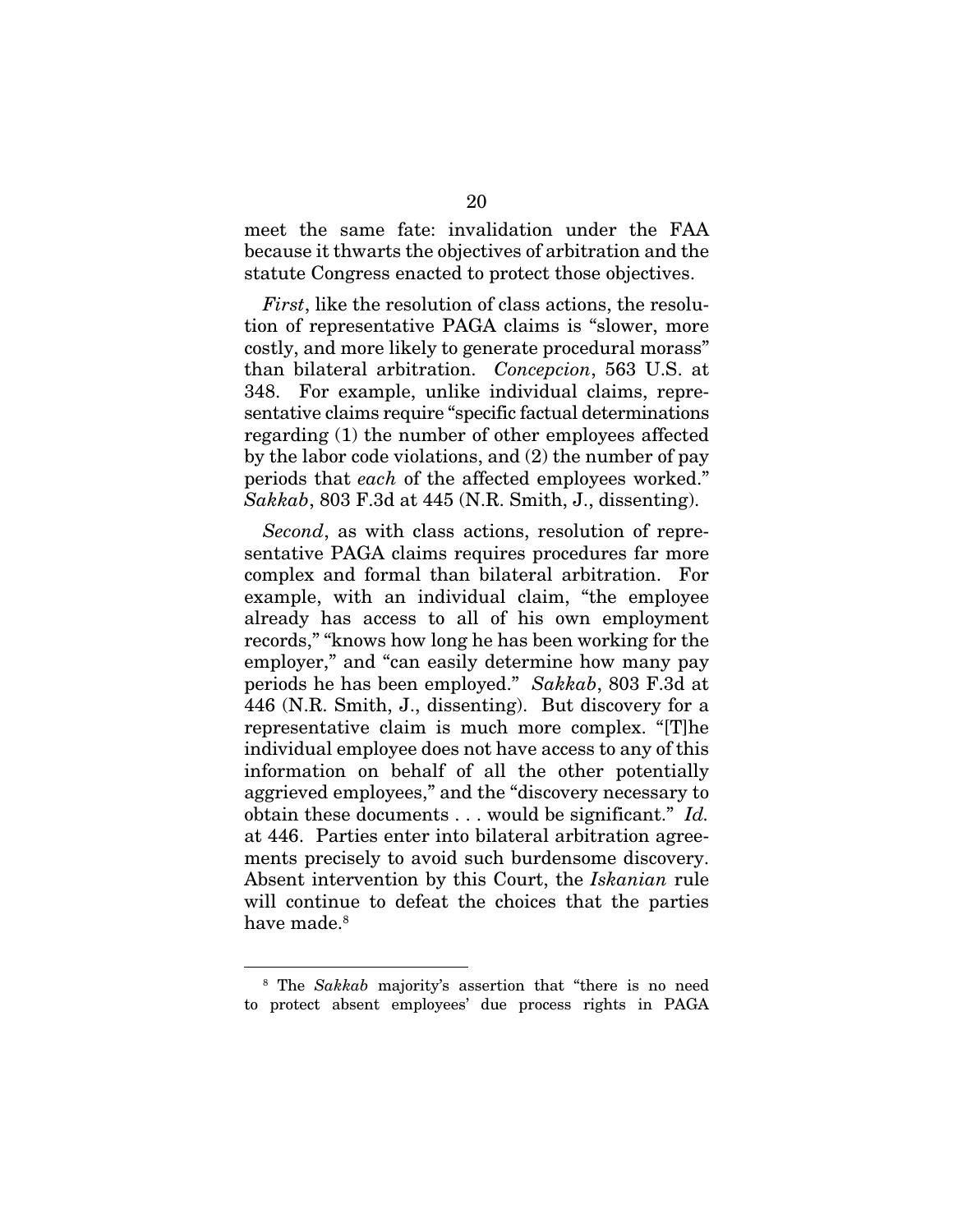*Third*, for every additional aggrieved employee implicated in a representative PAGA action, there is an increase in the civil penalties an employer may be ordered to pay. And because the "absence of multilayered review makes it more likely that errors will go uncorrected," "[a]rbitration is poorly suited to the[se] higher stakes." *Concepcion*, 563 U.S. at 350. As this Court explained in *Concepcion*, parties "are willing to accept the costs of these errors in [an individual] arbitration, since their impact is limited to the size of individual disputes, and presumably outweighed by savings from avoiding the courts." *Id.* But any contemplated benefits are lost when bilateral arbitration is jettisoned. Indeed, it is "hard to believe that defendants would bet the company with no effective means of review, and even harder to believe that Congress would have intended to allow state courts to force such a decision." *Id.* at 351. This Court should grant certiorari to prevent California courts from continuing to undermine the parties', and Congress', true intentions.<sup>9</sup>

<u>.</u>

arbitrations" is erroneous. 803 F.3d at 436. "[N]onparty employees . . . are bound by the judgment in an action brought under" PAGA. *Arias*, 209 P.3d at 934. Thus, while PAGA may not include every one of Rule 23's formal requirements for class certification, the involvement in representative PAGA claims of nonparty aggrieved employees unquestionably necessitates procedures far more complex and formal than bilateral arbitration.

<sup>&</sup>lt;sup>9</sup> The Ninth Circuit provides that representative PAGA claims may be compelled into a group arbitration process. *Sakkab*, 803 F.3d at 444. For the reasons discussed, as in *Concepcion*, the FAA preempts such judicially-compelled group arbitration when the parties have agreed to bilateral arbitration and claims-resolution. Notably, since *Iskanian*, some California courts have gone even further, holding that representative PAGA claims may not be compelled to arbitration *at all* (at least absent the state's consent). *See*, *e.g., Tanguilig v. Bloomingdales, Inc.*, 210 Cal.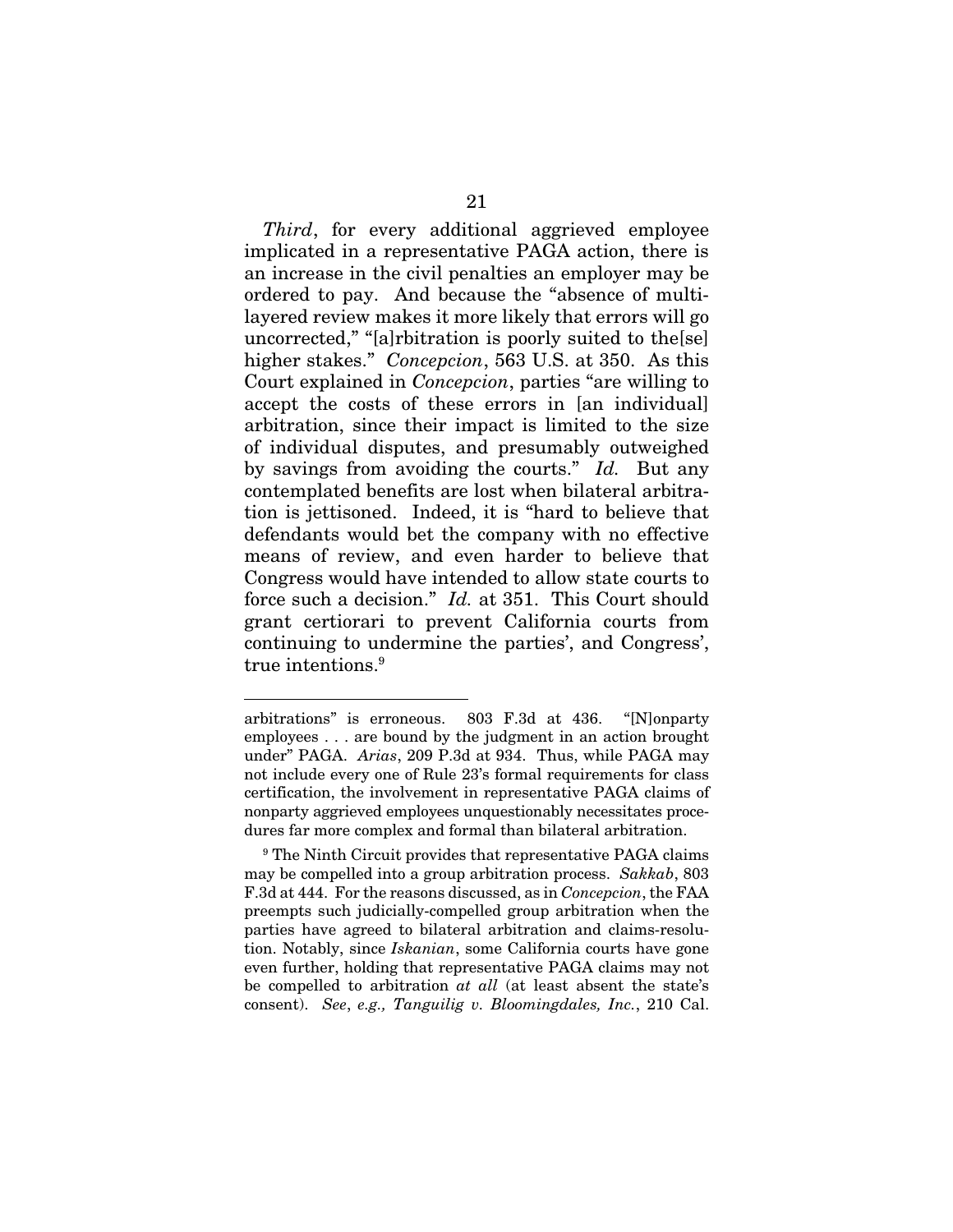## B. The Reasoning Used to Evade *Concepcion* and Uphold the *Iskanian*  Rule Is Deeply Flawed.

The California Supreme Court and the Ninth Circuit relied on untenable arguments to defend the *Iskanian* rule. The unsound justifications put forth by the two courts cannot salvage this arbitrationdestroying rule.

*First*, the *Iskanian* court's reliance on the proposition that an employee's representative PAGA claims are not subject to the FAA because they are not "private" claims is unavailing. In *Iskanian*, the California Supreme Court stated that the FAA simply does not apply because "the FAA aims to ensure an efficient forum for the resolution of *private* disputes, whereas a PAGA action is a dispute between an employer and the state [agency]." 327 P.3d at 149. Under that logic, states can subvert the FAA merely by asserting some nominal interest in a claim and labeling as "private attorneys general" the plaintiffs who bring it. Even two concurring justices in *Iskanian* found this rationale to be a "novel theory, devoid of case law support." *Id.* at 157 (Chin, J., concurring in the judgment). Such a broad exclusion from the FAA is, at the least, unprecedented. It is itself a compelling reason for this Court to grant review.

*Second*, the *Iskanian* court's reliance on *EEOC* v. *Waffle House, Inc.*, 534 U.S. 279 (2002) is misplaced. In *Iskanian*, the California Supreme Court asserted that a private individual's representative PAGA claim is akin to the government enforcement action this

<u>.</u>

Rptr. 3d 352, 353-55 (Ct. App. 2016), *cert. denied*, 138 S. Ct. 356 (2017). For the same reasons, this invalidation of bilateral arbitration provisions likewise is preempted.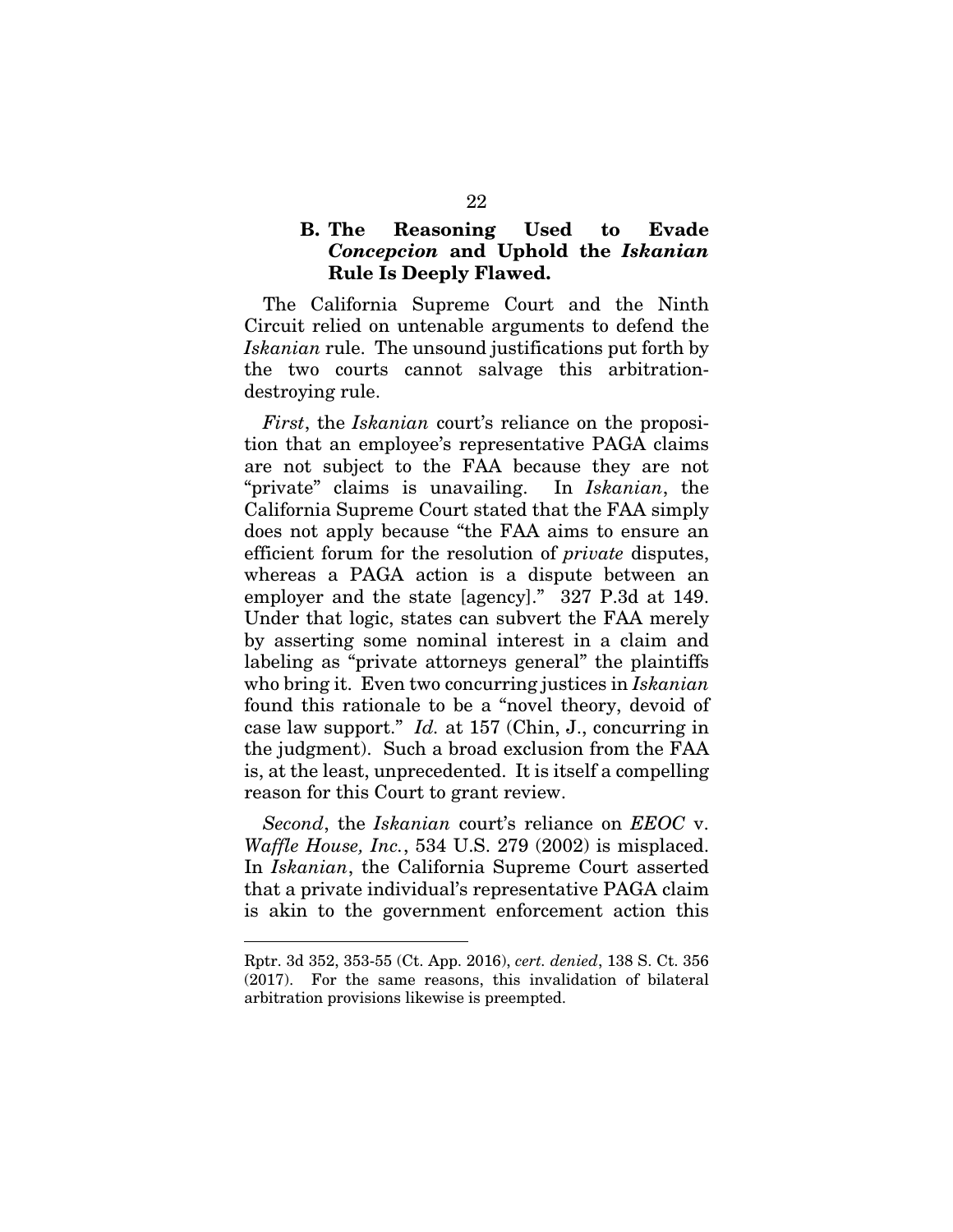Court addressed and precluded from arbitration in *Waffle House*. But the actions in *Iskanian* and *Waffle House* are not remotely similar. The action in *Waffle House* was filed not by a private person, but by a federal agency—the Equal Employment Opportunity Commission (EEOC). The EEOC had "exclusive jurisdiction over the claim" *before* it filed suit; deprived "the employee [of an] independent cause of action" *when* it filed suit; and was "the master of its own case" *after* it filed suit. 534 U.S. at 291; *see also Preston*, 552 U.S. at 359 (in *Waffle House*, "the Court addressed the role of an agency . . . as prosecutor, pursuing an enforcement action in its own name[.]"). The EEOC was "in command of the [litigation] process," *Waffle House*, 534 U.S. at 291, and was not party to any arbitration agreement, *see id.* at 294. Accordingly, the FAA did not bar the agency from litigating its case in court. In striking contrast, any influence the LWDA has over a PAGA action ceases when the agency decides not to pursue the case, and "less than 1 percent of PAGA notices have been reviewed or investigated [by the LWDA]." Legislative Analyst's Office, Labor Code Private Attorneys General Act Resources (Mar. 25, 2016), http://www.lao.ca.gov/Publications/Report/ 3403. The employee, and the counsel he or she chooses to retain, have complete control over the claims, including determining the violations alleged; the relief sought; the universe of employees represented; and whether and how the case is settled. No decision by the employee or the employee's counsel requires the agency's consent. Where, as here, a private plaintiff who signed an agreement to arbitrate controls the claims, "to the extent [*Waffle House*] is relevant," it points in the opposite direction and "*does* suggest that the FAA preempts the [*Iskanian*] rule." *Iskanian*, 327 P.3d at 158 (Chin, J., concurring in the judgment)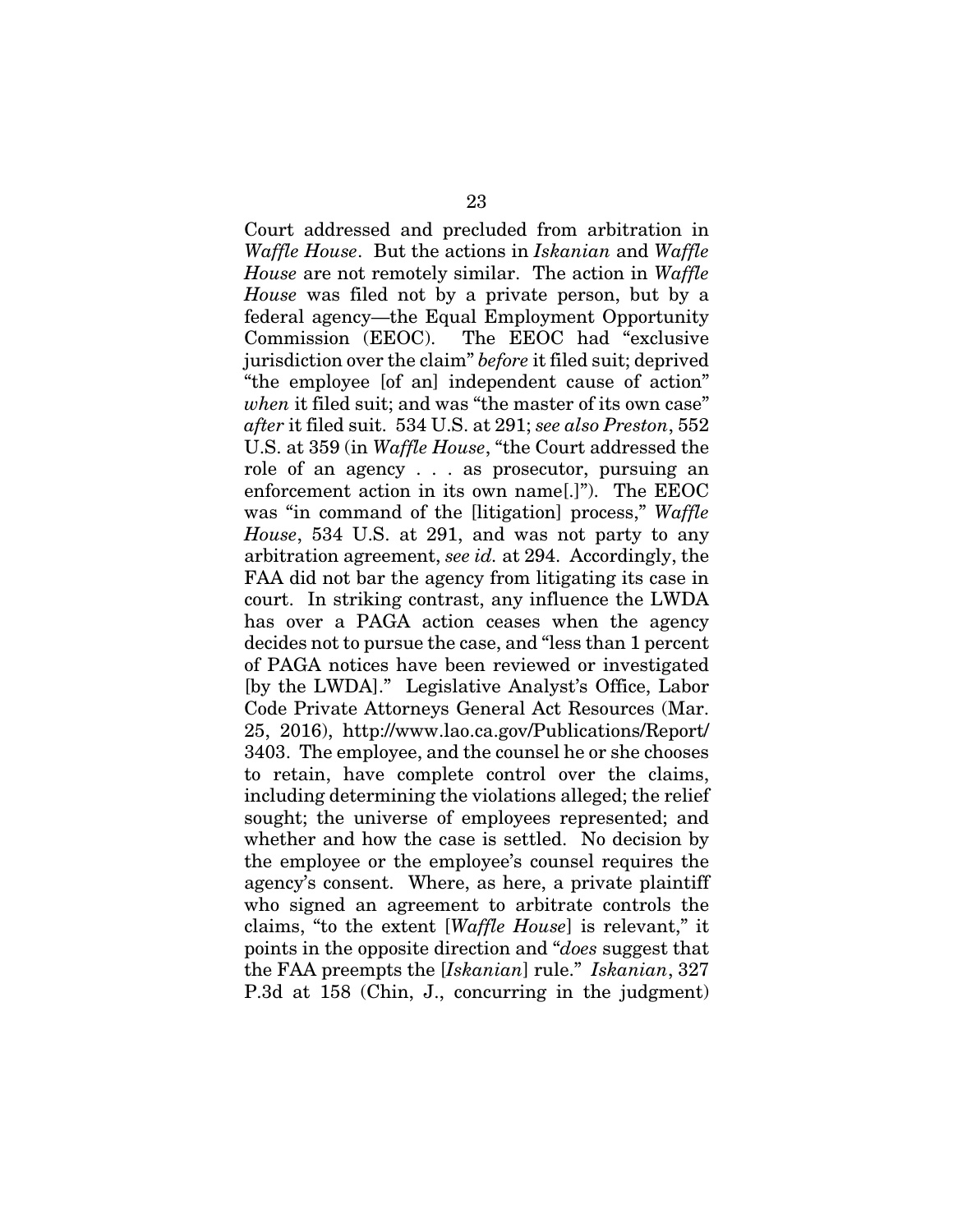(quotation marks and alterations omitted). The state court's reliance on *Waffle House* to justify the invalidation of arbitration provisions is a fundamental error. The court's reliance is further misplaced because *Waffle House* concerned a *federal* agency and the corresponding issue of the interplay between *two federal statutes*.

*Third*, the *Iskanian* and *Sakkab* courts' likening of PAGA claims to *qui tam* claims is similarly unsound. To begin, the question whether a state rule—such as PAGA—is preempted by federal law, is different from the question of whether a federal law—such as the federal *qui tam* statute—conflicts with another federal law. As the dissent in *Sakkab* explained, "[u]nder *Concepcion*, if a state rule authorizing a qui tam action frustrated the purposes or objectives of the FAA, that rule would certainly be invalidated." 803 F.3d at 449 n.7 (N.R. Smith, J., dissenting). But even if the inquiries regarding conflicts between state and federal laws, and conflicts between two federal laws, were identical, the analogy between PAGA actions and *qui tam* actions would be misplaced. In contrast to the lack of state governmental involvement in PAGA actions, the federal government maintains substantial control over *qui tam* actions. For example, while the federal government is considering whether to intervene in a *qui tam* case—a period which often lasts for years—the plaintiff-relator cannot serve the complaint, let alone litigate the case or negotiate a settlement. 31 U.S.C.  $\S$  3730(a)(2). Further, if the federal government initially declines to intervene, "a showing of good cause" will permit it to intervene later and assume total control over the litigation. 31 U.S.C. § 3730(c)(3). PAGA claims thus are nothing like *qui tam* claims. Accordingly, the *qui tam* analogy asserted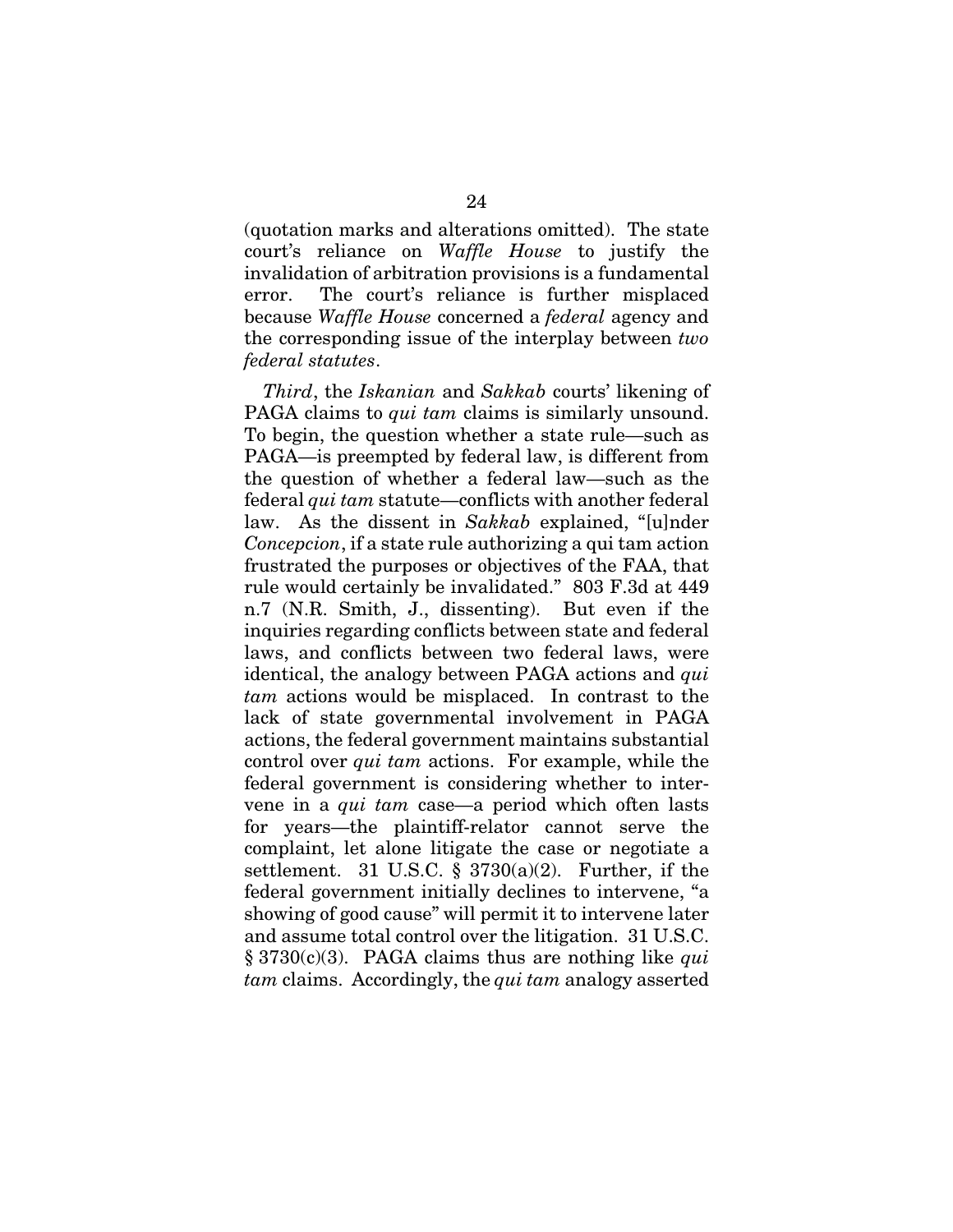by the California Supreme Court and the Ninth Circuit is unfounded.<sup>10</sup>

*Fourth*, *Sakkab*'s reliance on "public policy" also cannot insulate representative claims from the FAA. The *Sakkab* decision sought to "bolster[]" its affirmance of the *Iskanian* rule by emphasizing "PAGA's central role in enforcing California's labor laws," and the rule's "explicit purpose . . . to preserve the deterrence scheme the legislature judged to be optimal." 803 F.3d at 439 (citation omitted). But state public policy has no place in FAA preemption analysis. On that score, *Concepcion* again removed any doubt: "States cannot require a procedure that is inconsistent with the FAA, *even if it is desirable for unrelated reasons*." 563 U.S. at 351 (emphasis added). A contrary conclusion would permit states to insulate claims from arbitration and the reach of the FAA merely by referencing an "important" public policy that the rule allegedly serves.

\* \* \*

In sum, it is only by ignoring or misinterpreting this Court's FAA preemption jurisprudence, including "the basic precepts enunciated in *Concepcion*," *Sakkab*, 803 F.3d at 440 (N.R. Smith, J., dissenting), that the courts in *Iskanian* and *Sakkab* arrived at the conclusion that the *Iskanian* rule is not preempted. And that erroneous conclusion has led to the unjust invalidation

 <sup>10</sup> The relationship between a federal statute (such as the federal *qui tam* statute) and the FAA is itself both complex and context-specific. *See, e.g., Nat'l Labor Relations Bd. v. Murphy Oil USA, Inc.*, No. 16-307 (cert. granted, Jan. 13, 2017). The Court need not resolve the question of how the FAA interacts with federal *qui tam* statutes in order to address the questions presented by a state statute like PAGA.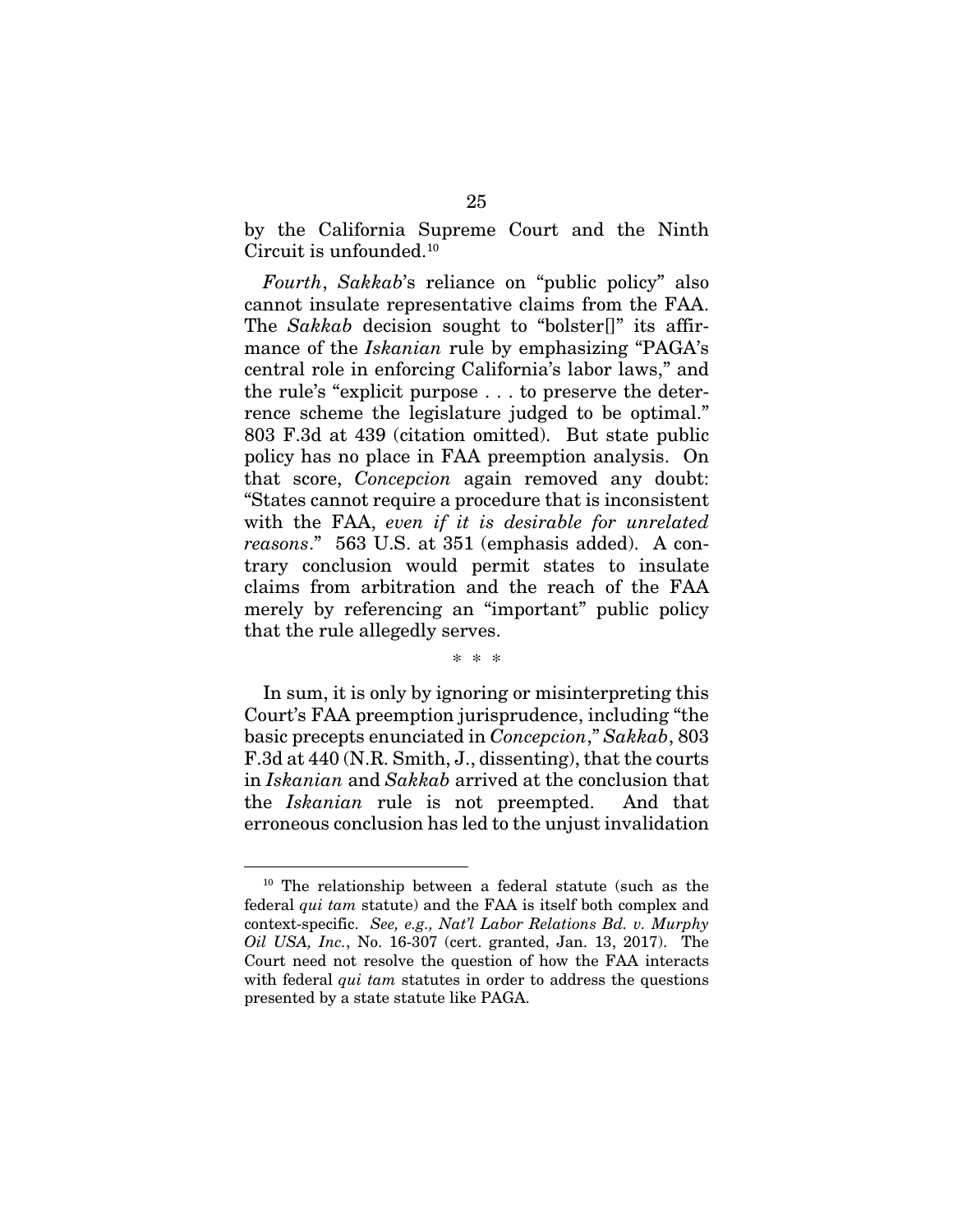of an immense number of arbitration agreements, including the agreement here. This Court should grant review to prevent continued judicial nullification of the intent of parties who have agreed to arbitrate—the very problem that Congress sought to remedy when it passed the FAA.

## III. This Case Is an Ideal Vehicle for Addressing the Important Issues Presented in this Petition.

This Court's review is required to prevent the *Iskanian* rule's continued and unfettered circumvention of the FAA. *Iskanian* and *Sakkab* provide an end run around *Concepcion* and this Court's FAA jurisprudence. The invalidation of an ever-increasing number of arbitration provisions will continue unless this Court acts. Because of the consequences of *Iskanian* and *Sakkab*, and because of this case's suitability as a vehicle for resolving the questions presented, the Court should grant certiorari.

## A. This Petition Cleanly Presents Ripe, Impactful and Pressing Questions that Require this Court's Review.

This case is an ideal vehicle for review of the important questions it presents.

*First*, the issues presented are ripe for review. The Ninth Circuit and the California Supreme Court have made clear they are committed to the *Iskanian* rule. Indeed, the Ninth Circuit declined the opportunity to review the *Iskanian* rule when it denied a petition for rehearing *en banc* in *Sakkab*. *See* Order Denying Petition for Rehearing En Banc, *Sakkab*, No. 13-55184 (9th Cir. Feb. 2, 2016), Dkt. 115. The California Supreme Court also has denied requests to review its *Iskanian* holding. *See, e.g.*, *Hernandez v. Ross Stores,*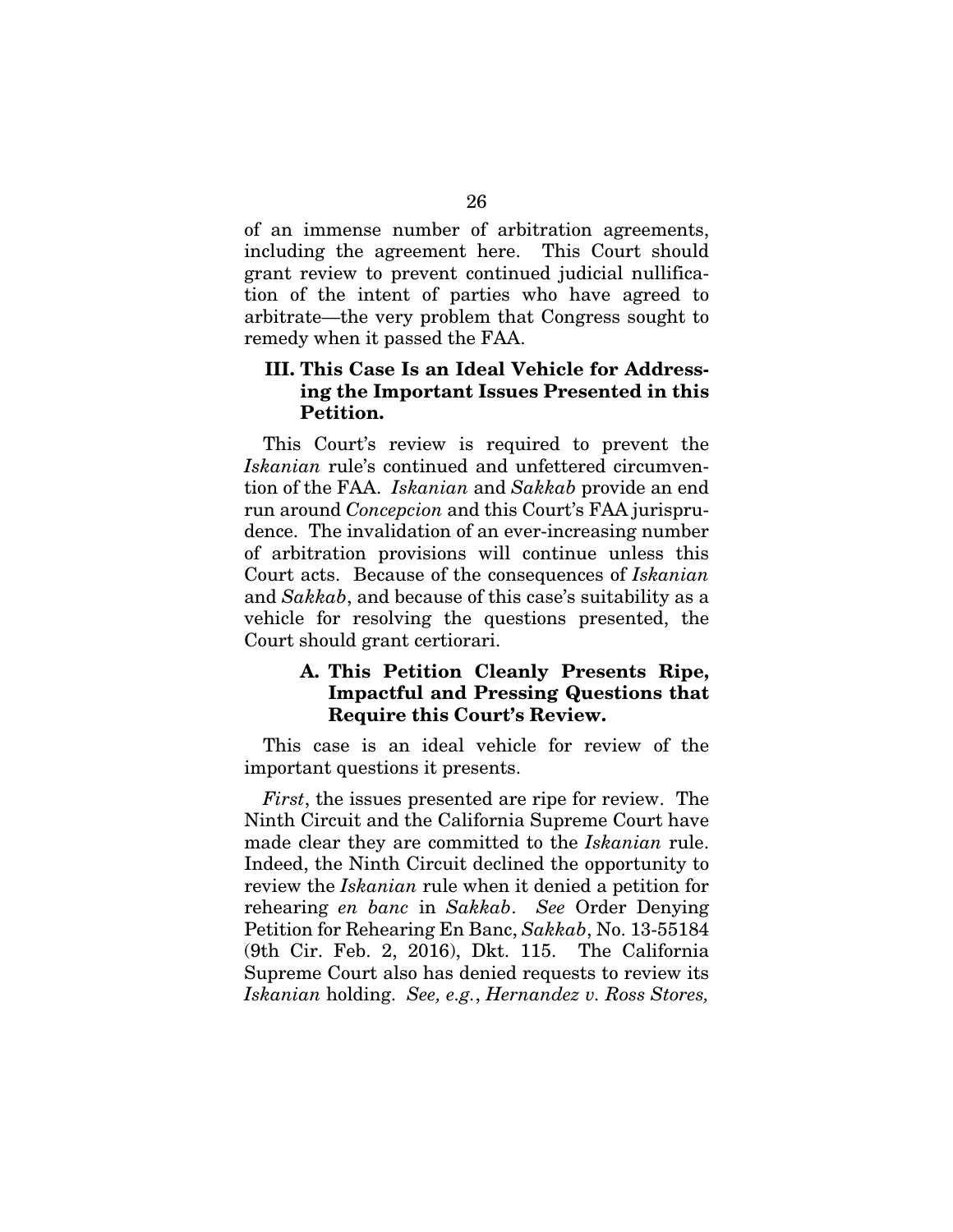*Inc.,* 212 Cal. Rptr. 3d 485, 486 (Ct. App. 2016), *review denied* (Mar. 29, 2017). Quite clearly, the issues now before this Court are no longer percolating in California courts, state or federal.

*Second*, this case squarely raises the questions presented. The Ninth Circuit's decision invalidating Five Star's bilateral arbitration provision is based entirely on its own precedent in *Sakkab* and the California Supreme Court's precedent in *Iskanian*. App. 3a. This petition thus presents a clean and direct opportunity for the Court to examine the *Iskanian*  rule.

*Third*, *Iskanian* and *Sakkab* have substantial realworld implications. Leaving those decisions in place would cause widespread harm. For example, the torrent of PAGA actions that began after *Concepcion* has only increased and accelerated in the wake of *Iskanian* and *Sakkab*. Between 2005 and 2013, the number of PAGA notices filed with the LWDA increased by more than 400 percent, reaching 3,137 in 2013.11 "The immediate impact of the *Iskanian* decision [was] an increase in PAGA representative actions."12

 <sup>11</sup> Emily Green, *State Law May Serve as Substitute for Employee Class Actions*, L.A. Daily Journal (Apr. 17, 2014), https://www.dailyjournal.com/articles/266212.

<sup>12</sup> Tim Freudenberger et al., *Trends in PAGA Claims and What It Means for California Employers*, Corporate Counsel, Inside Counsel (Mar. 19, 2015), http://web1.beta.insidecounsel.com/20 15/03/19/trends-in-paga-claims-and-what-it-means-for-califo?slre turn=1522050847.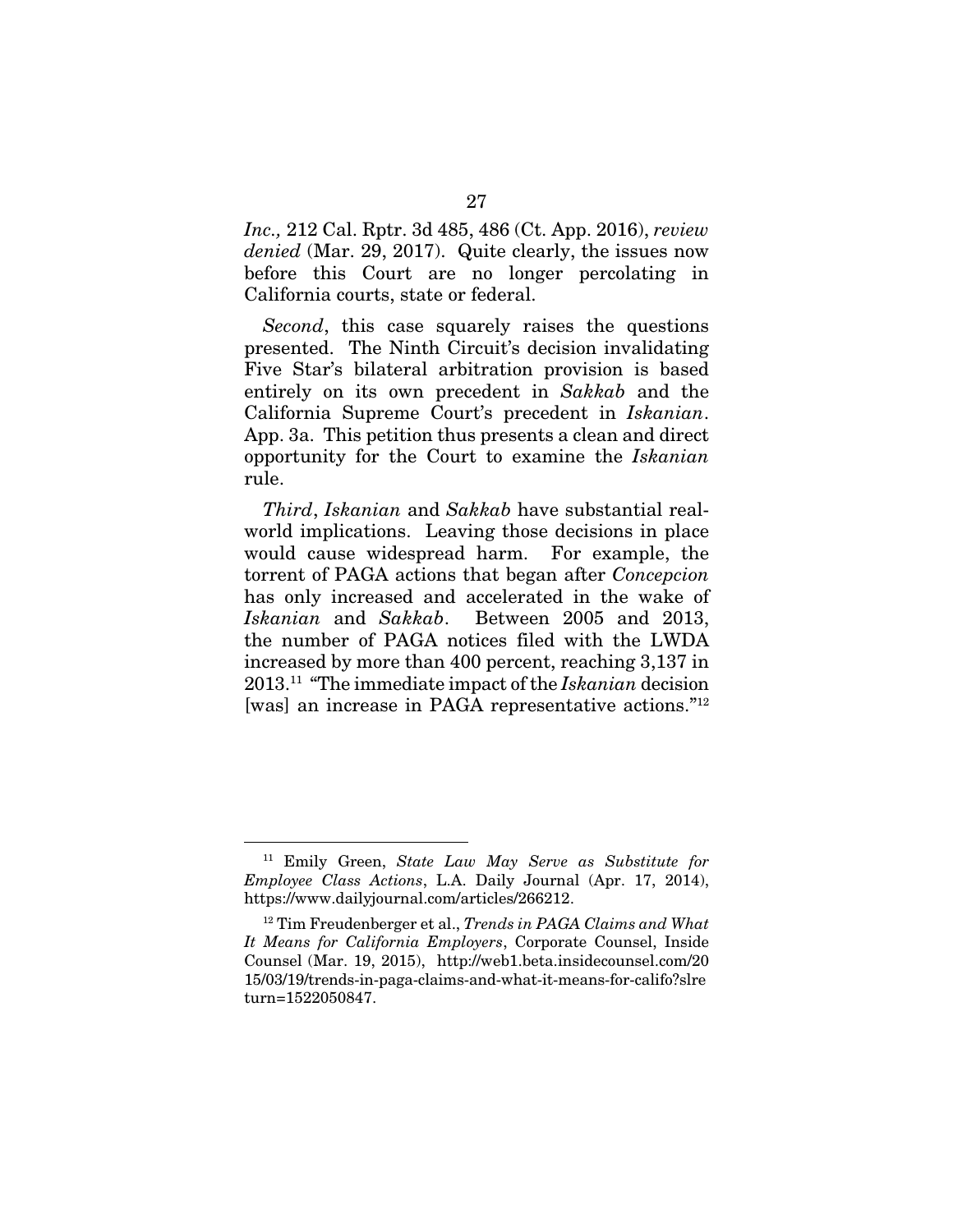By 2014, the number of PAGA notices had climbed to 6,307.13 That number now approaches *8,000*. 14

That *Iskanian* and *Sakkab* are fueling the dramatic increases in PAGA suits cannot be disputed. *See, e.g.*, Matthew Goodman, Comment, *The Private Attorney General Act: How to Manage the Unmanageable,* 56 Santa Clara L. Rev. 413, 415 (2016) ("The fact that PAGA claims cannot be waived by agreements to arbitrate contributes heavily to the prevalence of these suits."). Unless this Court reviews the question whether the FAA preempts the *Iskanian* rule, the number of arbitration agreements invalidated and the number of representative PAGA actions filed will continue to rise and accelerate.

*Fourth*, the size of California's workforce means that *Iskanian* and *Sakkab* directly affect a large proportion of Americans. California contains approximately 12 percent of the American workforce. *See* News Release, Bureau of Labor Statistics, *The Employment Situation—February 2018* 4 (Mar. 9, 2018), https:// www.bls.gov/news.release/pdf/empsit.pdf (nationwide civilian labor force as of January 2018 was 161,115,000); News Release, Bureau of Labor Statistics, *State Employment and Unemployment—January 2018* 10 (Mar. 12, 2018), https://www.bls.gov/news.release/ pdf/laus.pdf (California civilian labor force as of

 <sup>13</sup> *See* Dep't of Indus. Relations, State of California Budget Change Proposal 1 (submitted Jan. 7, 2016), http://web1a.esd.dof. ca.gov/Documents/bcp/1617/FY1617\_ORG7350\_BCP474.pdf.

<sup>&</sup>lt;sup>14</sup> See id. at 2 ("The volume of PAGA notices is as high as 635 notices per month[.]"); Legislative Analyst's Office, Mem. on A.G. File No. 2017-035 (Nov. 27, 2017), http://lao.ca.gov/ballot/2017/ 170607.pdf, at 2 ("In recent years, the state has received between 4,000 and 8,000 PAGA notices annually.").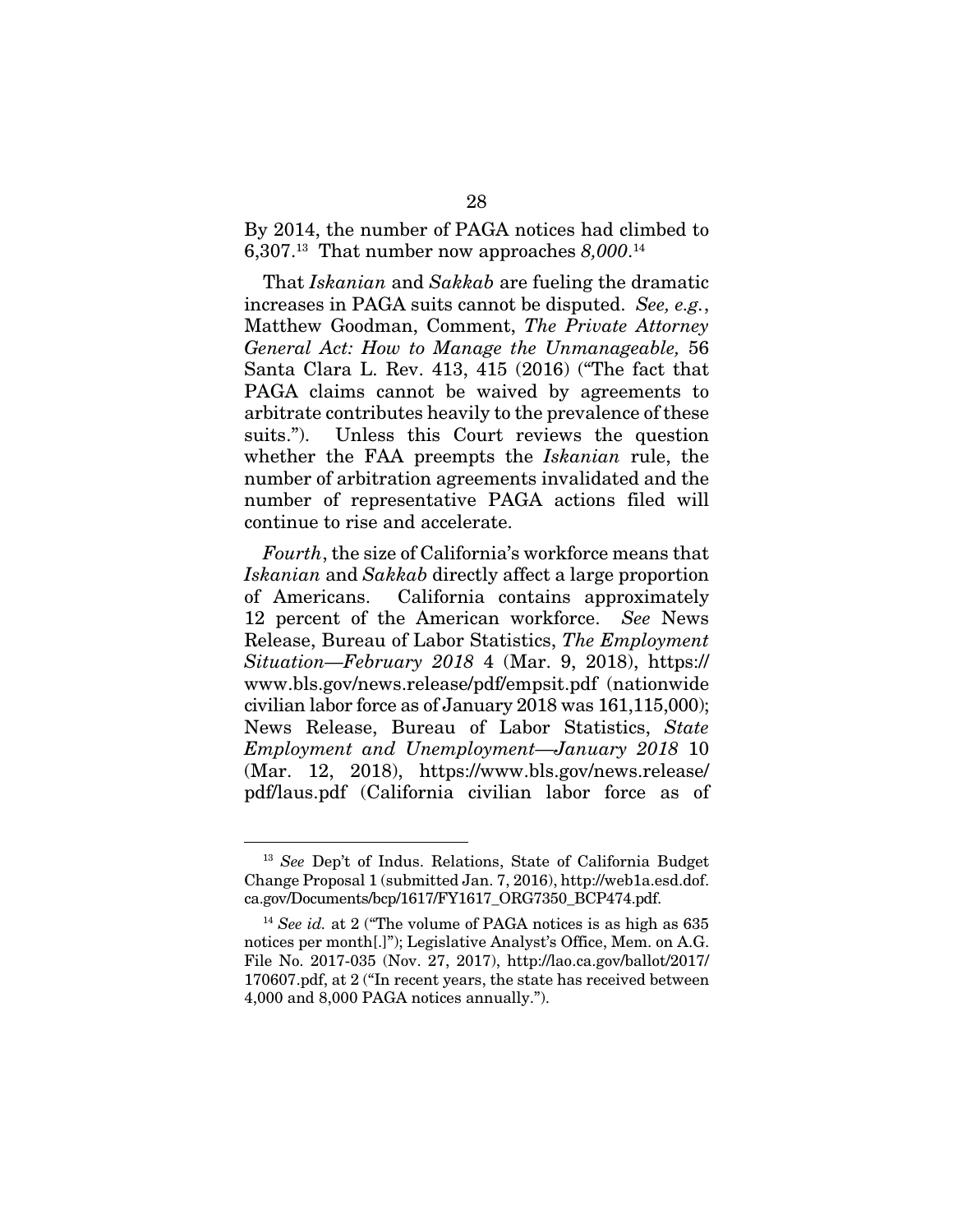January 2018 was 19,294,630). Many of these workers and their employers have agreed to arbitrate disputes on an individual, bilateral basis. The result of *Iskanian* and *Sakkab* is the nullification of those agreements. Enforcement of the parties' intent to arbitrate, as mandated and guaranteed by the FAA, thus is dependent on this Court's review.

*Fifth*, while the impact of the *Iskanian* rule in California is sufficiently great to merit a grant of certiorari, the effects of the rule are now poised to spread. As many scholars and commentators have made clear, the combined forces of PAGA, *Iskanian*, and *Sakkab* create a playbook for any state seeking a path around *Concepcion*. For instance, a Stanford Law Review Note entitled "State Court Resistance to Federal Arbitration Law" outlines tactics that allow states to evade this Court's FAA jurisprudence. *See*  Salvatore U. Bonaccorso, Note, *State Court Resistance to Federal Arbitration Law*, 67 Stan. L. Rev. 1145, 1163 (2015) ("[S]ome courts have developed legal theories that . . . effectively render the FAA moot in certain circumstances. The most prominent example of this is the application of the Private Attorneys General Act (PAGA) in California courts."). The Note encourages states to "develop[] novel theories that function as valid work-arounds to preemption" and characterizes *Iskanian* as "representative of this approach." *Id.* at 1167-68.

Other observers likewise have hailed the *Iskanian*/ *Sakkab* rule as a means of evading this Court's FAA decisions. One commentator noted that *Sakkab* is "undoubtedly an important and guiding decision for legislators and other states trying to fill the deterrence gap created by *Concepcion*." Amaan A. Shaikh, Comment, *The Post-*Concepcion *Contract Landscape:*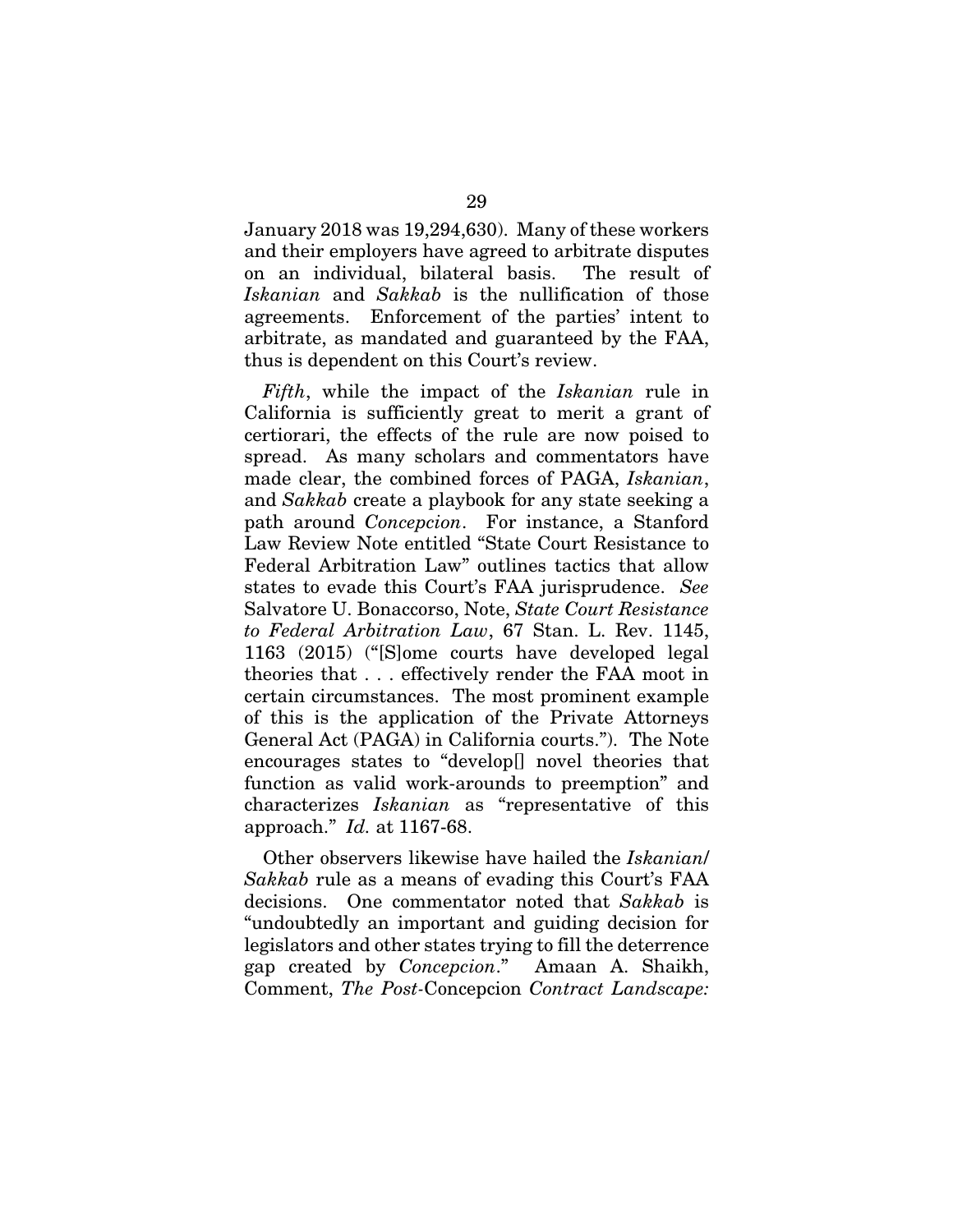*The Role Socially Conscious Business Can Play*, 57 Santa Clara L. Rev. 223, 238 (2017). Another called PAGA a model for "private aggregate enforcement of consumer and employment laws without triggering FAA preemption or vulnerability to contractual class waivers." Janet Cooper Alexander, *To Skin A Cat: Qui Tam Actions As A State Legislative Response to*  Concepcion, 46 U. Mich. J.L. Reform 1203, 1208-09 (2013). And still another—in an article whose title begins, aptly, "Circumventing *Concepcion*"—asserts that the "key benefit" of a state statute akin to PAGA now "is that it bypasses any arbitration agreement in a consumer contract." Aaron Blumenthal, Comment, *Circumventing* Concepcion: *Conceptualizing Innovative Strategies to Ensure the Enforcement of Consumer Protection Laws in the Age of the Inviolable Class Action Waiver*, 103 Cal. L. Rev. 699, 742 (2015). The author then expresses concern that this Court might reject the *Iskanian* rule. *Id.* at 743. Those are examples of the many voices "urging other states and cities to follow" California's lead by adopting PAGAlike legislation. Josh Eidelson, Bloomberg, *California Helps Workers Sue Their Bosses. New York Has Noticed* (Sept. 29, 2017), https://www.bloomberg.com/ news/articles/2017-09-29/california-helps-workers-suetheir-bosses-new-york-has-noticed.

In *Kindred*, this Court expressed the concern that "copycatting" of Kentucky's anti-arbitration precedent would result absent invalidation of the clear-statement rule. The Court observed that upholding the Kentucky rule at issue "would make it trivially easy for States to undermine the [FAA]—indeed, to wholly defeat it." 137 S. Ct. at 1428. Just as declining to invalidate the clear-statement rule in *Kindred* would have "allow[ed] States to pronounce *any* attorney-in-fact incapable of signing an arbitration agreement," *id.*, declining to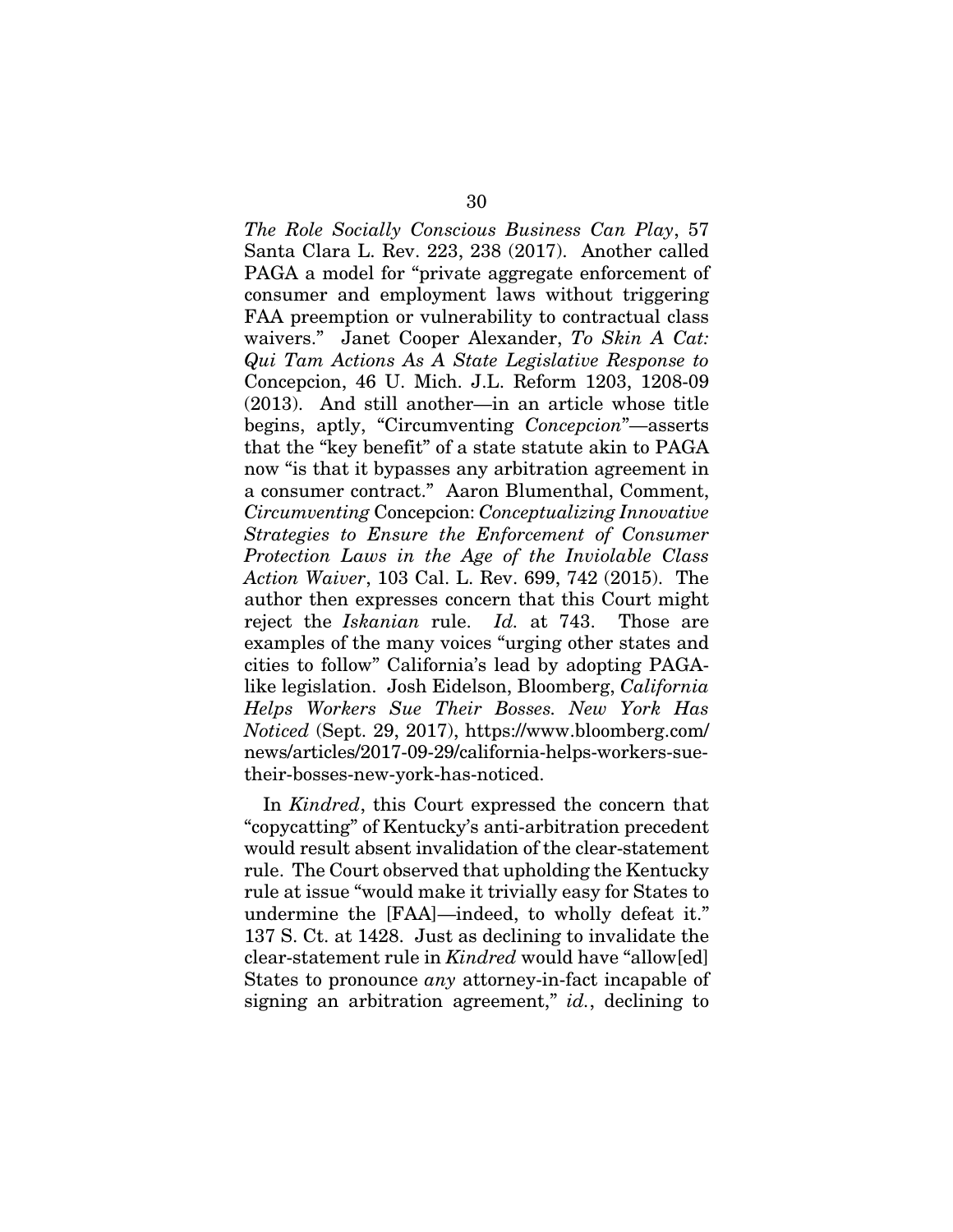review the *Iskanian* rule will allow states to readily evade the FAA. This Court should grant certiorari to prevent the widespread circumvention of the FAA that has been triggered by PAGA and the *Iskanian* rule.

### B. This Petition Is Especially Well-Suited for a Grant of Certiorari.

Although this Court has denied prior petitions for certiorari challenging the *Iskanian* rule, this petition is a superior vehicle for addressing whether the arbitration-destroying rule is preempted by the FAA.

*First*, the fact that the Court has denied prior petitions raising similar questions presented does not in any way detract from the compelling nature of this petition, or the need for the Court's review. The Court, of course, often denies petitions before determining to take up a particular legal question, sometimes to allow percolation or to await a preferable vehicle for review. Such was the case with the rule considered in *Concepcion*: This Court denied at least eight petitions seeking review of that California rule before granting certiorari.15

*Second*, this case is the best vehicle that has come before the Court seeking review of the questions presented. The previous petitions that challenged the *Iskanian* rule were neither as compelling, nor as clean,

 <sup>15</sup> *See Athens Disposal Co. v. Franco*, 558 U.S. 1136 (2010) (No. 09-272); *T-Mobile USA, Inc. v. Janda*, 555 U.S. 813 (2008) (No. 07-1331); *T-Mobile USA, Inc. v. Lowden*, 555 U.S. 813 (2008) (No. 07-1330); *T-Mobile USA, Inc. v. Ford*, 553 U.S. 1065 (2008) (No. 07-1103); *T-Mobile USA, Inc. v. Gatton*, 553 U.S. 1064 (2008) (No. 07-1036); *Cir. City Stores, Inc. v. Gentry,* 552 U.S. 1296 (2008) (No. 07-988); *T-Mobile USA, Inc. v. Laster*, 553 U.S. 1064 (2008) (No. 07-976); *Cty. Bank of Rehoboth Beach, Del. v. Muhammad*, 549 U.S. 1338 (2007) (No. 06-907).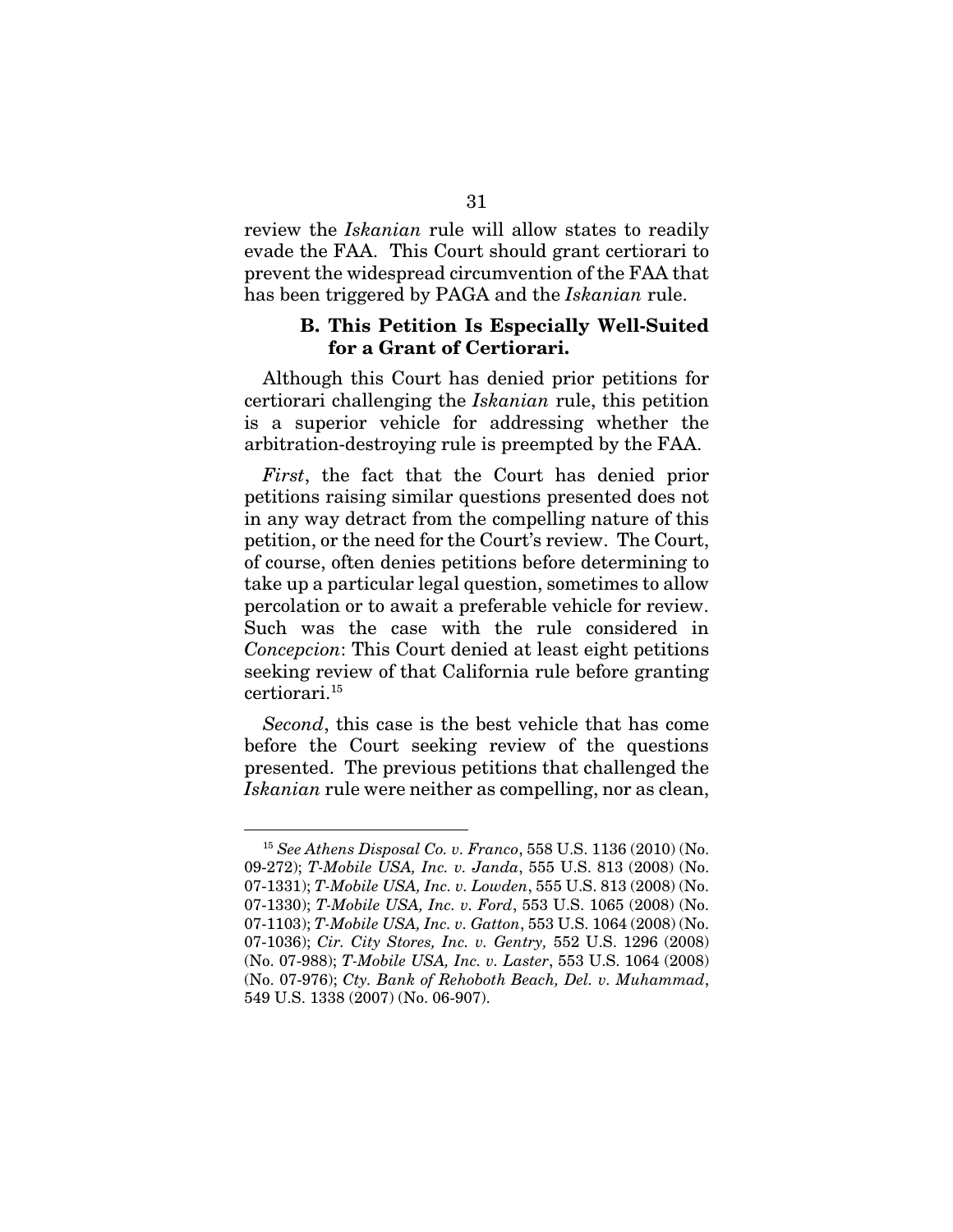nor as ripe for review. Five of the six previously filed petitions came from California state courts, thereby implicating this Court's divergent opinions as to whether the FAA applies in state courts. *See, e.g., Allied-Bruce Terminix Cos. v. Dobson*, 513 U.S. 265,  $285-97$  (1995) (Thomas, J., dissenting).<sup>16</sup> And four of those five petitions were plagued by another shortcoming: *Sakkab* either had not yet been decided or the *Sakkab* request for *en banc* review had not been ruled on at the time of each denial. As a result, for those petitions, there was a possibility that the Ninth Circuit might find *Iskanian* preempted without this Court's intervention.

Furthermore, while the sixth petition sought review of a Ninth Circuit decision (*Bloomingdale's Inc. v. Vitolo*, 137 S. Ct. 2267 (2017) (No. 16-1110)), the respondent in that case emphasized that, in her view, the case was a deeply flawed vehicle for certiorari due to procedural issues not present here. The respondent stressed that there was a serious question as to whether the plaintiff had standing. The standing question had been remanded to the district court for further review and was unresolved. *Vitolo*, Respondent's Brief in Opposition, 14 (May 15, 2017). Thus, the *Iskanian* rule was not necessarily a casedispositive legal issue. Moreover, the respondent also highlighted the fact that the Ninth Circuit had remanded the issues for further proceedings. *Id.* at 15.

<sup>&</sup>lt;sup>16</sup> The five previous cert denials from state courts are: *Bloomingdale's Inc. v. Tanguilig*, 138 S. Ct. 356 (2017) (No. 16- 1503); *Apple Am. Grp., LLC v. Salazar*, 136 S. Ct. 688 (2015) (No. 15-100); *CarMax Auto Superstores Cal., LLC v. Areso*, 136 S. Ct. 689 (2015) (No. 15-236); *Bridgestone Retail Operations, LLC v. Brown*, 135 S. Ct. 2377 (2015) (No. 14-790); *CLS Transp. L.A., LLC v. Iskanian*, 135 S. Ct. 1155 (2015) (No. 14-341).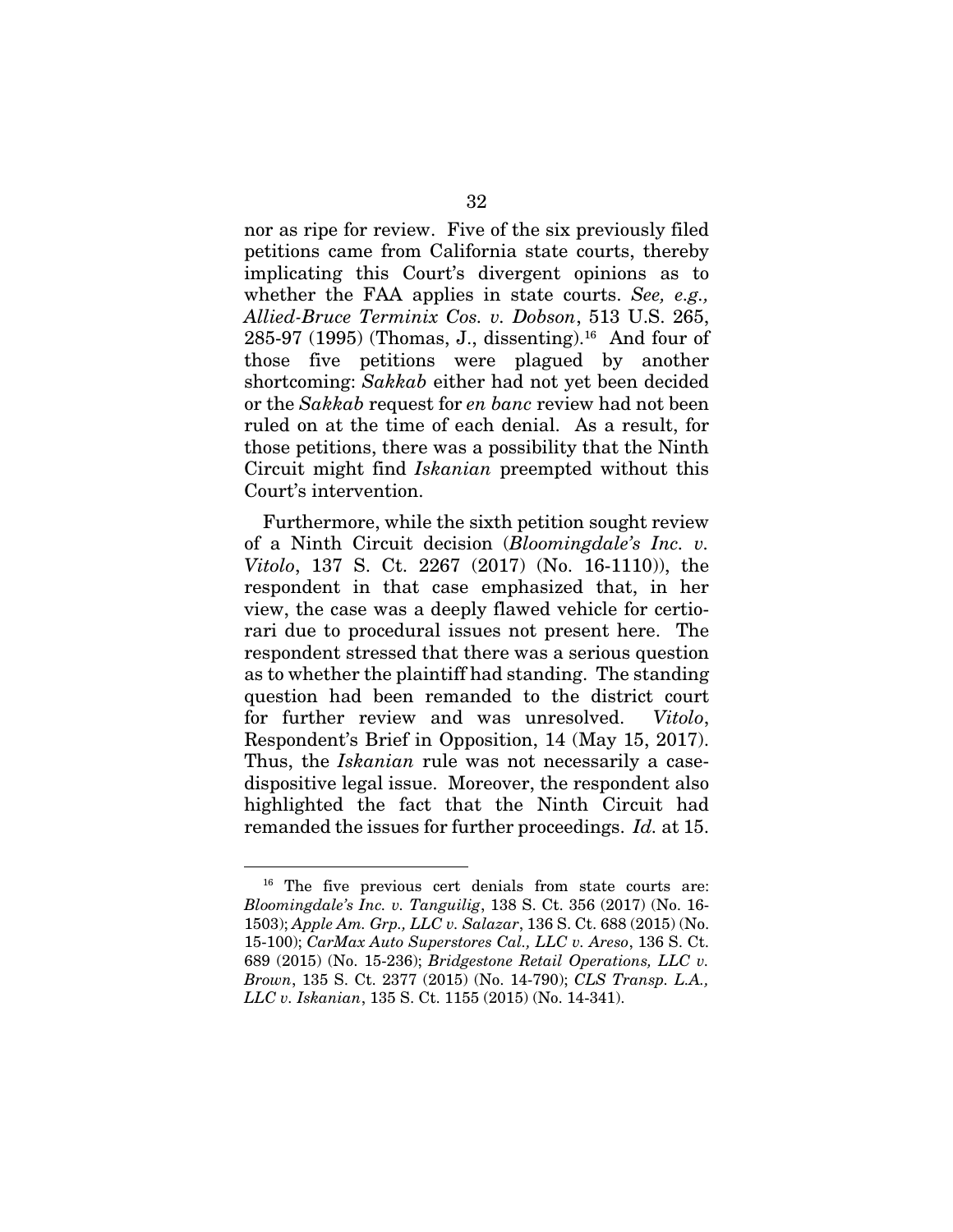Thus, the question presented to this Court was potentially premature and not cleanly framed.

*Third*, because PAGA is a California-specific statute, the Court should not delay review for want of a conflict. The mere fact that states manifest their hostility to arbitration in different ways, through their own laws and rules, does not insulate such laws and rules from review. The Court repeatedly has granted certiorari to examine state-specific rules alleged to disfavor arbitration. For example, in *Pre*s*ton*, the Court granted certiorari, absent conflicting authorities, to review a California rule that barred arbitration of disputes involving California-based talent agents. 552 U.S. at 351-53. In *Kindred*, the Court did the same—the Kentucky Supreme Court's clear-statement rule had not been addressed by any other appellate court. *See also, e.g.*, *Nitro-Lift Techs., LLC v. Howard*, 568 U.S. 17, 18 (2012) (rejecting Oklahoma Supreme Court's rule that reflected judicial hostility to arbitration). It is clear that a state rule that undermines arbitration, and that conflicts with both the FAA and this Court's precedents, merits review. Such is the case here, where the *Iskanian* rule contravenes this Court's settled FAA jurisprudence, including its decisions in *Concepcion*, *DIRECTV*, and *Kindred*. 17

<sup>&</sup>lt;sup>17</sup> The fact that the Ninth Circuit held that Mandviwala's individual, non-PAGA claims should be arbitrated also does not counsel against review. This Court frequently has granted certiorari to review FAA preemption issues in cases where some claims had been ordered to arbitration. *See, e.g.*, *Shearson/Am. Express, Inc. v. McMahon*, 482 U.S. 220, 224-25 (1987); *Mitsubishi Motors Corp. v. Soler Chrysler-Plymouth, Inc.*, 473 U.S. 614, 620-24 & n.9 (1985); *Southland*, 465 U.S. at 5.